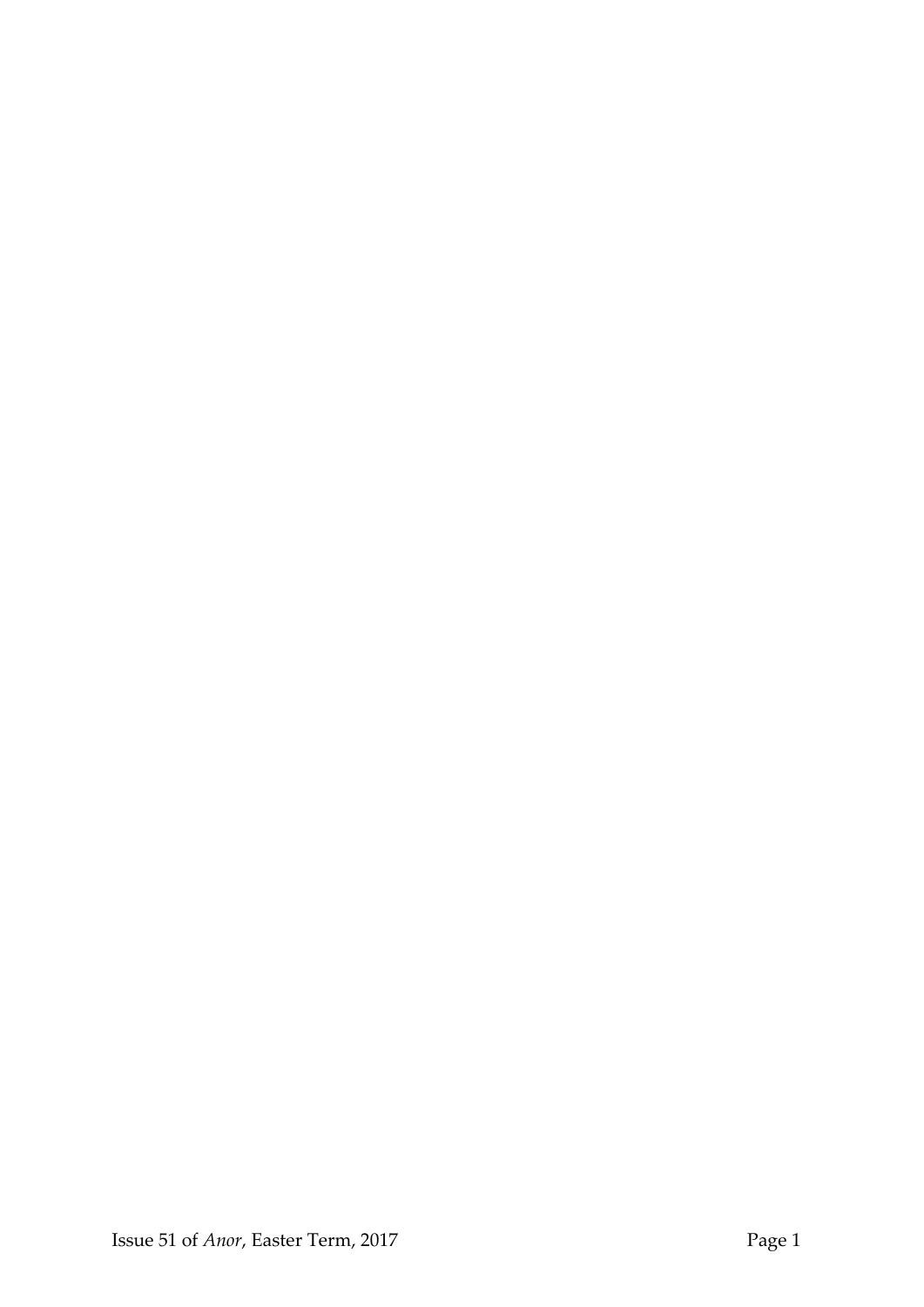## *EDITORIAL*

### Be merry and welcome!

The sun is shining on the gardens as I write this editorial, late in the evening, and all things are bright and beautiful. Moreover, exams have ended. Believe it or not, this conjunction of events is not pathetic fallacy on the part of your editor; in a decidedly un-English manner, it actually appears to be true.

This is not a very small issue, somewhat to your editor's amazement, given the preoccupation of most of us with other matters. My thanks go out to all the lovely contributors who have given their time to make this issue what it is.

Especial thanks go to the wonderful and talented Louise Vincent, who is responsible for the pretty new cover that you have just seen. May it serve for many issues to come!

This term we have a good balance between styles of content, from academic articles to poetry, via the Society's usual detour to the realm of the extremely silly. (There is, of course, a degree of overlap between these.) But don't take me at my word. Look on, and maybe even thou shalt find it. Farewell!

With warmest regards,

Daeron alias Samuel M. Karlin, Editor of Anor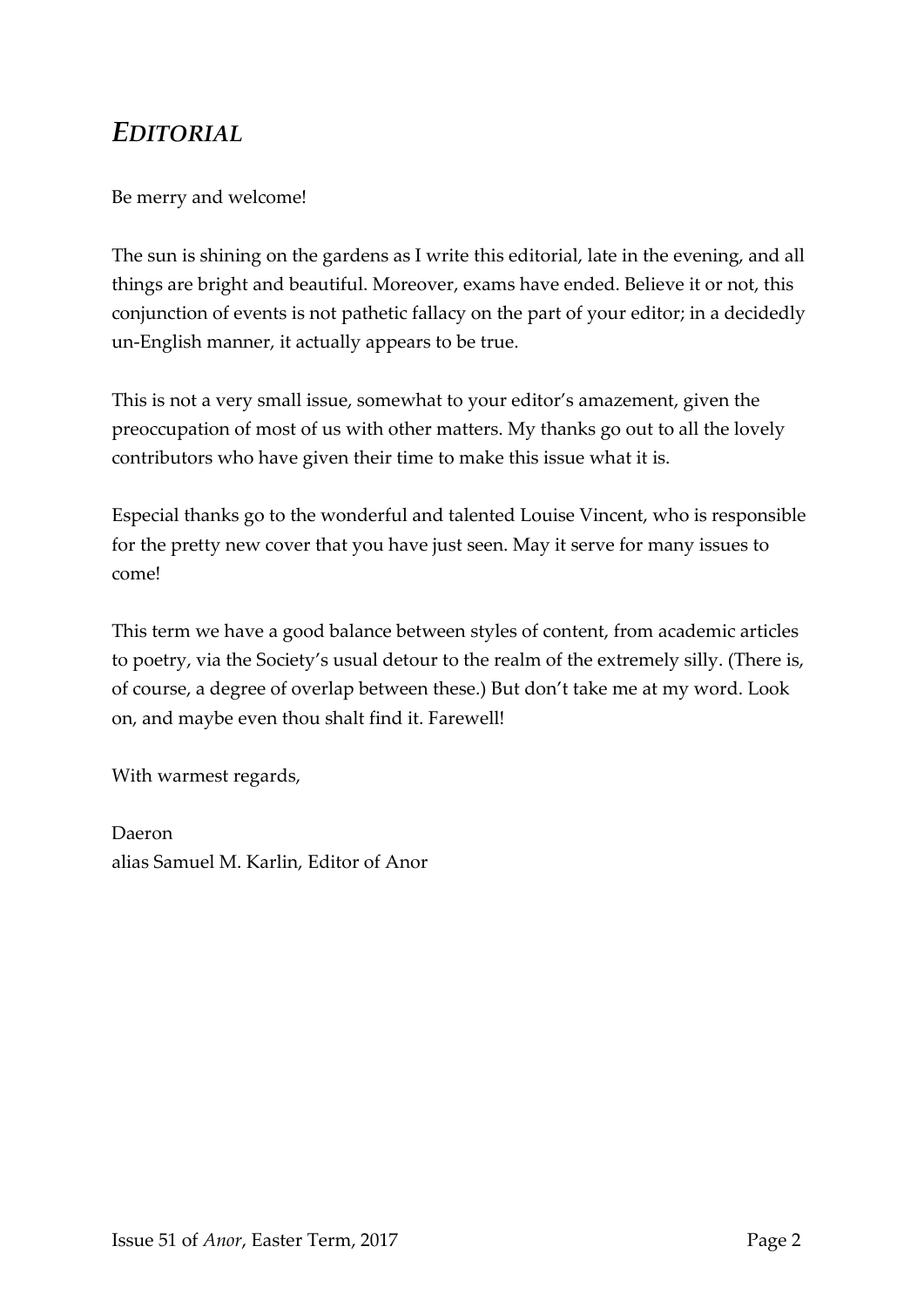# *TABLE OF CONTENTS*

| "Farewell, friend"                 | 4  |
|------------------------------------|----|
| by Brigid Ehrmantraut              |    |
| The Flame Imponderable             | 19 |
| by Samuel Cook                     |    |
| Onomastic Monarchical Idiosyncrasy | 23 |
| by Samuel Cook                     |    |
| The Decalogue of Manwë             | 29 |
| by Samuel Cook                     |    |
| The Shibboleth of Igor             | 31 |
| by Samuel Cook                     |    |
| Thengels                           | 35 |
| by James Baillie                   |    |
| Poetry from Eagle Debates          | 37 |
| by various members of the Society  |    |
| Consequences                       | 42 |
| by various members of the Society  |    |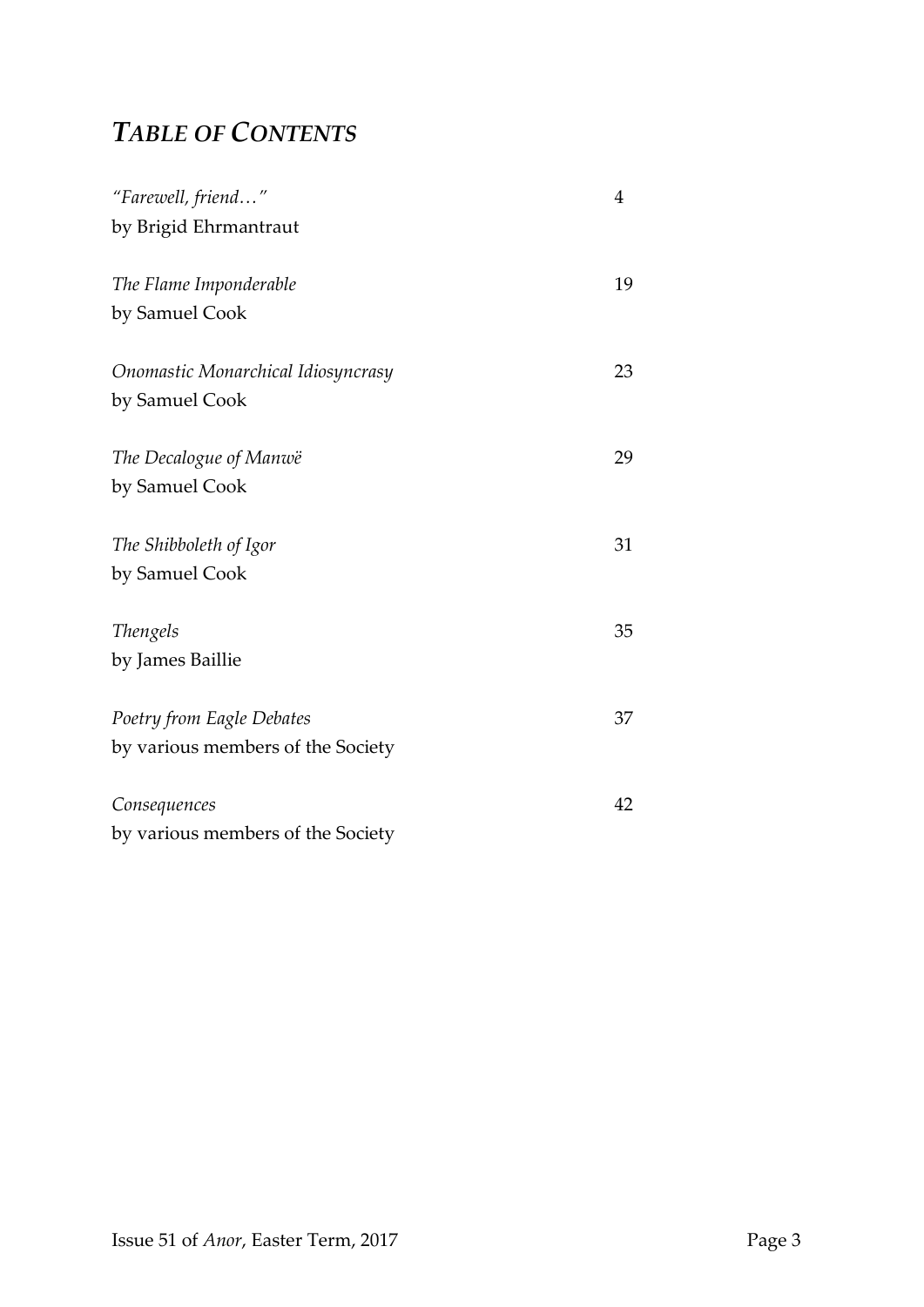# *"FAREWELL, FRIEND…"* **Mythic Divergence in J.R.R. Tolkien and Michael Moorcock's Re-Characterisations of Kullervo Brigid Ehrmantraut**

"The great epics dignified death, but they did not ignore it, and it is one of the reasons why they are superior to the artificial romances, of which *Lord of the Rings* is merely one of the most recent" (126). So wrote prolific fantasy author Michael Moorcock in his notable 1987 critique of J.R.R. Tolkien's work, "Epic Pooh," where he rather bitingly reduced Middle-earth to the size and relevance of A.A. Milne's Hundred Acre Wood. This is ironic as both authors turned to the same source material, the suicide of the tragic character Kullervo from the Finnish national epic, *The Kalevala,* in order to lend death an air of dignity in their subsequent fantasy epics, Tolkien's *Silmarillion* (1977) and later *Children of Húrin* (2007) and Moorcock's *Elric of Melniboné* series (1961-present).

Moorcock's critique largely applies to *The Lord of the Rings,* not *The Silmarillion*, though he does have some ire to spare for the latter. In "Epic Pooh" Moorcock claims one of mainstream modern fantasy's chief faults is, "The humor is often unconscious because, like Tolkien, the authors take words seriously but without pleasure" and footnotes a specific example, "*The Silmarillion* (1977) is, of course, the finest proof of this argument" (122). Yet, when asked if Tolkien's Túrin and his Elric share a source, in 2004 he stated on his blog, "…I haven't read, of course, …the Tolkien, though I believe he began *The Silmarillion* earlier than parts of Lord of the Rings, at least. I have to admit here, too, that I haven't read large chunks of Lord of the Rings…" This presents two contradictory claims. Had Moorcock read any or all of *The Silmarillion*  he would probably have realised that Tolkien drew from the same sources, thereby accomplishing just what Moorcock complained he should have: the creation of a greater sense of gravity surrounding the many deaths in his own epic tragedy. Ultimately, Tolkien and Moorcock both adapt Kullervo's death scene, producing narratives where death is treated with seriousness and dignity, but diverge in their respective portrayals of their (anti)heroes' motivations for suicide and the evolving autonomy allowed to their stories' swords, thus developing two very different conceptualisations of fate.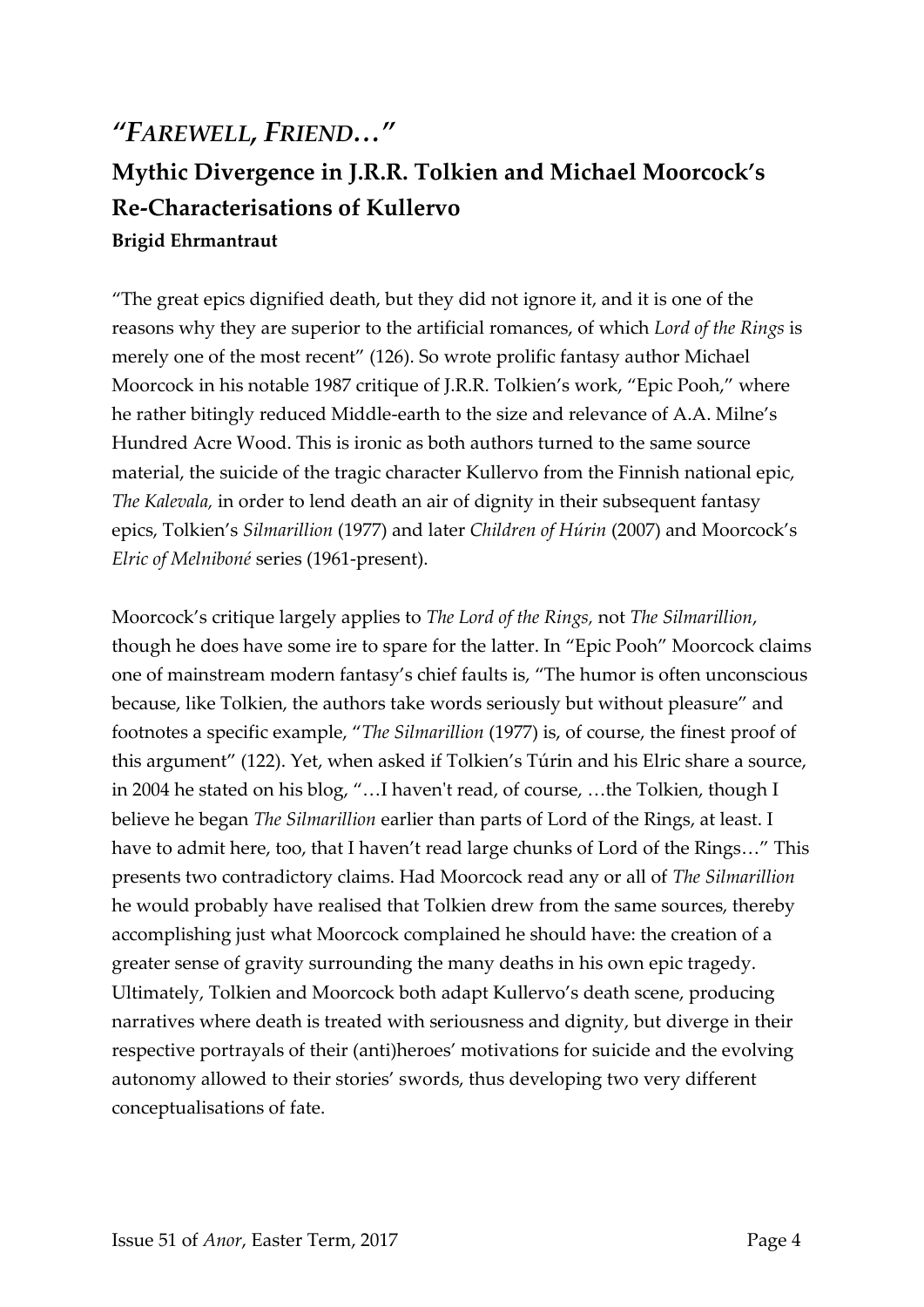Kullervo's original story is as bleak as it is striking. The darkest and most conflicted "hero" of Elias Lönnrot's *Kalevala,* he begins life a slave after a family feud has gone awry. Following several unsuccessful attempts by his uncle Untamo, to kill him as a child, the boy is sold into slavery. Eventually, Kullervo uses black magic to turn the herd he is guarding into a pack of wolves and bears, which devour his captors, allowing him to escape. He reunites with his family but unknowingly seduces his long-lost sister, leading her to commit suicide by drowning. Kullervo then goes off to war, eager for vengeance against Untamo. He returns to find his surviving family members dead and wanders through the forest until he encounters the place where he defiled his sister, marked by barren earth where no vegetation will grow. After a brief conversation with his own sword during which the weapon decides that since it has shed plenty of innocent blood, it has no qualms about sheading its master's as well, Kullervo falls upon the blade, killing himself. The tale ends with a moral dictum about the dangers of raising children poorly, effectively attributing Kullervo's tragedy to his abusive upbringing.

Kullervo's development as a character was never particularly clear-cut and his convoluted genealogy in the tale itself is nothing compared to the complexity of his genesis as a composite character in Elias Lönnrot's imagination. An ethnographer looking to create a sense of unified cultural heritage for Finland in the wake of the Romantic Nationalist movements sweeping Europe in the 19<sup>th</sup> century, Lönnrot spent years compiling the collection of oral legends that form his poetic work, which was published in its final form in 1849. Most of the tales that comprise the epic were collected in Karelia, an area covering the eastern part of Finland and the western edge of Russia and, like most components of European oral traditions, assimilated popular fairytales, older mythologies, distorted historical events, and later Christian doctrine. Keith Bosley asserts that, "Lönnrot virtually invented the Kullervo of cantos 31-36 by combining poems about an orphaned child of Herculean strength… a departing warrior… incest… and about reacting to news of death… the main characters of these poems have various names, including Kullervo" (xxxii). Interestingly enough, Kullervo was a relatively minor figure in the original 1835 edition of *The Kalevala*, confined to one canto of bloody vengeance. In Niina Hämäläinen's words, it is only in the final 1849 version of the work that, "The Kullervo poem became a miniature epic in itself… amounting to six poems tracing the eventful life of the leading character from birth to death" (367). The character's evolution hardly stopped mid-19th century, however, as modern fantasy writers continued to adapt the already ambiguous figure.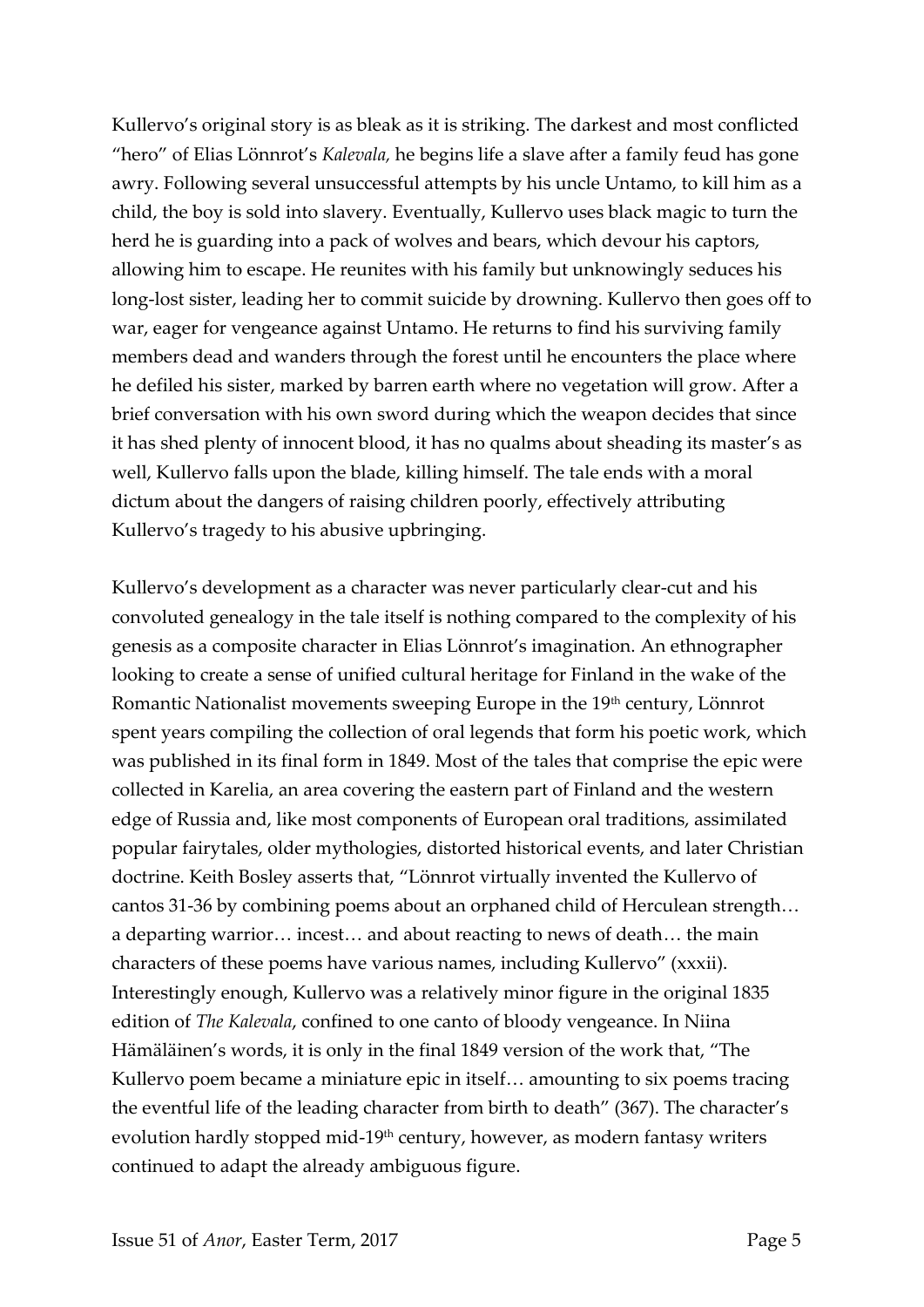Statements exist from both Tolkien and Moorcock mentioning *The Kalevala* as a specific influence on their works, though it seems neither writer read the other's retelling of the legend. Tolkien wrote to W.H. Auden that, "the beginning of the legendarium, of which [*The Lord of the Rings*] is a part (the conclusion), was in an attempt to reorganize some of the Kalevala, especially the tale of Kullervo the hapless, in a form of my own." Indeed, Tolkien produced a youthful attempt at translating and expanding the Kullervo section of *The Kalevala* in 1914 ("The Story of Kullervo"). This "germ of *The Silmarillion*" as he described it to his son, Christopher, eventually found a home in his tale of Túrin Turambar, the First Age hero cursed with an evil fate and bearing an equally cursed sword. Doomed by the original Dark Lord of Middle Earth, Túrin loses his family, slays the dragon Gaurung, and accidentally marries Niënor, his own sister. She casts herself into a river after learning the true nature of their relationship and he takes his own life, following a brief conversation with his "black blade" (*Children* 256). Tolkien solidifies the connection to Finnish myth by calling Túrin, "a figure who might be said… to be derived from elements in Sigurd the Volsung, Oedipus, and the Finnish Kullervo" (*Letters* 150).

Michael Moorcock's *Elric* series, which first appeared in print in 1961, though the occasional story is still being written non-linearly, also displays conscious *Kalevala*  influence. On his blog, Moorcock states, "the Kalevala was read to us at my boarding school when I was about seven." The doomed albino emperor Elric of Melniboné is an avatar of Moorcock's genre-defying Eternal Champion, a hero (or antihero as the case may be) condemned to eternal reincarnation through endless cycles of the Multiverse, Moorcock's series of parallel worlds. The greyest and probably best known of Moorcock's major creations, Elric is dependent on his soul-devouring sword, Stormbringer, for physical vitality. He fails to save his lover and cousin Cymoril from her scheming brother and destroys his own civilisation before finally being called upon to perform his destiny as Eternal Champion and end the universe. Elric kills his wife and then best friend in order to gain the strength to usher in a new cycle of reality before Stormbringer dispatches him and flies away as the last vestige of Chaos in an orderly world, calling back a mocking retort. Interestingly enough, Elric's death was published in 1965, over a decade before Tolkien's *Silmarillion*, though if Moorcock may or may not have read Tolkien, it seems highly unlikely Tolkien was familiar with Moorcock's pulp fantasy.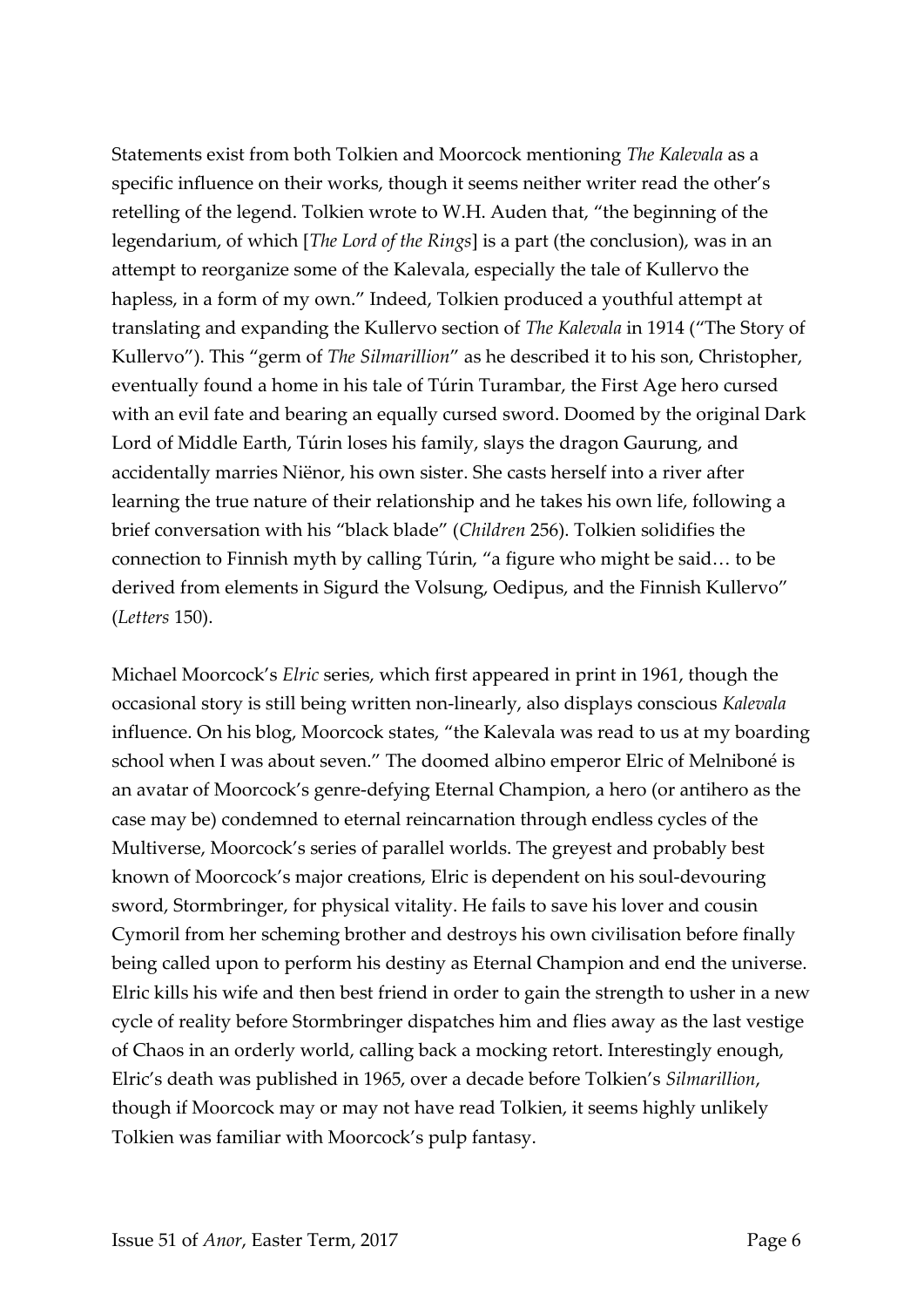At first glance Túrin and Elric may seem to inhabit quite different realms of sword and sorcery. However, in both writers' narratives the pedantic and nearly afterthought-like moral of Lönnrot's telling vanishes, making way for a concept of death refined by a much more palpable (if often confusing) sense of cosmic fate. The parallel evolutions of this concept of fate are largely demonstrated by varied motives for suicide and differing quantities of agency assigned to Kullervo's sword. In an essay addressing the iconographic representations of Kullervo's story, "The Making of Kullervo," Adriaan van der Hoeven determines that most depictions show their subject as a righteously indignant youth, resisting oppression (mirroring the manner in which Finland might resist its Russian and Swedish political and cultural oppression), or as a successful warrior. However, "As far as the tragic Kullervo who failed in life is concerned, a really archetypal representation doesn't exist" (83). While this "tragic Kullervo" becomes a primary focus of later fantastic literature (and it is his tragic features that seem most prominent in Tolkien and Moorcock's adaptations, thereby emphasising a more complicated view of mortality), the ultimate failure of his original depiction, as embodied by his death scene, remains as open-ended and far from "a really archetypal representation" as ever.

In *The Kalevala*, Kullervo's reasons for suicide are opaque, though on some level he obviously considers himself guilty of something. He asks his sword, "did it have a mind/to eat guilty flesh" and when "The sword followed the man's drift/it guessed the fellow's chatter" he receives the reply, "'Why should I not eat what I like/not eat guilty flesh/not drink blood that is to blame?/I'll eat even guiltless flesh/I'll drink even blameless blood'" (495). Kullervo is presumably directly prompted to suicide by the geographic reminder of his sister's death and the discovery that nature refuses to grow or heal over the location where the encounter took place. However, it is debatable how much this sense of guilt is an exclusive response to his incest and his sister's demise, how much it is due to general regret at the rest of his family's recent deaths, and how much results from sincere repentance for his earlier acts of violence. It may well be a combination. Pridmore *et al* are of the opinion that suicide is purely an "escape option" (321) and thus Kullervo "completed suicide to escape distress" (323), though just what this "distress" entails is never spelled out.

Critics do not agree on the role fate plays in Kullervo's actions. The text itself states,

Kullervo, Kalervo's son the blue-stockinged gaffer's child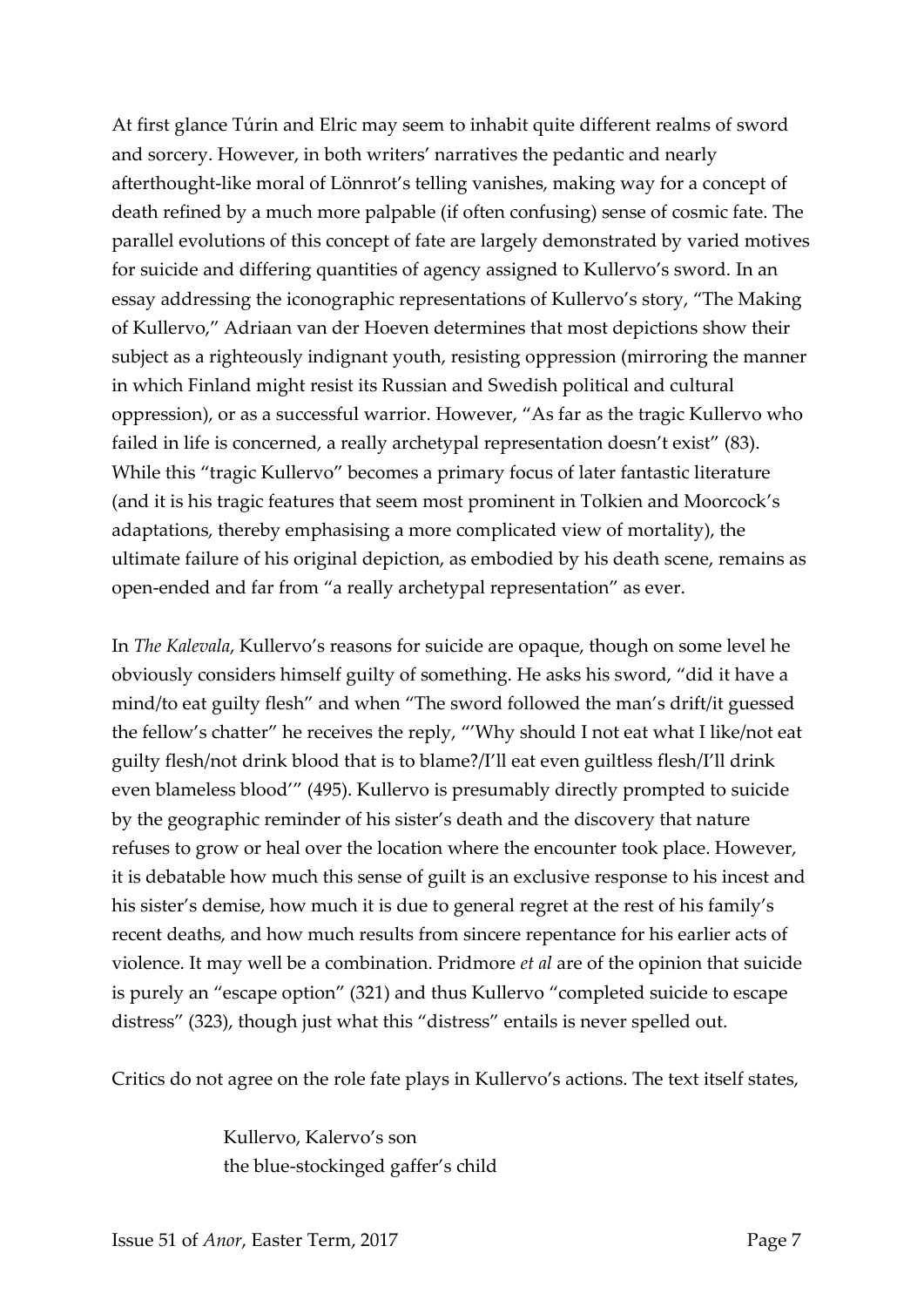pushed the hilt into the field pressed the butt into the heath turned the point to his breast rammed himself upon the point and on it he brought about his doom, met his death. And that was the young man's doom the Kullervo fellow's death the end for the fellow, death

for the ill-fated. (495)

The extent to which Kullervo has any personal agency in death is debatable. For Michael Branch, the Kullervo of the 1849 edition of *The Kalevala* is quite clearly "condemned by the fates to destruction" (xxxi). In contrast, Benjamin Gallagher sees the tale as a cycle of vengeance and thwarted hope, stating in "Kalevala's Kullervo Sequence: a Tragedy of Hope," that "Kullervo, now that his hopes of returning to an innocent past and of receiving for him-self a happy future have both been crushed, returns to the vengeance that began the cycle. While there was no force of fate at work on Kullervo, a sense of social and moral obligation and of the need for revenge has served as a fate-surrogate" (34). Thus, for Gallagher, Kullervo's suicide is a socially redemptive act and the text's "doom" does not deny its hero free will.

On the other hand, Peter Christensen identifies three possibilities for the myth's conception of destiny, "[First] the existential one, in which the hero takes his destiny into his own hands. Second, Kullervo's death may be the result of a premeditated, horrible fate against which he can do nothing to escape… This I call the tragic/fatalistic view. Finally… a third view: life is meaningless because death wipes out all life, all achievement, and all distinction between good and evil… I call this the nihilistic view" (84). These sentiments imply that Kullervo could just as well have consciously chosen to kill himself as he could have been predestined to. In the end it might not matter because the result is the same with or without free will. Given the myriad of sources for the tale, it is likely that some or all of the above proposed theories could reflect different components of the folk tradition behind *The Kalevala*. Yet, because no one interpretation is independently affirmed by the text, the death scene and the motives behind it could be adapted rather freely and with ease by later interpreters.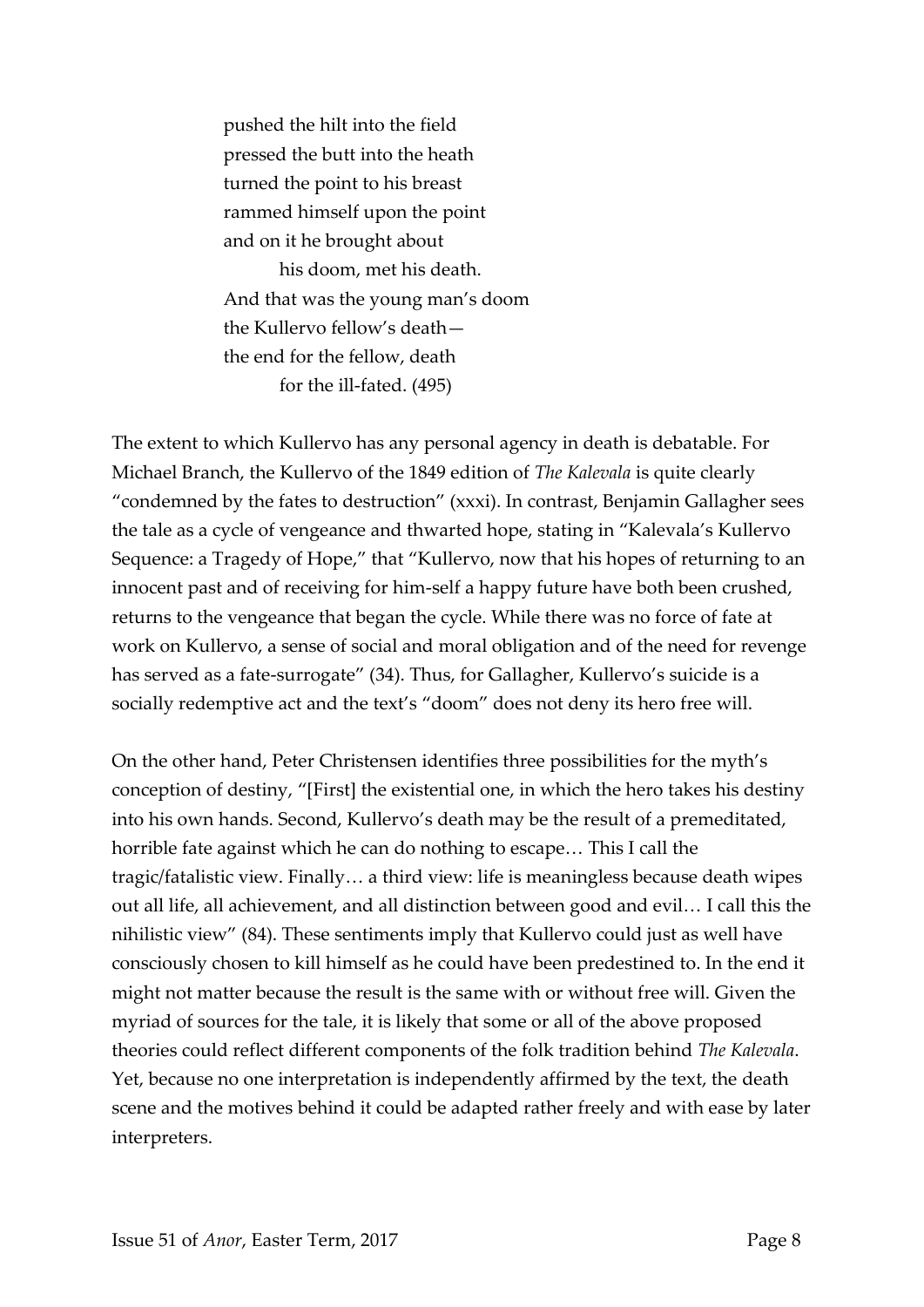In Tolkien's *The Children of Húrin*, a more detailed retelling of a section from *The Silmarillion*, Túrin's reasons for killing himself are more obviously his knowledge that he has committed incest with his sister and that, upon discovering this fact, she has taken her own life. Unlike *The Kalevala* original, there is no delay between the Kullervo-character's discovery of these events and his decision to die. After murdering Brandir, the man who brought him the news of his sister's demise and their incestuous relationship, Túrin turns to his sword, taken from his Elven friend, Beleg, after he mistakenly killed him earlier in the story. His final moments clearly mirror his Finnish predecessor's:

> Then he drew forth his sword, and said: 'Hail Gurthang, iron of death, you alone now remain! But what lord or loyalty do you know, save the hand that wields you? From no blood will you shrink. Will you take Túrin Turambar? Will you slay me swiftly?'

And from the blade rang a cold voice in answer: 'Yes, I will drink your blood, that I may forget the blood of Beleg my master, and the blood of Brandir slain unjustly. I will slay you swiftly.'

Then Túrin set the hilts upon the ground, and cast himself upon the point of Gurthang, and the black blade took his life. (256)

In Tolkien's adaptation, the question of fate vs. free will is more pronounced, but still slightly muddy. Unlike Kullervo's vague sense of cosmic moral recompense, Túrin has actually been cursed by Morgoth, in retaliation for Túrin's father's defiance,

> Behold, the shadow of my thoughts shall lie upon them wherever they go, and my hate shall pursue them to the ends of the earth… upon all whom you love my thought shall weigh as a cloud of Doom, and it shall bring them down into darkness and despair. Wherever they go, evil shall arise. Whenever they speak, their words shall bring ill counsel. Whatsoever they do shall turn against them. They shall die without hope, cursing both life and death. (64)

Jesse Mitchell comments on Richard West's assertion that "Tolkien frequently refers to Kullervo as 'hapless,' and this element is certainly retained in Túrin, but the story that Tolkien called 'most tragic' has had the tragedy intensified" (291), stating "Tolkien undertook Túrin as an answer to and reinvention of the buffoonish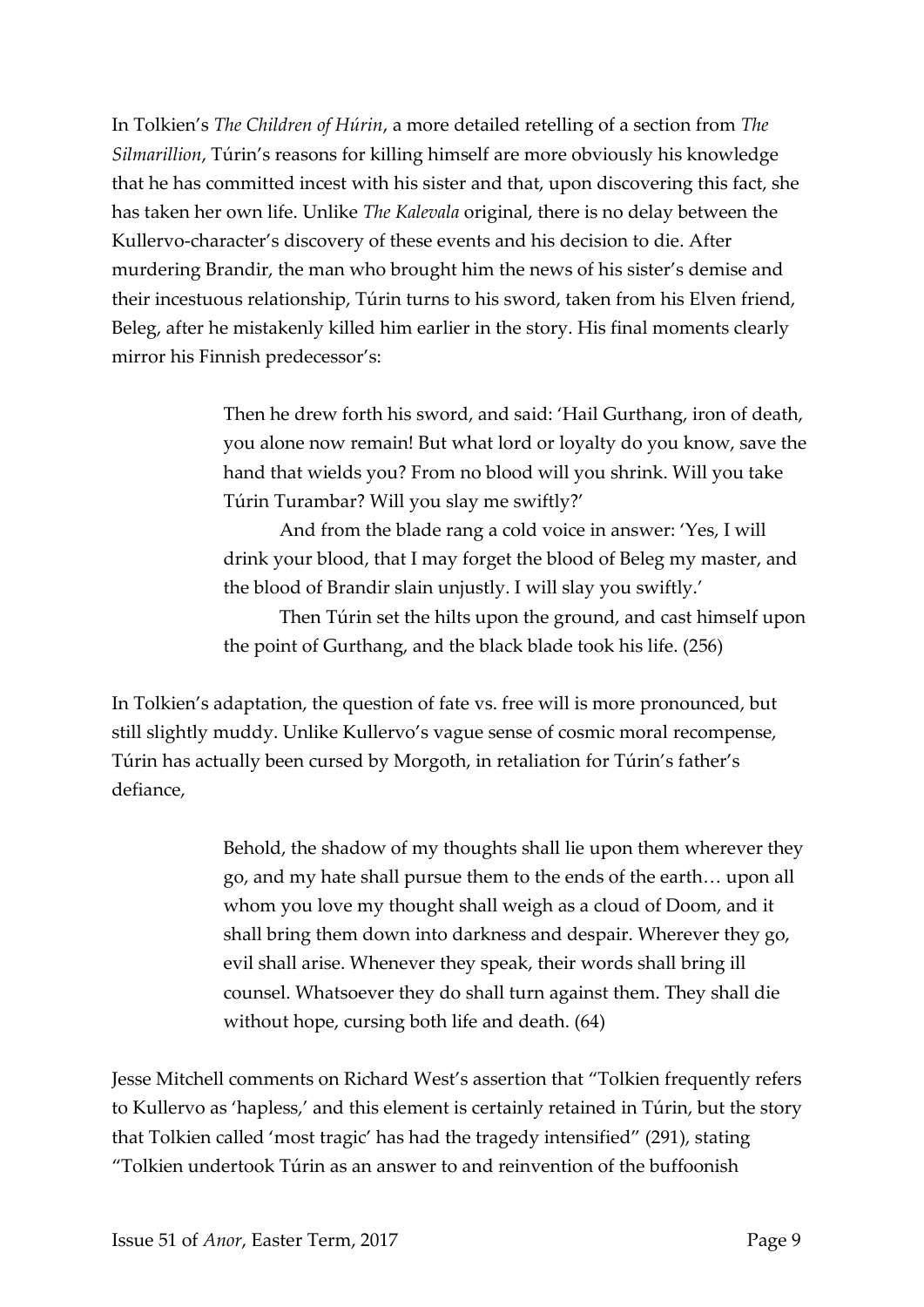Kullervo with very much the same story, but with a complexity of character that evokes a sympathy that is missing with the Finnish original" (100). For all that Tolkien can be said to have raised the myth to a higher level of tragedy, and dignified death in a way even Moorcock might approve of, the issue of destiny remains problematic.

Mitchell asks, "Is Túrin merely ending Morgoth's curse by killing himself (which would mean that he has no control over his fate after all), or is he committing suicide… out of pride, vengefulness, and hate that drive toward ruin, thereby making Morgoth's curse a self-fulfilling prophecy?" (108). However, to some degree Mitchell has already answered his own question, when he writes earlier in his essay, "Túrin's and Kullervo's deaths are deliberate, though not premeditated… Both… believe that they are not committing suicide so much as they are executing the fullest penalty upon their respective follies… Because only they know the full extent of their sins, only they have the right to act as their own executioners" (104). Of course in Túrin's case, this is not strictly true. Túrin is not the only one that knows the full extent of his sins—both Morgoth knows them and Túrin's father, Húrin, whom Morgoth has imprisoned on the top of Angband so he can watch the Dark Lord's multi-generational vengeance unfold. What's more, Túrin knows Morgoth is watching him and is keenly aware that he has lived out his life in the shadow of his curse. Therefore, while the immediate text does not clarify whether Túrin actually had any free will in the matter or not, he may not believe he does by the time he kills himself and thus Tolkien's version of the story takes on a much stronger sense of fatalism than Lönnrot's.

The greater degree to which Tolkien develops his Kullervo-character heightens this increased role of destiny. Túrin's story is longer than Kullervo's and involves heavier loss and more destruction. Whether it's truly predestined or not within the fictional realm, both the reader and Túrin realise Túrin's suicide is unavoidable as the narrative speeds towards its inevitable conclusion, picking up pace as it rushes along through escalating carnage. If Kullervo himself falls somewhere between Christensen's three possible meanings, Túrin seems much closer to the fatalistic/tragic option, if only because, as Elizabeth Broadwell writes, Túrin believes, "that the 'dark shadow' of Morgoth's curse dominates his destiny to such an extent that his life must end in calamity" (36).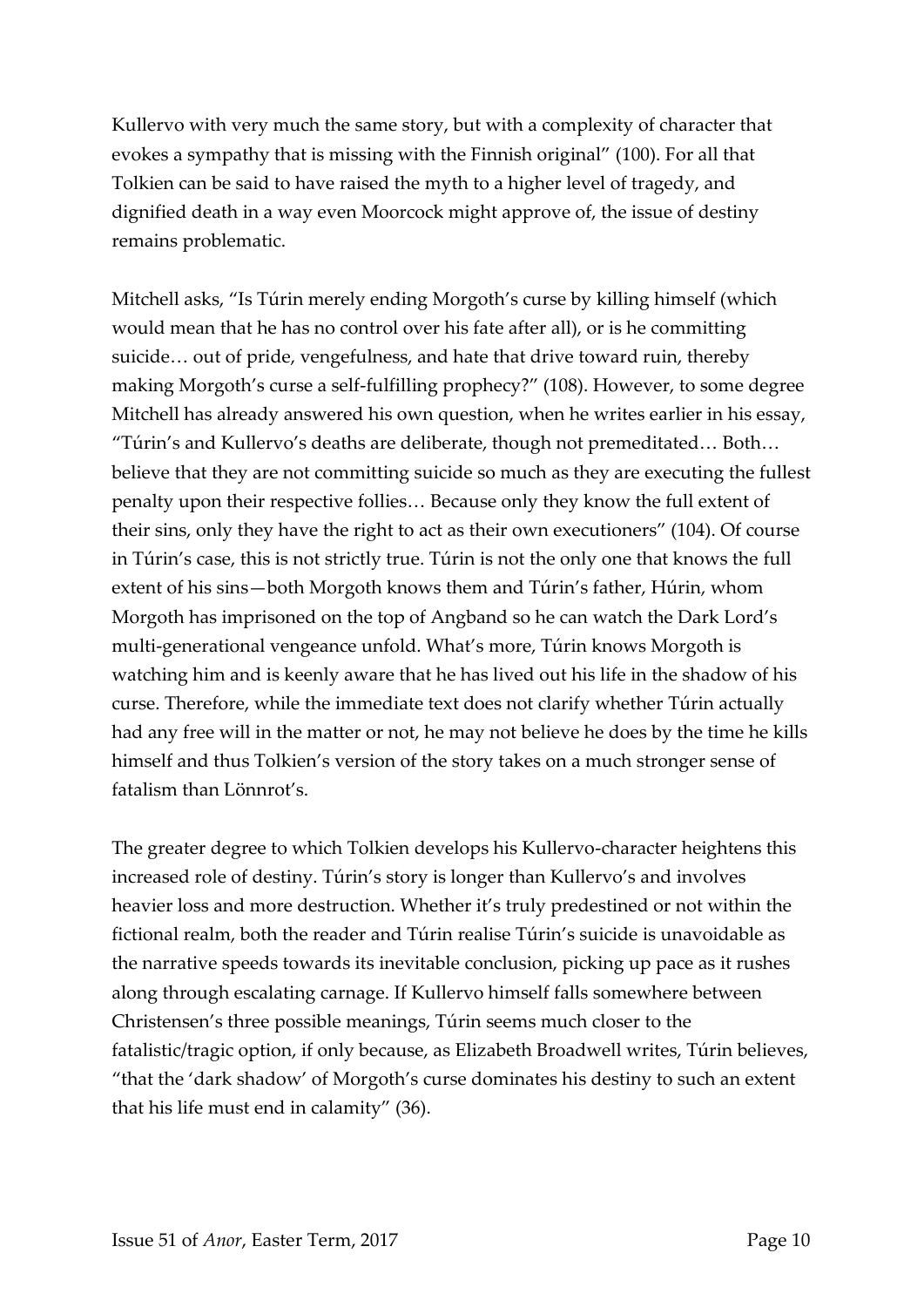Where the role of fate is disputed in *The Kalevala* itself and still under debate in Tolkien's retelling, it seems utterly inscrutable in Michael Moorcock's Eternal Champion series. Colin Greenland terms the Champion, "a representative, not just of a cause or a people, but of mankind. Eternally reincarnated, he becomes an aspect of Everyman… The hero risks himself for the cause, but can never win or lose altogether… Nor is it always a meaningful fight" (125). The brooding ruler of a decidedly nonhuman race, Elric himself may or may not be accurately characterised as an "Everyman," but the fundamental confusion as to his role in more universal events is common to all his incarnations. As far as the series contains a tangible goal, the Champion's purpose is often to fight or mediate between the amorphous and equally dangerous forces of Law and Chaos in order to reach some sort of balance. This equilibrium is commonly referred to as the Cosmic Balance, but its true nature is presented as largely unknowable. As Greenland phrases it, "The efforts of gods and men are as grains of sand in one pan or the other. The idea seems impartial and reassuring—but there is a hand holding the Cosmic Balance. Does that determine its vacillations, or is there free will?" (127). We never really learn anything more about the Hand in question and what the reader does manage to glean from the sprawling series about the Balance is, more often than not, contradictory or tinged with narrative unreliability. Fate is subject to change as sequels dictate, but it is seldom obvious which timeline(s) of the Multiverse have been altered.

The true tragedy of Elric's sequence comes from the sheer incomprehensibility of meaning on a grand scale. After participating in an apocalyptic battle between Law and Chaos that destroys and remakes the earth, Elric stands on the brink of a new world and asks, "But what is the meaning of it all?... That I have never fully understood" (646). He does not receive a particularly elucidating answer from the object of his query, an enigmatic being nominally in the service of the Balance.

"Who can? Who can know why the Cosmic Balance exists, why Fate exists and the Lords of the Higher Worlds? Why there must always be a champion to fight such battles? There seems to be an infinity of space and time and possibilities. There may be an infinite number of beings, one above the other, who see the final purpose, though in infinity, there can be no final purpose. Perhaps all is cyclic and this same event will occur again and again until the universe is run down and fades away as the world we knew has faded. Meaning, Elric? Do not seek for that, for madness lies in such a course… Perhaps even the gods seek meaning and pattern and this is merely one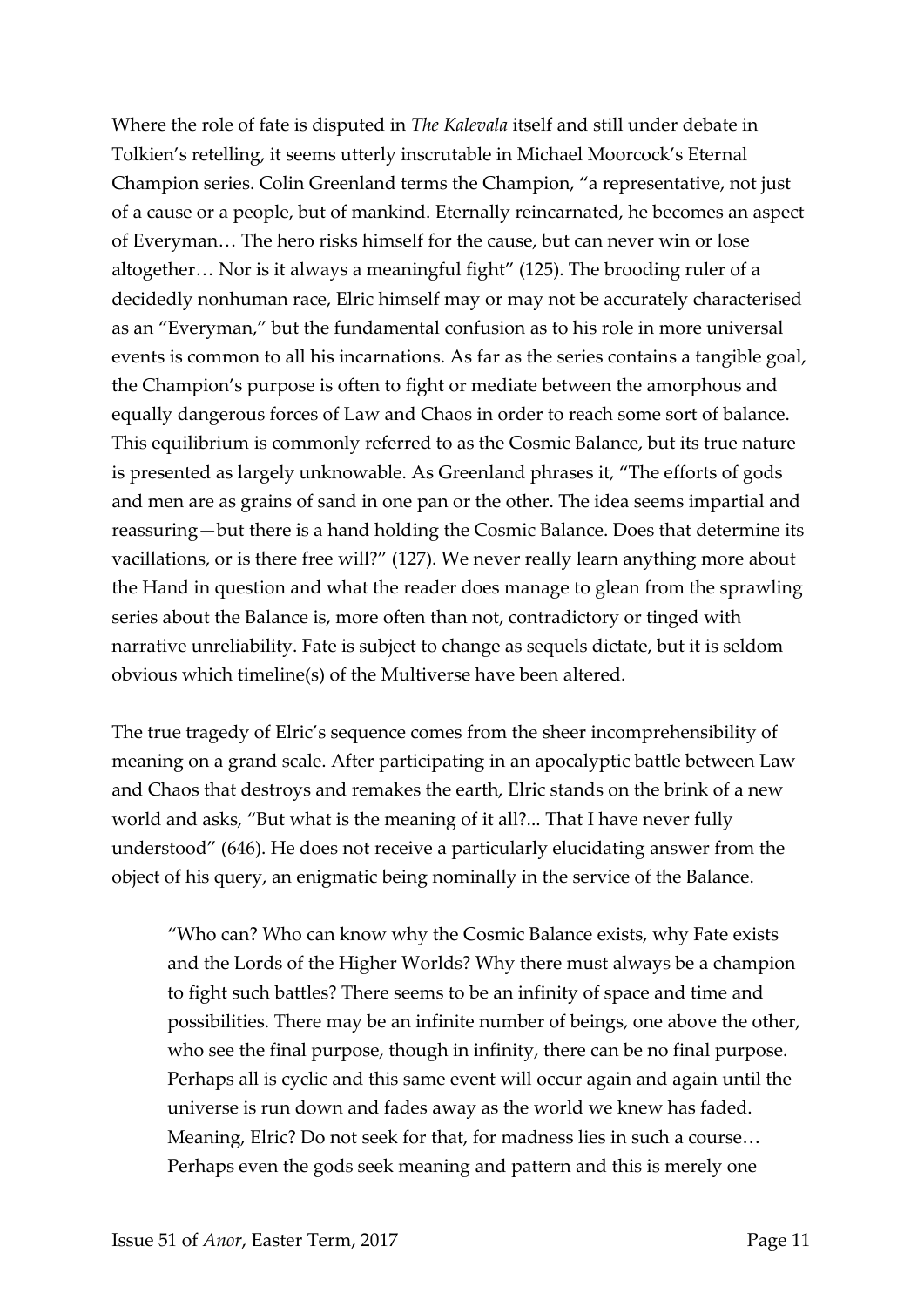attempt to find it… The gods experiment, the Cosmic Balance guides the destiny of the earth, men struggle and credit the gods with knowing why they struggle—but do the gods know? (646-7)

Nonetheless, poor Elric does end up with the semblance of consolation, if only briefly.

When all is said and done, Elric observes, "the outline of a gigantic hand holding a balance and, as he watched, the balance began to right itself until each side was true. And somehow this relieved Elric's sorrow… 'There is something, at least,' he said, 'and if it's an illusion, then it's a reassuring one" (648). However, while Moorcock's reader never really finds a more conclusive answer concerning fate and balance, there is another force at work in the scene. Of its own volition, Elric's sword, Stormbringer,

…struck his chest, he felt the icy touch of the blade against his heart, reached out his fingers to clutch at it, felt his body constrict, felt it sucking his soul from the very depths of his being, felt his whole personality being drawn into the runesword. He knew, as his life faded to combine with the sword's that it had always been his destiny to die in this manner… It was as if… he was merely a manifestation of Stormbringer… And as he died, he wept again, for he knew that the fraction of the sword's soul which was his would never know rest but was doomed to immortality, to eternal struggle. (648)

That accomplished, the blade has a little more to say.

The entity that was Stormbringer, last manifestation of Chaos which would remain with this new world as it grew, looked down on the corpse of Elric of Melniboné and smiled.

"Farewell, friend. I was a thousand times more evil than thou!' And then it leapt from the Earth and went spiraling upwards, its wild voice laughing mockery at the Cosmic Balance; filling the universe with its unholy joy. (648-9)

With barely two and a half final pages, Moorcock sets up an unknowable answer pertaining to destiny and divine order, appears to give it the semblance of a solution, and promptly dashes all hope of ever truly understanding his cosmology, while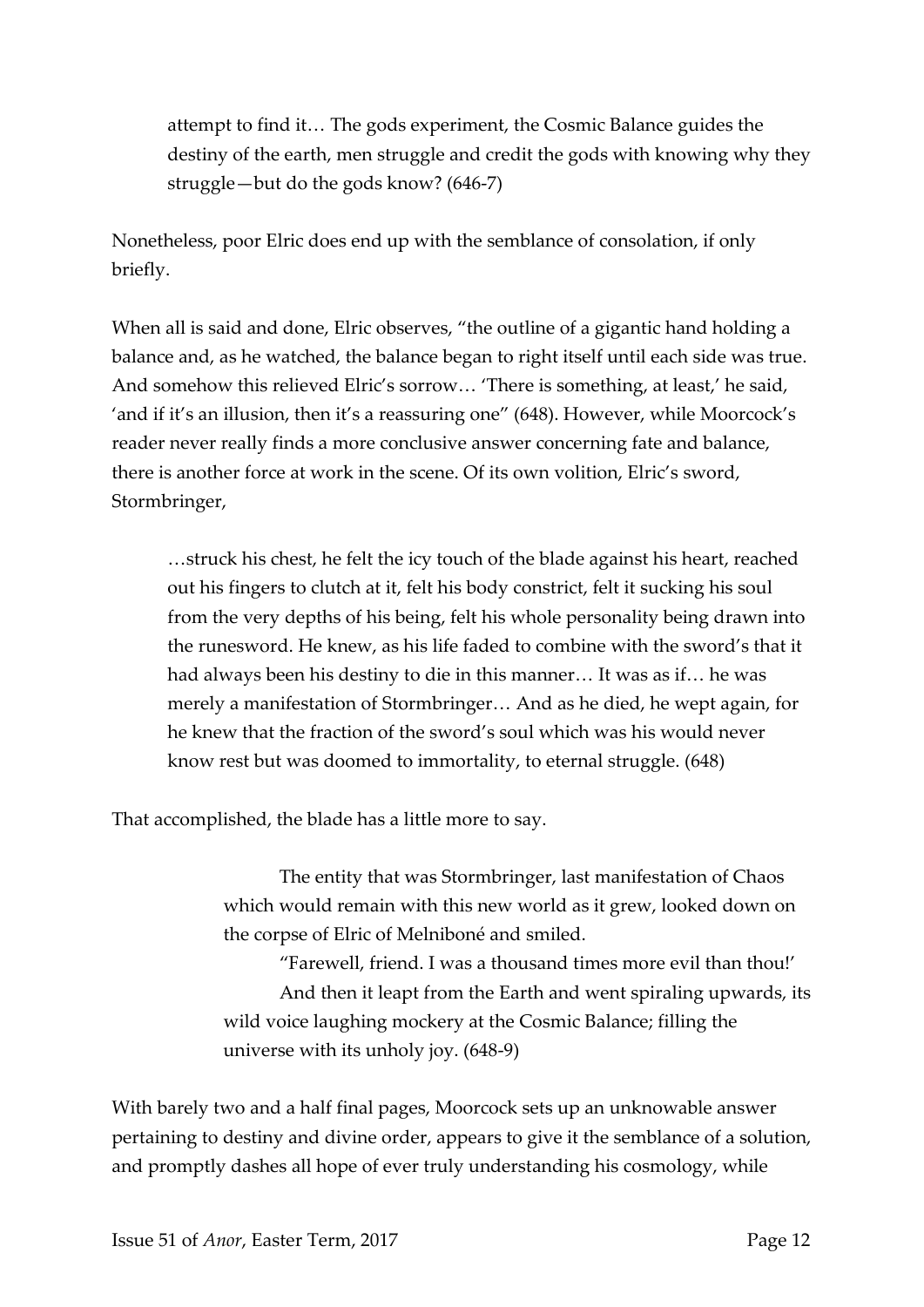adding innumerable deeper levels to Elric's relationship with fate, the Balance, and his demonic weapon. The affinity to Kullervo is there, but it only seems to add more questions. Elric's death may more properly be considered murder than suicide, but how much did he help to facilitate it himself? His struggle seems infinite, but does he ever have a choice in any of his actions?

It is evident from their respective portrayals of death that both Tolkien and Moorcock develop the motif of fate to a greater degree than the original *Kalevala*  story. Both Túrin and Elric die with some modicum of dignity, but where Tolkien enlarges this theme to create a tragic hero who believes he is trapped in an ordained course of action, Moorcock produces a world that defies easy understanding or categorisation. In the end, analysing the evolution of Kullervo's motivations alone can only take us so far, and for a more concrete answer regarding the nature of fate in the developing tradition, we must also look to the growth of Kullervo's sword as both a symbol of its narrative's view of destiny and a character gaining increased agency in its own right.

Kullervo's sword is originally presented simply as a tool. In *Kalevala Mythology,* Juha Y. Pentikänen asserts that, "In speaking to his sword, Kullervo speaks to death itself, which is symbolized by the impartial and ready sword. The tragedy of death is a tragedy only for the human who suffers it. Death itself is no longer touched by this. For death, guilt and innocence are the same" (219). The blade, while suddenly vocal, does nothing to suggest any particular motivation; it has no prior history independent of its wielder. It represents fate only in the sense that death is the inescapable end of every life. For all the critical controversy over how much autonomy Kullervo actually possesses, the story's portrayal of destiny fundamentally simplifies to the impartial inevitability of death. It is immaterial whether or not the original Finnish hero has free will because in the end he will die, not because he is guilty or innocent, not because he has seduced his sister or practised dark magic, not for his many bloody deeds or his ultimate repentance, not even exclusively, as the final stanza of the poem claims, because he was raised poorly. It is not important if his life meant anything or conveyed any moral lesson. Kullervo must die because he is mortal and that is all the fate that matters.

Intriguingly, in "On 'The Kalevala' or Land of Heroes," an essay about Kullervo's story, Tolkien wrote, "If a sword had a character you feel it would be just such as is pictured there: a cruel and cynical ruffian" (253). Jesse Mitchell sees Túrin's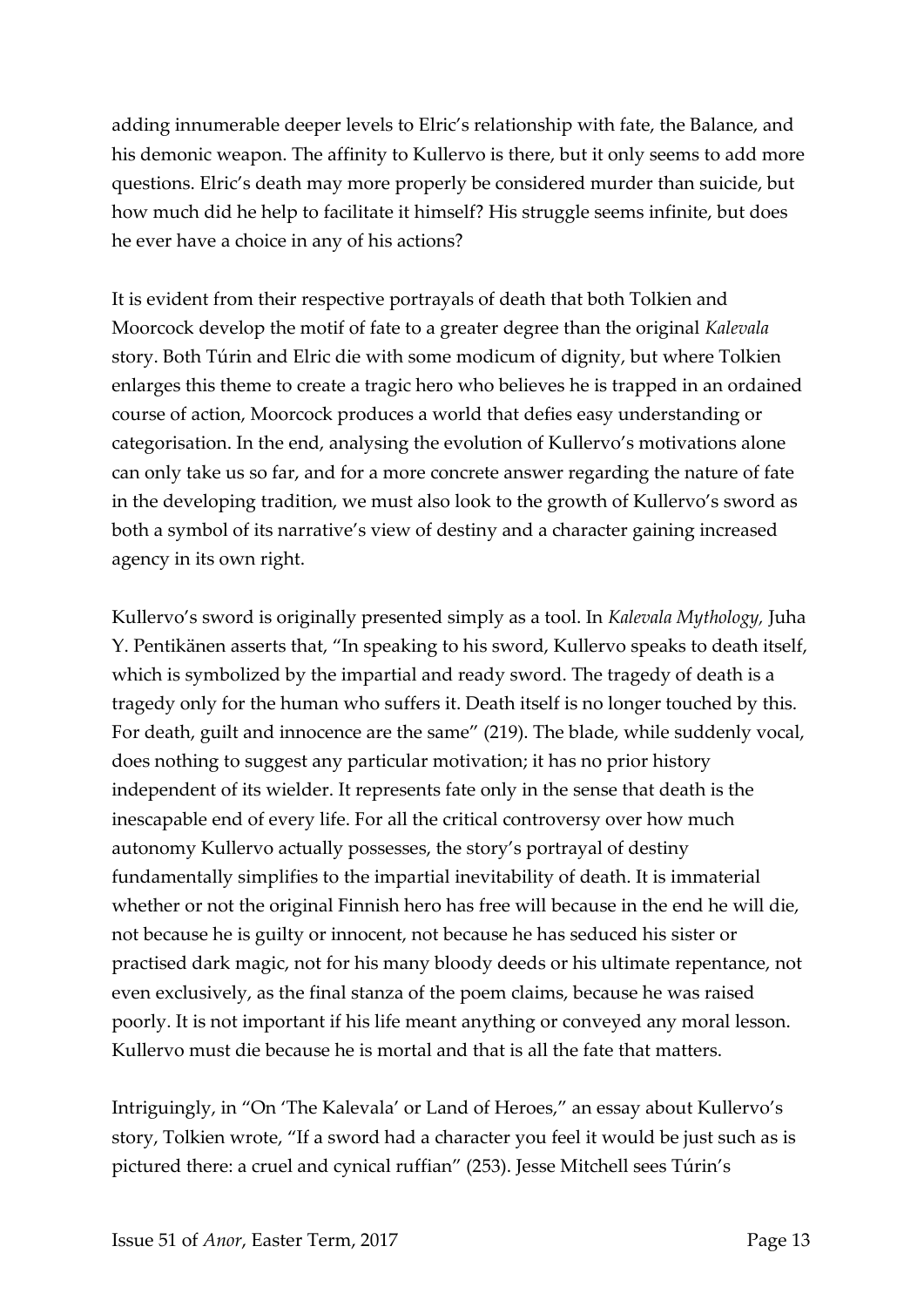Gurthang as a symbol, much like Kullervo's unnamed blade, writing, "The replies of [Kullervo and Túrin's] respective swords illustrate their projections of their internal voices of justice accusing them" (104). However, unlike *The Kalevala's* sword, Túrin's weapon is not merely a reflection of his own conscience, but has a backstory of its own.

In fact, while Richard C. West identifies the role of the sword as the strongest parallel between Kullervo and Túrin's narratives, as "the talking sword that agrees to take the despairing hero's life [is] something which… happens only in the stories of Kullervo and Túrin, and is a powerful scene in both" (292), Tolkien has already begun to depart from the original myth by furnishing his adaption of the "ruffian" blade with an independent history. Rather like the Germanic sword Tyrfing, forged for revenge, Gurthang's beginnings do not bode well for its future masters. Originally termed Anglachel, *The Silmarillion* reveals that it "was a sword of great worth and it was so named because it was made of iron that fell from heaven as a blazing star; it would cleave all earth-delved iron. One other sword only in Middleearth was like to it… made of the same smith… Eöl the Dark Elf, who… gave Anglachel to Thingol as fee, which he begrudged" (201). After Túrin's flight from the Elves who briefly fostered him, Beleg asks the Elven King Thingol for a sword to follow the brash hero with. Thingol's wife Melian the Maia warns, "'There is malice in this sword. The dark heart of the smith still dwells in it. It will not love the hand it serves; neither will it abide with you long" (202), but to no avail. Túrin acquires the "black and dull" blade, which he renames Gurthang ("Iron of Death"), when he accidentally kills his friend, only to realise that still "It mourns for Beleg" (209).

Gurthang, then, is not a symbol of detached death like Kullervo's sword. Nor does it simply reflect its wielder's internal feelings. Its lineage is as cursed as Túrin's and it remembers the wrongs that it has been used to commit, reminding Túrin before it kills him that, "I will drink your blood, that I may forget the blood of Beleg my master" (256). The text is also adamant that "the black blade took [Túrin's] life" (256) as opposed to Kullervo, who "rammed himself upon the point/and on it he brought about his doom, met his death" (495). Tolkien unmistakably puts Gurthang in an active role in contrast to Kullervo's sword's passive position, giving it more agency as an independent being. The fact that Túrin comes to be recognised by the sword, earning the name "Mormegil, the Black Sword" (210) binds his fate more tightly to his weapon, bringing down not just Morgoth's curse upon him and his friends and family, but also Eöl's murderous discontent (which is strong enough in the case of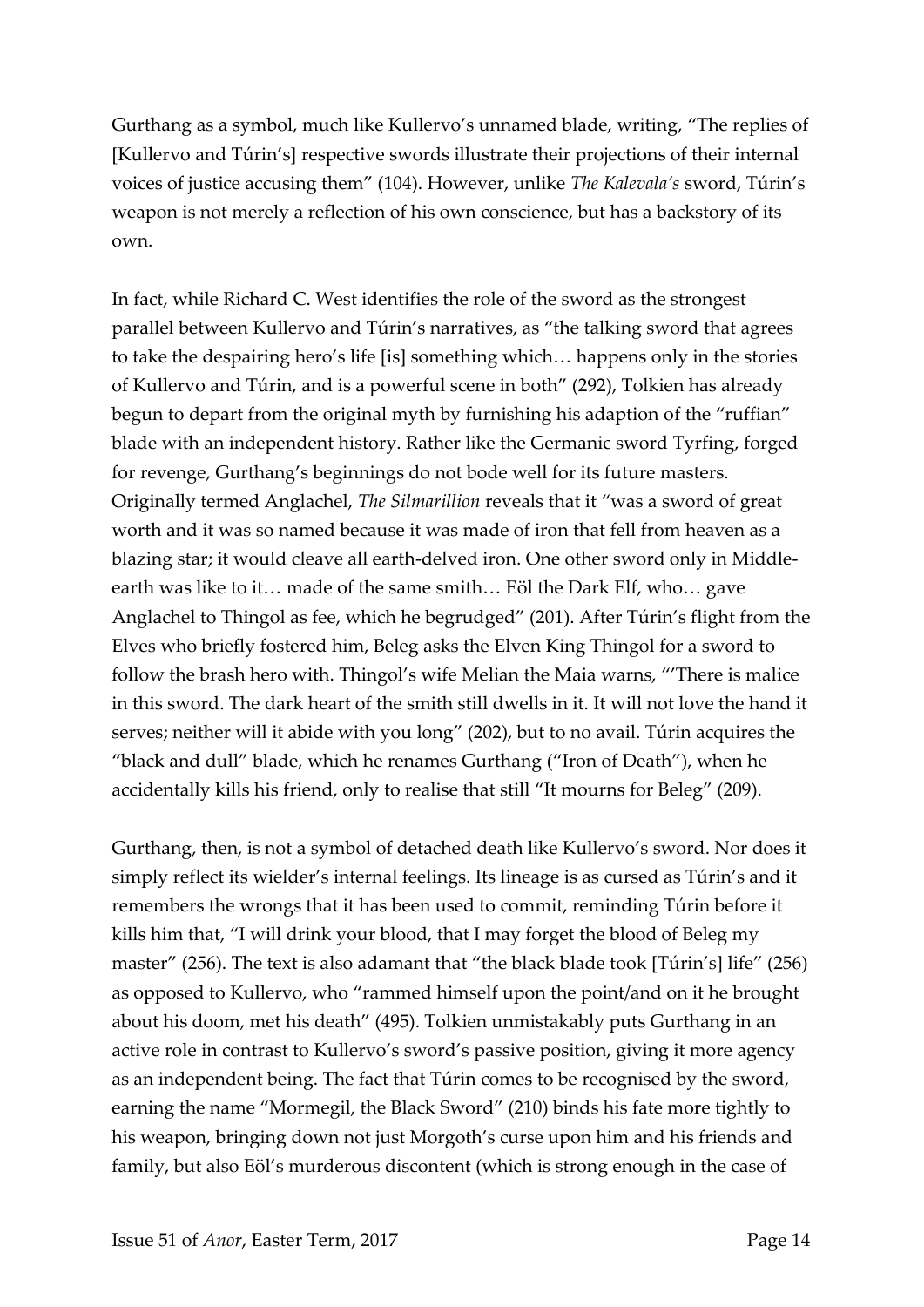Gurthang's twin, Anguirel, to help bring about the downfall of Gondolin). The presence and characterisation of Gurthang as an entity distinct from its master intensifies the sense of Doom already pressing in on Túrin, demonstrating that in Tolkien's retelling, supernatural forces and curses do significantly contribute to characters' fate.

Tolkien's Gurthang, while a valid interpretation on its own, can be viewed (chronologically if not causally) as an intermediate evolutionary stage between Kullervo's apathetic sword and Moorcock's actively malicious Stormbringer. Like Gurthang, Stormbringer is black and has a comparably sinister twin, Mournblade, and like Gurthang, it has an independent will that grants it increased autonomy. However, Stormbringer's hold on Elric is far stronger than any of its predecessors' since the albino's physical condition requires its ability to feed him the souls of his enemies (and loved ones), and in the end, it does not so much aid in its wielder's suicide as kill him outright in an act of betrayal. In "The Dreaming City," the first Elric story written, after destroying his cousin and people with the evil blade, Elric realises that "it was possessed of more sentience than he had imagined. Yet he was horribly dependent on it," and tries to rid himself of its toxic influence (479). He attempts to throw it into the sea, but it refuses to sink and he cannot keep from swimming out to reclaim it, understanding "He was beaten—the sword had won… He and the sword were interdependent… Bound by hell-forged chains and fatehaunted circumstance" (479-80). From Elric's first appearance in print, the reader knows he has lost; everything after that is merely the apocalyptic fallout of his actions as Champion and his surrender to his "runesword of black iron—the feared Stormbringer, forged by ancient and alien sorcery" (455).

Stormbringer has its own agenda, which brings it as far from the original Kullervo's sword as possible in terms of self-determination. Its genesis, created by Chaos to destroy Chaos, is frequently cited by others, but as far as anyone can tell it belongs neither to the forces of Law and Chaos nor to the Cosmic Balance. The Eternal Champion may theoretically fight for the Balance, yet his/her greatest struggle is not with Order or Entropy, but against the very weapon that gives him/her strength while paradoxically containing some element of his/her own essence. And yet the reader knows little more about Stormbringer or the fate that apparently "haunts" it, even as it defeats Elric (quite possibly a wayward agent of fate himself) to scorn the very Balance it supposedly helped preserve. While Gallagher claims, "Kullervo's decision to kill himself is the only way to truly remove vengeance from the order of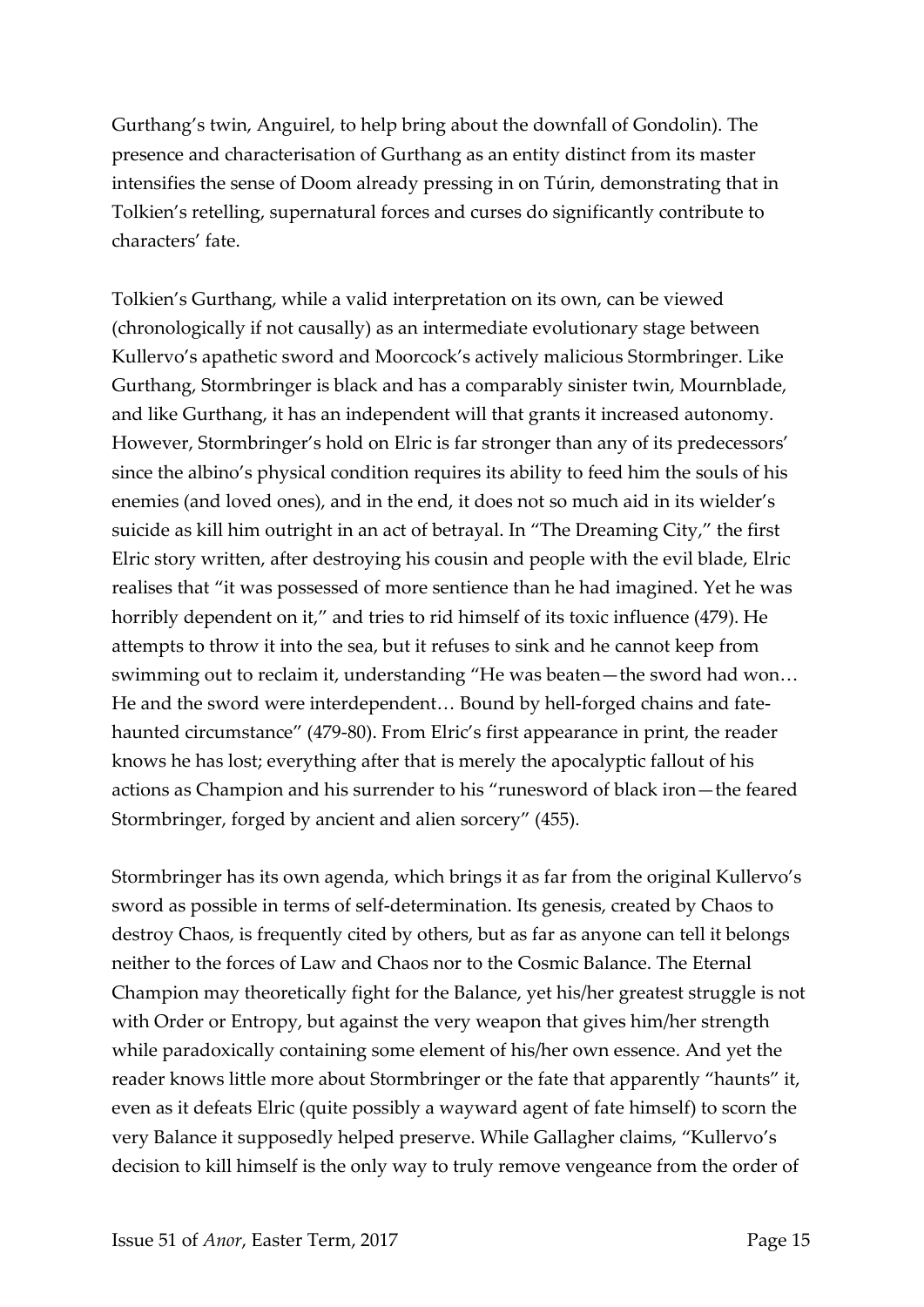the universe. Kullervo in a sense takes vengeance on vengeance" (35), Elric's death renews the cycle of struggle; the idea that he has removed "vengeance" from the universe is quickly subverted by the description of Stormbringer as the "last manifestation of Chaos… laughing mockery at the Cosmic Balance; filling the universe with its unholy joy (648-9)."

Stormbringer's "Farewell…" (649) is a farewell not just to Elric, but ultimately to the character of Kullervo entirely, as the protagonist's blade replaces the protagonist in narrative prominence and supersedes its wielder in agency and ability to shape events. It is a farewell to a concept of fate that is not important in the face of death or predominantly guided by the curses and divine plans of greater forces; a farewell to any definitively interpretable fictional cosmology. Moorcock presents the reader with a myriad of worlds and a plethora of possibilities. Fate may or may not exist and it may or may not matter, but, as Stormbringer illustrates to the perplexed audience, we can never know concretely. Moorcock's reticence to discuss any final or official idea of destiny is, indeed, as close as we ever get to his version of destiny.

Both Tolkien and Moorcock's "great epics dignif[y] death," but neither "ignore[s] it." The departures from *Kalevala* tradition in these authors' depictions of their respective protagonists' death scenes reveal the evolving function of fate in their fictions; each writer expands on the basic myth to introduce a darker, more present sense of destiny, but their ultimate implications diverge. This divergence is illustrated both through the characterisation and motivation of their Kullervo-characters at their moments of death and, more explicitly, through the changes made to the role and response of their swords. In the original myth, death trumps any sense of fate, but both Tolkien and Moorcock bring a new, stronger force of destiny to the story, largely through the swords' increased agency. However, while Tolkien balances the forces of tragedy and fate through Túrin's demise, demonstrating the powers of believed prophecy and doom, Elric's death creates more questions, presenting the reader with the notion that, in a Multiverse where all permutations of a tale are possible, no ultimate answer can exist.

#### Works Cited:

Bosley, Keith. Introduction. *The Kalevala*. By Elias Lönnrot. 1849. Trans. Keith Bosley. New York: Oxford University Press, 2008. Print.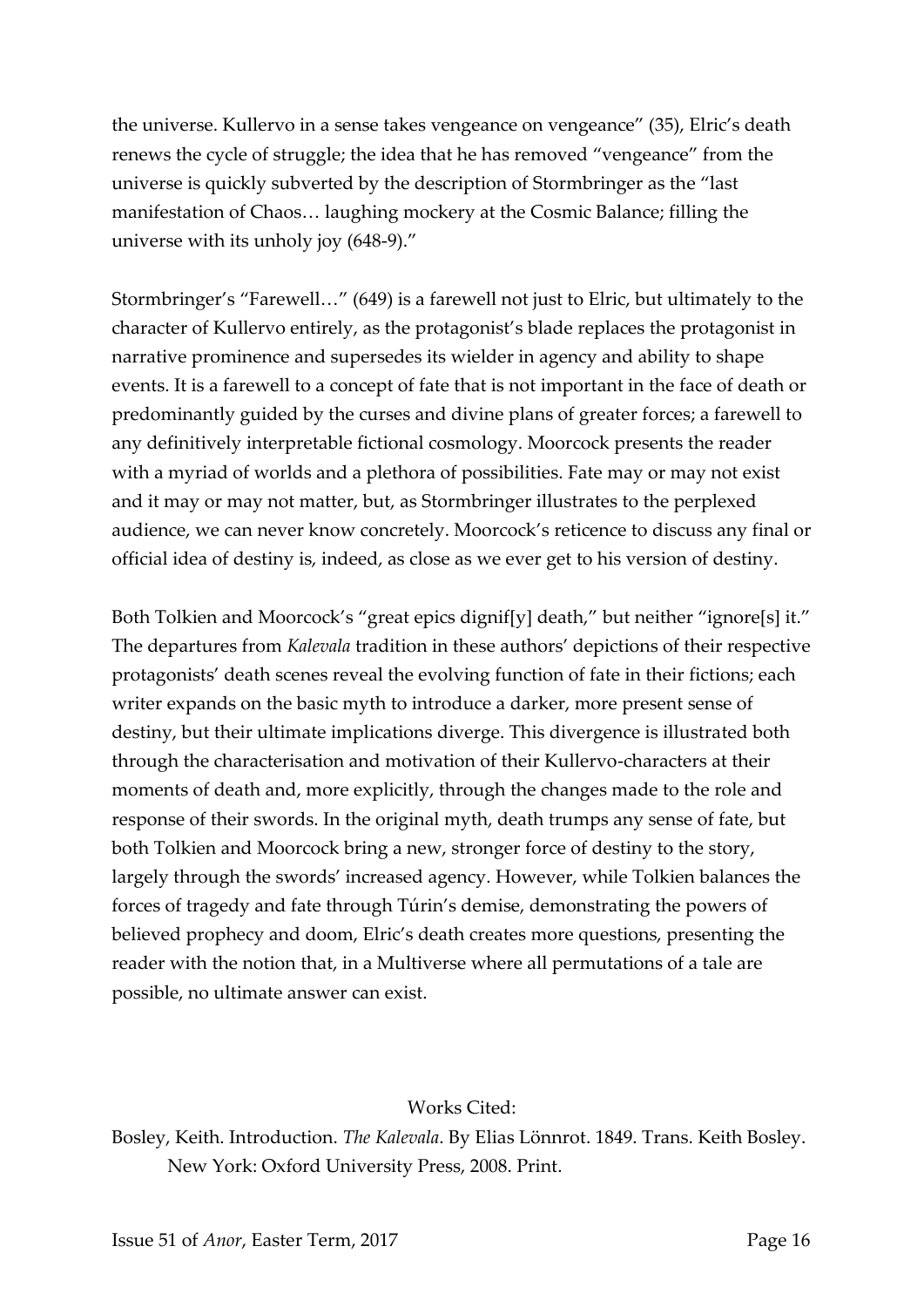Branch, Michael A. 1985. Introduction. *Kalevala: The Land of Heroes.* By Elias Lönnrot, 1849. Trans. William Forsell Kirby. London: Athlone Press. Xi-xxxiv. Print.

- Broadwell, Elizabeth. "Essë and Narn: Name, Identity, and Narrative in The Take of Túrin Turambar." *Mythlore* 17.2 (1990): 34-44. Print.
- Christensen, Peter G. "Sibelius, Kullervo, and Fate Tragedy." *Scandinavian-Canadian Studies/Etudes Scandinaves au Canada* 8 (1995): 79-101. Print.
- Gallagher, Ben. "Kalevala's Kullervo Sequence: A Tragedy of Hope." *Journal of Finnish Studies* 9.1 (2005): 27-38. Print.
- Greenfield, David. *The Entropy Exhibition: Michael Moorcock and the British 'New Wave' in science fiction.* London and Boston: Routledge & Kegan Paul, 1983. Print.
- Hämäläinen, Niina. "Elias Lönnrot's first Kullervo poem and its folk-poem models." *The Kalevala and the World's Traditional Epics.* Ed. Lauri Honko. Helsinki: Finnish Literature Society, 2002. 364-387. Print.
- Hoeven, Adriaan van der. "The Making of Kullervo." Hasselblatt, Cornelius, and Adriaan van der Hoeven, eds. *Finno-Ugric Folklore, Myth and Cultural Identity.* Proc. of the Fifth International Symposium on Finno-Ugric Languages, 7-9 June 2011, University of Groningen. Maastricht: Shaker Publishing, 2012. 73- 93. Print.
- Lönnrot, Elias. *The Kalevala*. 1849. Trans. Keith Bosley. New York: Oxford University Press, 2008. Print.
- Mitchell, Jesse. "Master of Doom by Doom Mastered: Heroism, Fate, and Death in *The Children of Húrin*." *Mythlore* 29.111/112 (2010): 87-114. Print
- Moorcock, Michael. "The Dreaming City." 1961. *Elric of Melniboné.* London: Millennium, 1993. 453-480. Print.
- Moorcock, Michael. "Epic Pooh." *Wizardry and Wild Romance: A study of epic fantasy.*  London: Victor Gollancz Ltd, 1987. 121-139. Print.
- Moorcock, Michael. Weblog comment. *Moorcock's Miscellany*. Multiverse.org, 6 Aug. 2004. Web. 18 April 2015.
- Moorcock, Michael. "Stormbringer, 1965. *Stormbringer.* London: Millennium, 1993. 457-649. Print.
- Pentikänen, Juha Y. *Kalevala Mythology.* Trans. Ritva Poom. Bloomington and Indianapolis: Indiana University Press, 1989. Print.
- Pridmore, Saxby, Jamshid Ahmadi and Zainab Abd Majeed. "Suicide in Old Norse and Finnish Folk Stories." *Australasian Psychiatry* 19.4 (2011): 321-324. Print.
- Tolkien, J.R.R. Letter to Christopher Tolkien. 7 July 1944. *The Letters of J.R.R. Tolkien*. Ed. Humphrey Carpenter and Christopher Tolkien. Boston: Houghton Mifflin Company, 1981. 86-88. Print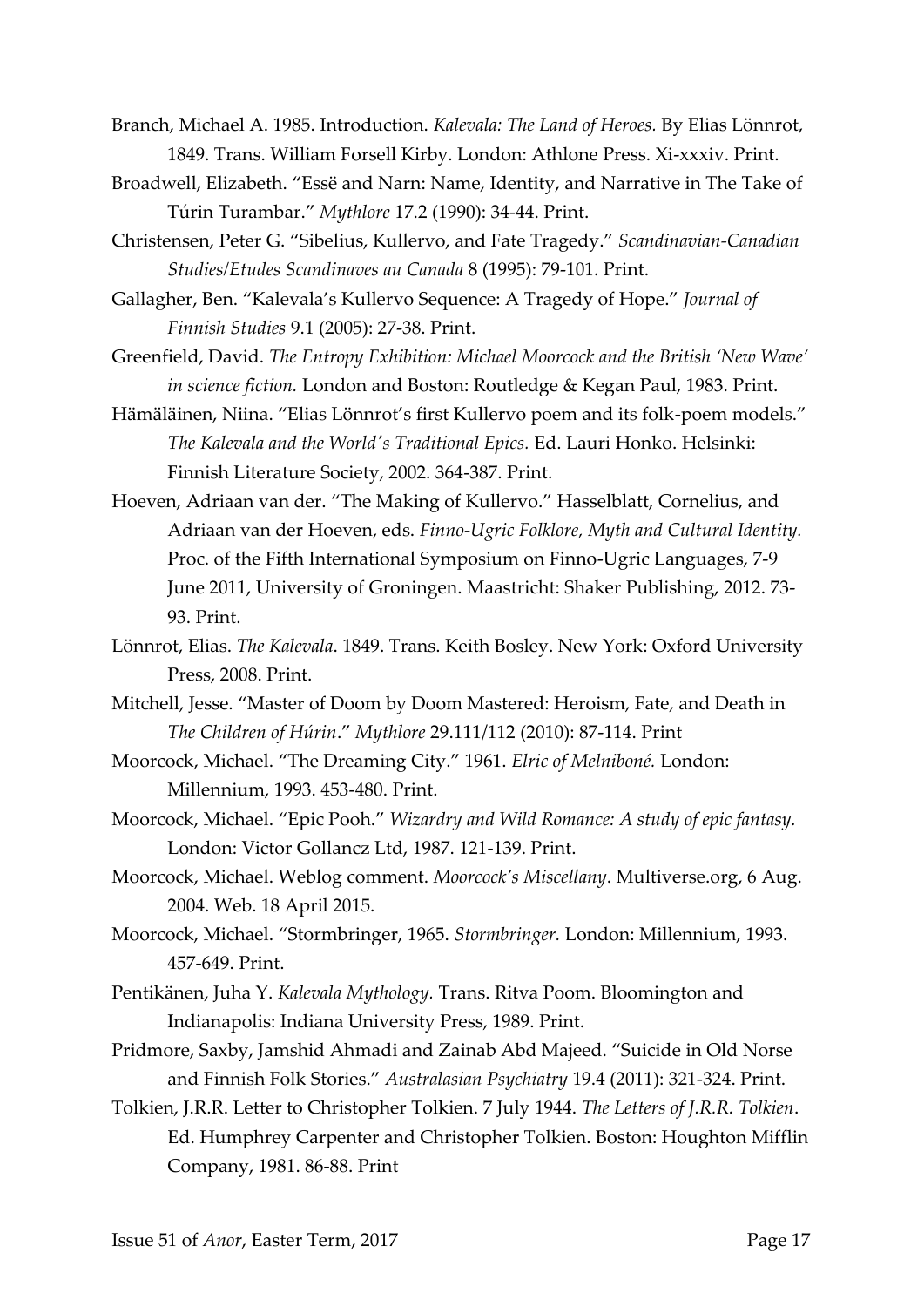- Tolkien, J.R.R. Letter to Milton Waldman. n.d. *The Letters of J.R.R. Tolkien*. Ed. Humphrey Carpenter and Christopher Tolkien. Boston: Houghton Mifflin Company, 1981. 143-161. Print
- Tolkien, J.R.R. Letter to W.H. Auden. 7 June 1955. *The Letters of J.R.R. Tolkien*. Ed. Humphrey Carpenter and Christopher Tolkien. Boston: Houghton Mifflin Company, 1981.211-217. Print
- Tolkien, J.R.R. *Narn I Chîn Húrin: The Tale of the Children of Húrin.* Ed. Christopher Tolkien. Boston and New York: Houghton Mifflin Company, 2007. Print.
- Tolkien, J.R.R. "On 'The Kalevala' or Land of Heroes." *Tolkien Studies* 7 (2010): 214- 245. *Project Muse.* Web. 18 April 2015.

Tolkien, J.R.R. *The Silmarillion.* Boston: Houghton Mifflin Company, 1977. Print

West, Richard C. "Setting the Rocket Off in Story: The *Kalevala* as the Germ of Tolkien's *Legendarium*." *Tolkien and the Invention of Myth.* Ed. Jane Chance. Lexington: UP of Kentucky, 2004. 285-294. Print.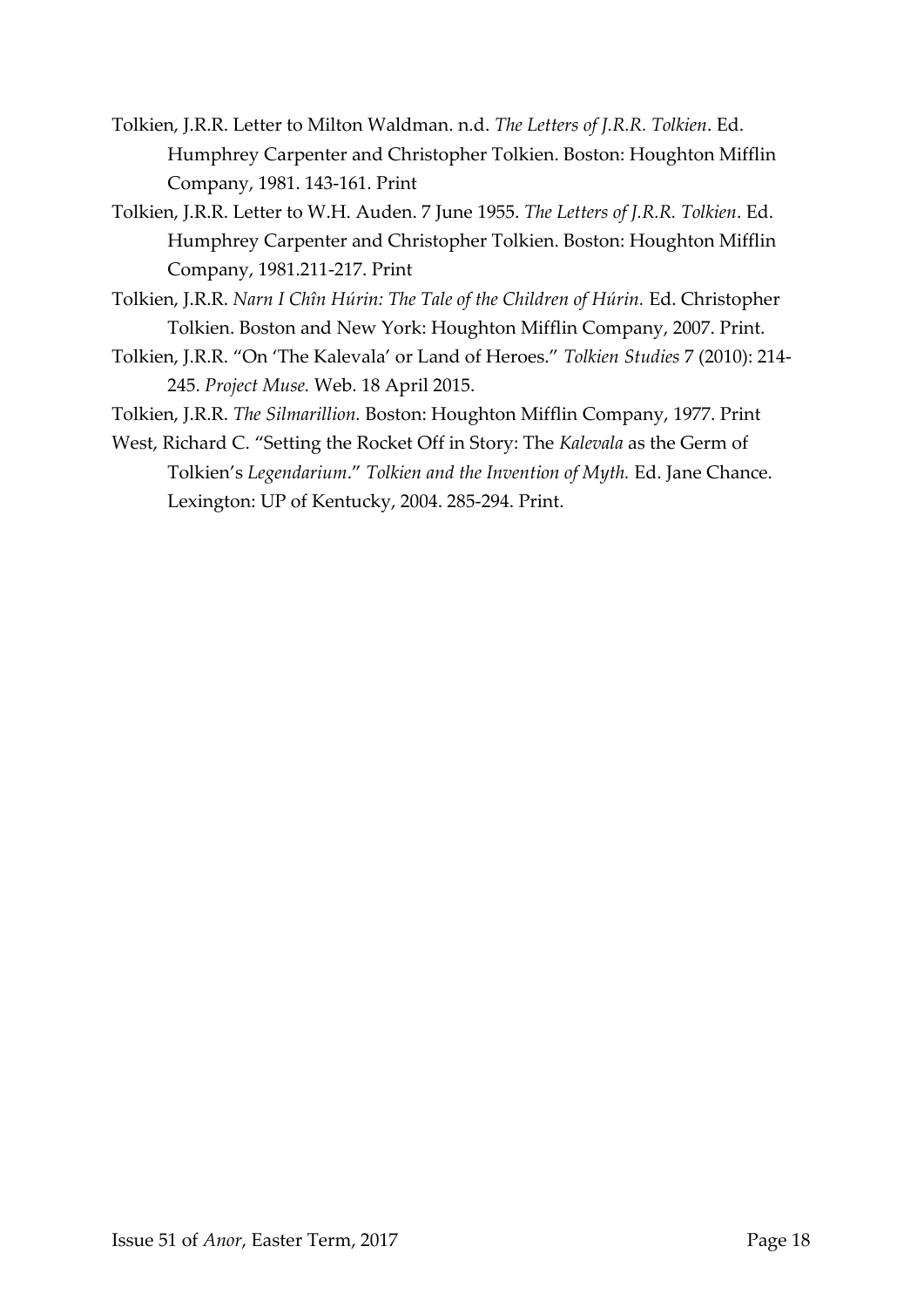## *THE FLAME IMPONDERABLE* **Samuel Cook**

We all know the scene, be it from the book or the film: Gandalf is standing on the Bridge of Khazad-dûm, facing down the Balrog<sup>1</sup>. He's shortly going to smash his staff down, break the bridge, and send the Balrog plummeting into the abyss, though not before it manages to pull him over with it. The rest of the Fellowship then escapes to Lórien and Gandalf and the Balrog spend eleven days<sup>2</sup> playing King of the Hill, before Gandalf dies, is resurrected as the New, Improved Gandalf the White, and goes off to save Middle-earth. However, before all this happens, Gandalf speaks a memorable line: 'I am a servant of the Secret Fire, wielder of the flame of Anor. You cannot pass. The dark fire will not avail you, flame of Udûn. Go back to the Shadow! You cannot pass.' (*The Lord of the Rings*, page 322). The Balrog looks a bit nonplussed, decides he's bluffing and then finds out a bit late that he wasn't. All good dramatic fantasy oration and duelling. But what is the Secret Fire, or indeed the flame of Anor? Who does Gandalf serve and what does he wield?

You'd think this would be obvious, but neither of those expressions, as far as I'm aware, recur anywhere, nor are they explained at any point. So it's time for a bit of minimally-informed conjecture to attempt to work out what's going on<sup>3</sup>. First, let's look at the second bit: 'wielder of the flame of Anor', as this is perhaps more obvious. *Anor*, as you should know if you're reading this august publication, is the Sindarin name for the Sun. So, taken literally, this would mean Gandalf has a giant solar-fusion-powered flamethrower on his person. As far as we're told, this isn't the case<sup>4</sup> . But he does have three things he could be said to be wielding: Glamdring, his staff, and the ring, Narya<sup>5</sup>. Of these, Glamdring doesn't seem likely; it's an Elvish sword, but it doesn't set fire to things or catch fire, or anything like that. It glows blue when Orcs are around, but, last time I checked, the Sun wasn't blue<sup>6</sup>. Also, I fail to see why the Balrog would be particularly bothered by a bit of glowy Elvish

<u>.</u>

<sup>&</sup>lt;sup>1</sup> With or without wings and/or fluffy slippers, depending on your personal tastes.

<sup>&</sup>lt;sup>2</sup> The confrontation of the bridge occurs on the 15<sup>th</sup> March; the final battle on the peak of Zirakzigil on the 25th. It was a very long bout, to put it mildly.

<sup>3</sup> Everyone's favourite kind of Tolkien investigation!

<sup>4</sup> Or, if it is, he doesn't use it, which seems rather an oversight.

<sup>5</sup> Though none of the Fellowship know this—only Círdan, Elrond and Galadriel, in addition to Gandalf himself, knew for certain where the ring was.

<sup>6</sup> It's sunny whilst writing this, and I can confirm the big shiny thing in the sky isn't blue. If it were, the Earth would be in all sorts of trouble, from an astrophysical point of view.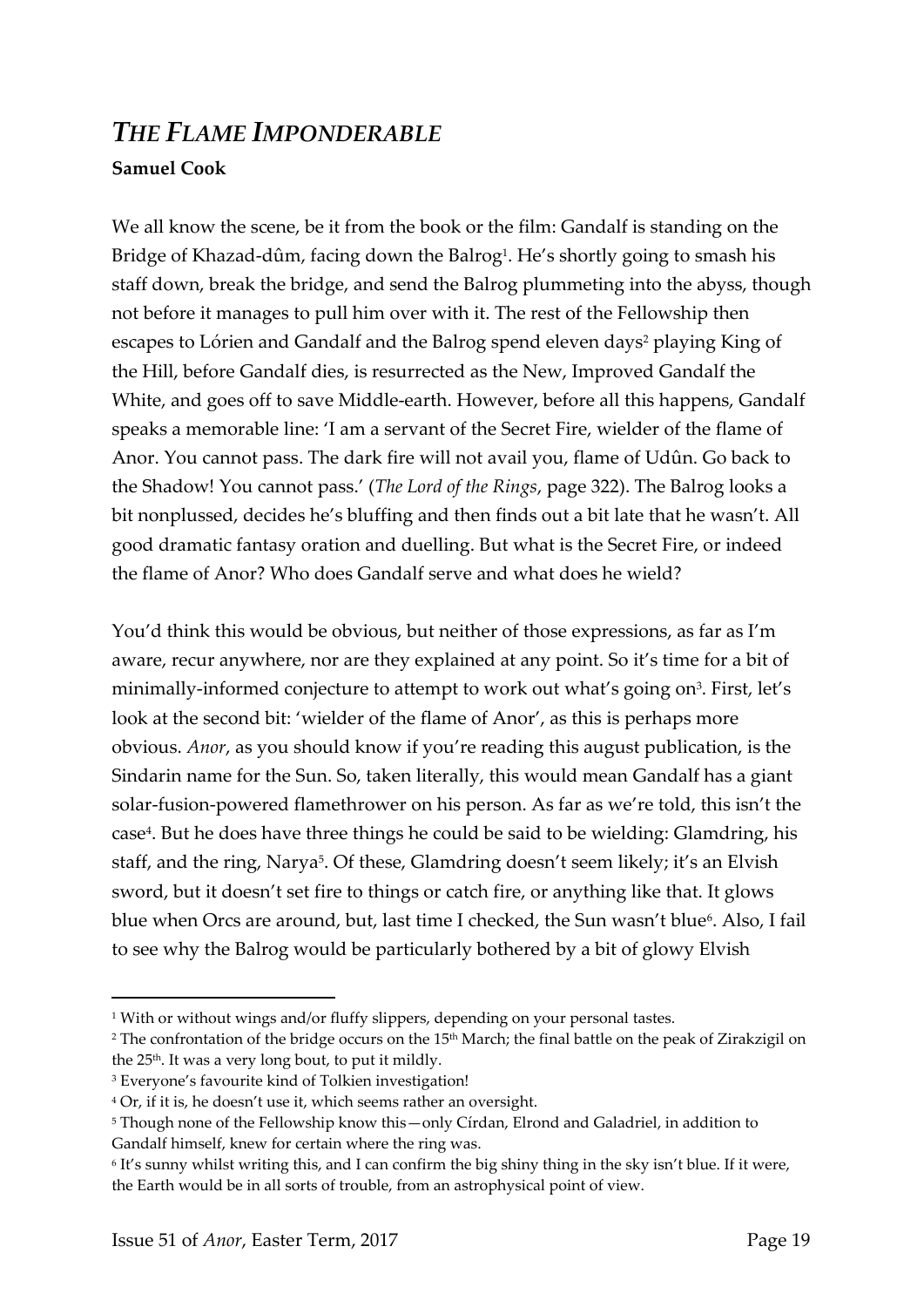metal—it would have fought plenty of Elves with equally-glowy swords in the First Age and killed them $1$ –so this seems an unlikely thing for Gandalf to be boasting about.

His staff is a possibility. He does use it to set fire to things on several occasions—the pine cones in *Out of the Frying and Into the Fire* in *The Hobbit*, the wood on Caradhras to save the Fellowship from hypothermia when they're caught in the snowstorm, and the grove of holly trees in which they're attacked by wargs after coming down from Caradhras—and he also uses it to give light on the way through Moria. He can also produce bigger flashes of light, as when Thorin and Company are grabbed by the Goblins whilst sheltering in the cave in the Misty Mountains, and in Hall 21 of Moria to give the Fellowship a better idea of their surroundings. This sounds more like a bit of solar fire. Except, he doesn't use it to attack the Balrog, only to break the bridge, and it breaks apart once he has done so. If the staff was worthy of being named in an effort to daunt the Balrog, one might think that it wouldn't shatter quite so easily. And, again, I can't see the Balrog being terribly bothered by a bit of wood, no matter how magical its bearer claims it to be.

That leaves the third possibility: Narya. Which, importantly, is the ruby-garnished Red Ring of Fire. This sounds more like it. More importantly, one of the three Elven Rings might actually give a Balrog a pause for thought; it would be something worth announcing. It would also explain why Gandalf's announcement is so cryptic—he doesn't want everyone present to know he's got Narya, so he makes up some mumbo-jumbo that sounds good. Going further out on a limb, it seems reasonable to expect that, as an Ainu, the Balrog would probably have been able to divine that Gandalf was carrying some trinket of power and might have been able to guess that that was what he was referring to<sup>2</sup>. It is important to note that Narya is never referred to as having any particular relation to the Sun, beyond the generic fire element. However, of the three things that Gandalf could wield, it seems the best fit.

<u>.</u>

<sup>&</sup>lt;sup>1</sup> The Balrogs, after all, were key in the deaths of Fëanor and Fingon, whose swords would have been just as potent as Glamdring, if not more so.

<sup>2</sup> Whether it would have been able to work out it was one of the Three is uncertain. The Balrog had been awake since 1980 of the Third Age (i.e. over a millennium), but had missed all the palaver surrounding Sauron and Celebrimbor's original forging of the Rings, the Last Alliance and so on. It's possible it might therefore have been entirely unaware of the existence of Rings of Power. It would have encountered the one borne by the Dwarf Kings of Moria when it first awoke, but that doesn't mean it would have deduced the existence of other Rings. Sauron might have communicated with it, though, and filled it in on what had been going on whilst it took its career break, so we can't be certain whether it knew of the Three.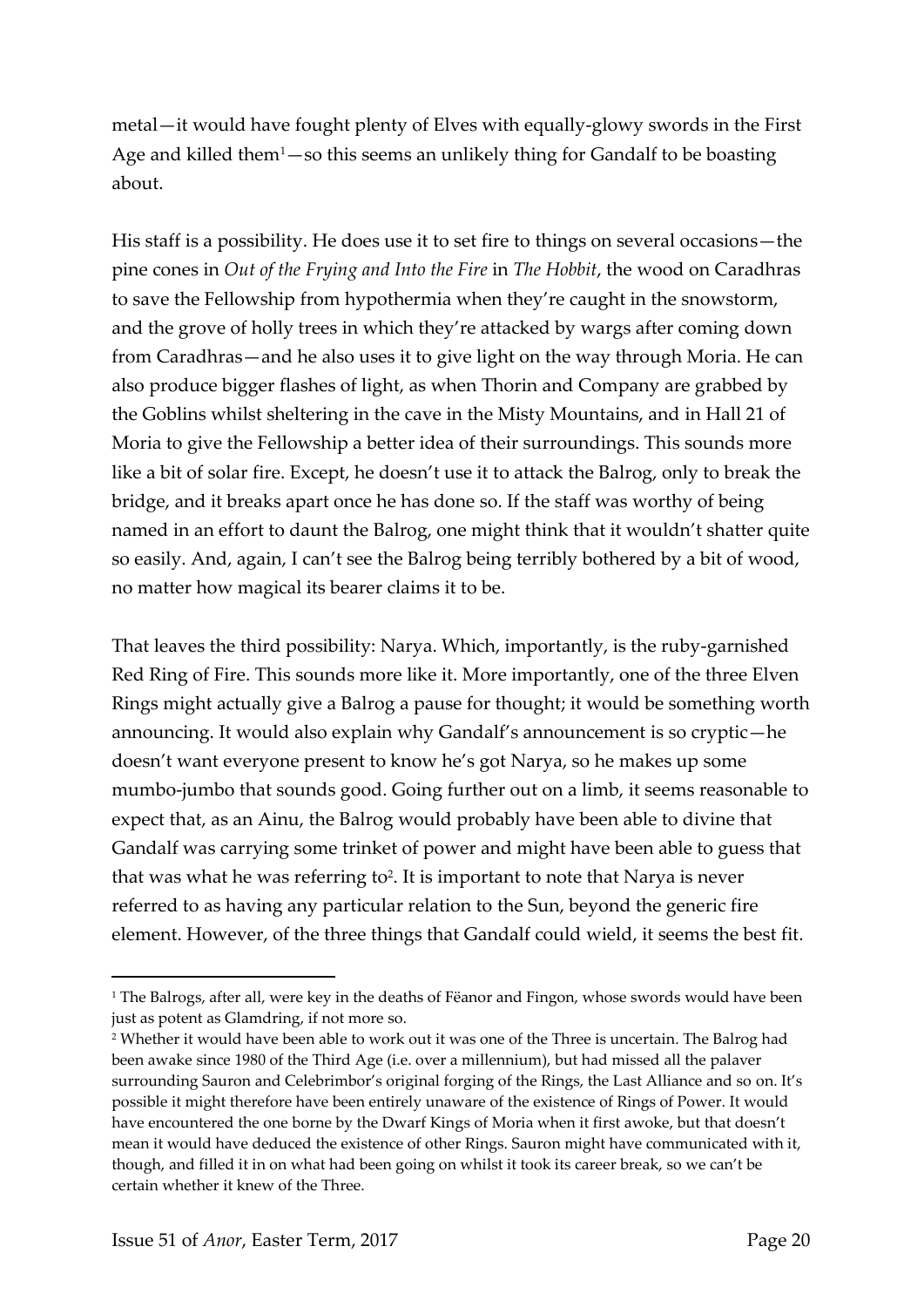There is one further possibility: Gandalf may have just been referring to his own innate powers. Nearly all of Gandalf's magic that we see is fire or light-based. He may have just been telling the Balrog 'Look, I'm really good with fire too, so there's no point trying to use that on me'. This would be borne out by his setting the 'flame of Anor', which, by extension, is the good, pure light of the Sun, against the 'dark fire' and 'flame of Udûn'<sup>1</sup> a few words later. In effect, he's telling the Balrog that they're two sides of the same coin—the cleansing fire of the Sun versus the destroying fire of Hell—and that, consequently, the Balrog should beware. The whole sentence also implies the superiority of Gandalf's fire against the Balrog's, which, I think, is where Narya really comes in. In terms of raw power, Gandalf and the Balrog are probably fairly evenly matched—they're both Maiar a level or so down from the likes of Sauron and Eönwë—but with Narya Gandalf gets that bit of extra (fire)power that means he outmatches and can destroy the Balrog. As the champion of Good that he is, he's giving the Balrog fair warning that, if it comes to it, he is capable of winning a straight-up fight between them, albeit at great personal pain and cost. That the Balrog doesn't believe him, starts a fight and is thus killed is not his fault. He tried to warn it.

Turning now to the first part of the sentence ('I am a servant of the Secret Fire'), this is equally unclear. However, I think an explanation can be advanced. The first point to note is that Gandalf says '*a* servant', not '*the* servant'. So whatever it is has multiple servants. It must also be on the side of Good and in some way superior to Gandalf, otherwise he wouldn't be serving it. And, fairly obviously, it has to be hidden in some way. And fiery. The only thing that seems to fit the bill is the Flame Imperishable, which is described in the *Ainulindalë*. Exactly what it is is never made clear, but it's the thing that Eru used to create the Ainur and which lies at the heart of the world, sustaining or creating it in some way. The crucial passage for the present discussion, though, is 'He [Melkor] had gone often alone into the void places seeking the Imperishable Flame; for desire grew hot within him to bring into Being things of his own…Yet he found not the Fire, for it is with Ilúvatar.' (*The Silmarillion*, p.16).

This excerpt makes several things clear: the Flame is in some way identical with Eru; Melkor, and by extension all his servants, wished to claim it for himself and be its

<u>.</u>

<sup>1</sup> Udûn being the Sindarin form of Utumno, Morgoth's original stronghold before his first defeat and imprisonment by the Valar.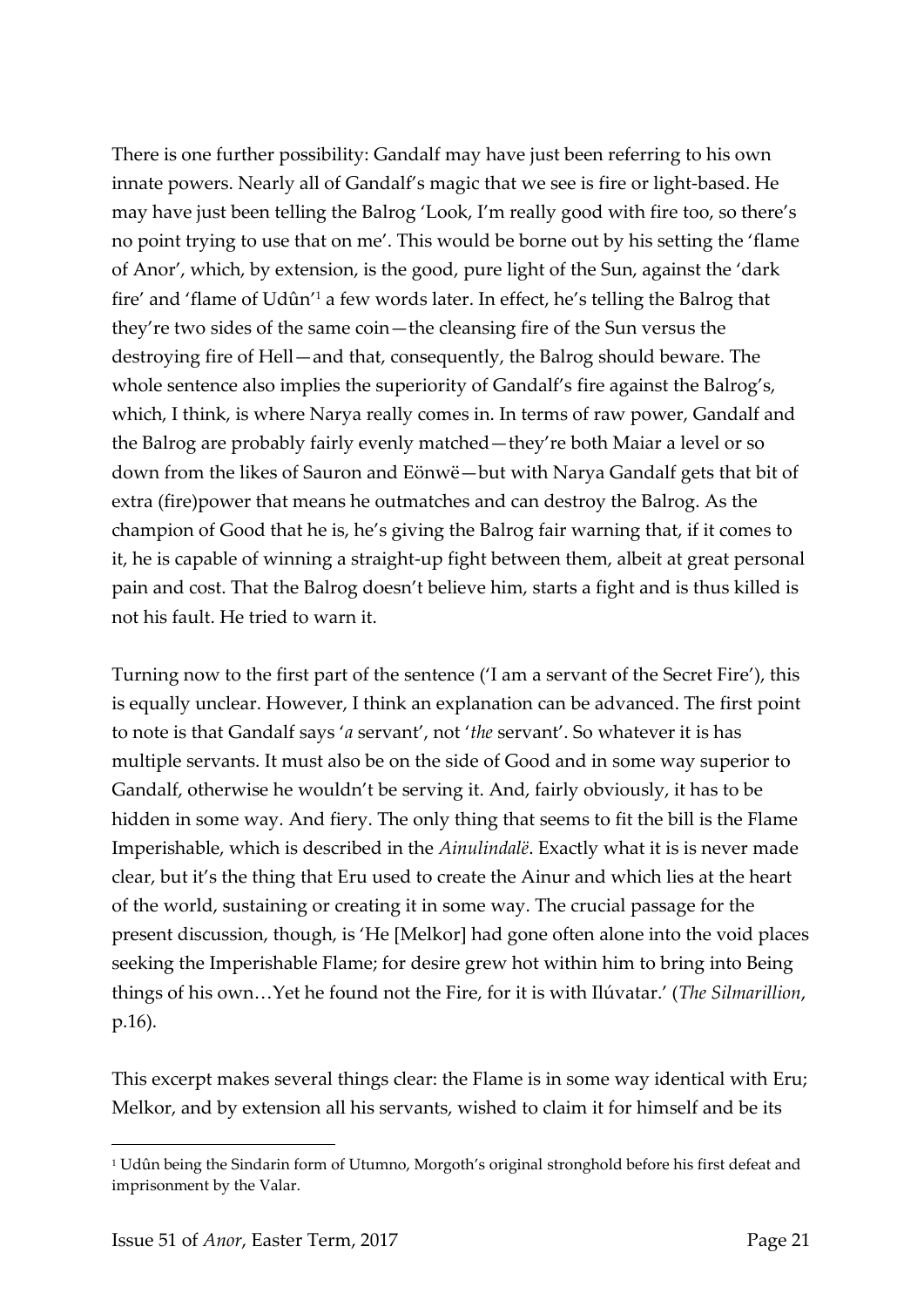master; and it is well-hidden. So calling it the 'Secret Fire' and claiming to be its servant would seem entirely logical in Gandalf's case. Gandalf is a loyal Maia, servant of the Valar and thus Eru, who is the guardian of the Flame<sup>1</sup>. The Flame is most certainly a Fire and, from the Evil side's point of view, it is most definitely Secret, as they were never able to find it. And Eru has, indeed, a multiplicity of servants. It would therefore seem that it satisfies all the criteria I posited above, making Gandalf's utterance rather more intelligible.

To sum all this up, you could recast Gandalf's rather cryptic expostulation as:

'I am Eru's besty, so don't mess with me, and I also happen to know a lot about fire and my fire is better than your fire, and I have a +10 fiery power-up, so bugger off and leave us alone or I will end you, see if I don't.'

It's probably for the best that Tolkien wrote it as he did rather than like that, though. It would have somewhat changed the tone of the book. That said, at least it would have been clearer and the Balrog might have understood him better, which could have saved both their lives<sup>2</sup> and avoided a whole lot of hassle. Something to think about next time you're defying an evil daemonic being—plain-speaking may serve you better than cryptic fantasy allusions, even if you do lose points on your Heroic Actions Bingo Board.

<sup>1</sup> Or, indeed, *is* the Flame. As I said, it's not entirely clear how far the Flame is a separate thing and how far it's just a manifestation of Eru's power. My feeling is that it's the closest Tolkien comes to invoking the Holy Ghost.

<sup>2</sup> Don't forget that, in all probability, Gandalf is responsible for making Balrogs go extinct. One imagines Yavanna had Words with him when he got back to Valinor.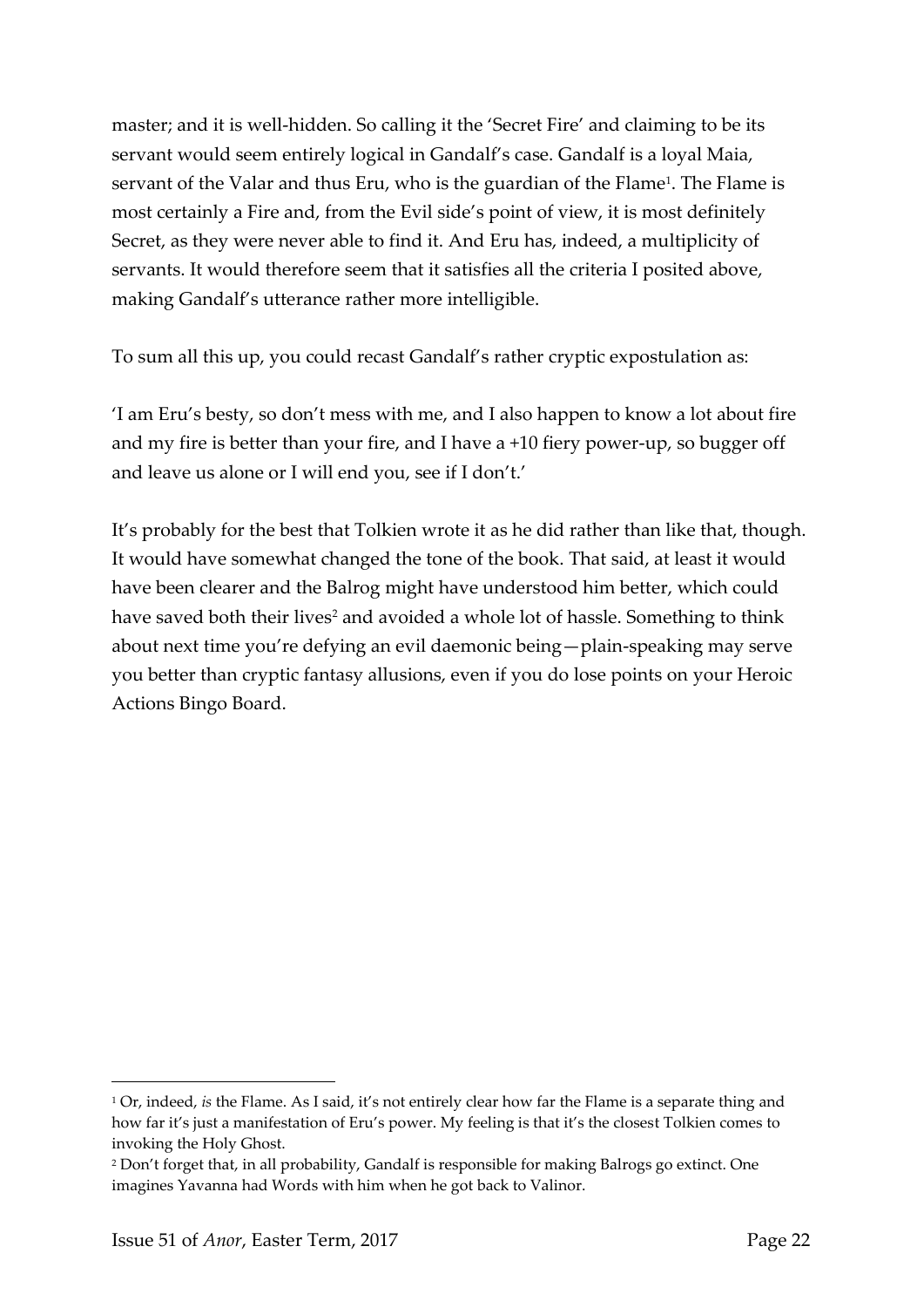## *ONOMASTIC MONARCHICAL IDIOSYNCRASY* **Name That Ruler (Something Different) Samuel Cook**

I apologise in advance for an article that most are likely to find incredibly obtuse, but I like Appendix A, so I'm going to write it anyway. Even if it does end up just being a meander through some recondite corners of medieval history with no real conclusion. You have been warned.

There are a lot of monarchs in Middle-earth. Tolkien was very keen on his royal houses, after all. Out of the ones we have a decent amount of information about, we have 25 Rulers of Númenor<sup>1</sup>, 34 Kings of Gondor, 25 Kings of Arnor/Arthedain, 16 Chieftains of the Dúnedain, 26 Stewards of Gondor<sup>2</sup>, 18 Kings of Rohan<sup>3</sup> and a semicomplete family tree of the Heirs of Durin, listing 15 Dwarvish Kings<sup>4</sup> and a few accessory family members<sup>5</sup>. All of these are lovingly presented in Appendix A, which means, I'm sure, that most readers completely ignore them. They are quite useful, though. In a very restricted sense of the term. Provided you are overly interested in the sparsely chronicled history of a small part of an imaginary world.

Anyway, to get to the point, what this means is that we have quite a lot of information about the names<sup>6</sup> of rulers in Middle-earth. A total of 159 names, in fact. And what is surprising is the lack of repetition in them. In reality, royal dynasties tend to have certain names that recur frequently and a smattering of lesspopular names that turn up once or twice in the historical record. The popular names often hark back to the founder of the dynasty or a particularly lionised forebear, or symbolise some message that the dynasty wants to get across. So, considering the Plantagenets<sup>7</sup>, out of fourteen kings, we find five instances of

<sup>&</sup>lt;sup>1</sup> The list in Appendix A misses out Tar-Ardamin (after Tar-Calmacil).

<sup>2</sup> Plus Húrin of Emyn Arnen, Steward of King Minardil, from whom they were all descended and Pelendur, Steward of Ondoher, who ruled for a year after the fall of Ondoher and before the accession of Eärnil II.

<sup>3</sup> Plus Elfwine the Fair, son of Éomer; Léod, father of Eorl, and Frumgar, an earlier chieftain of the Éothéod.

<sup>4</sup> And another four Durins by implication.

<sup>5</sup> I appear to have just written the world's worst version of the Twelve Days of Christmas.

<sup>6</sup> Not deeds, necessarily. That would be asking too much.

<sup>7</sup> Including the cadet Houses of Lancaster and York.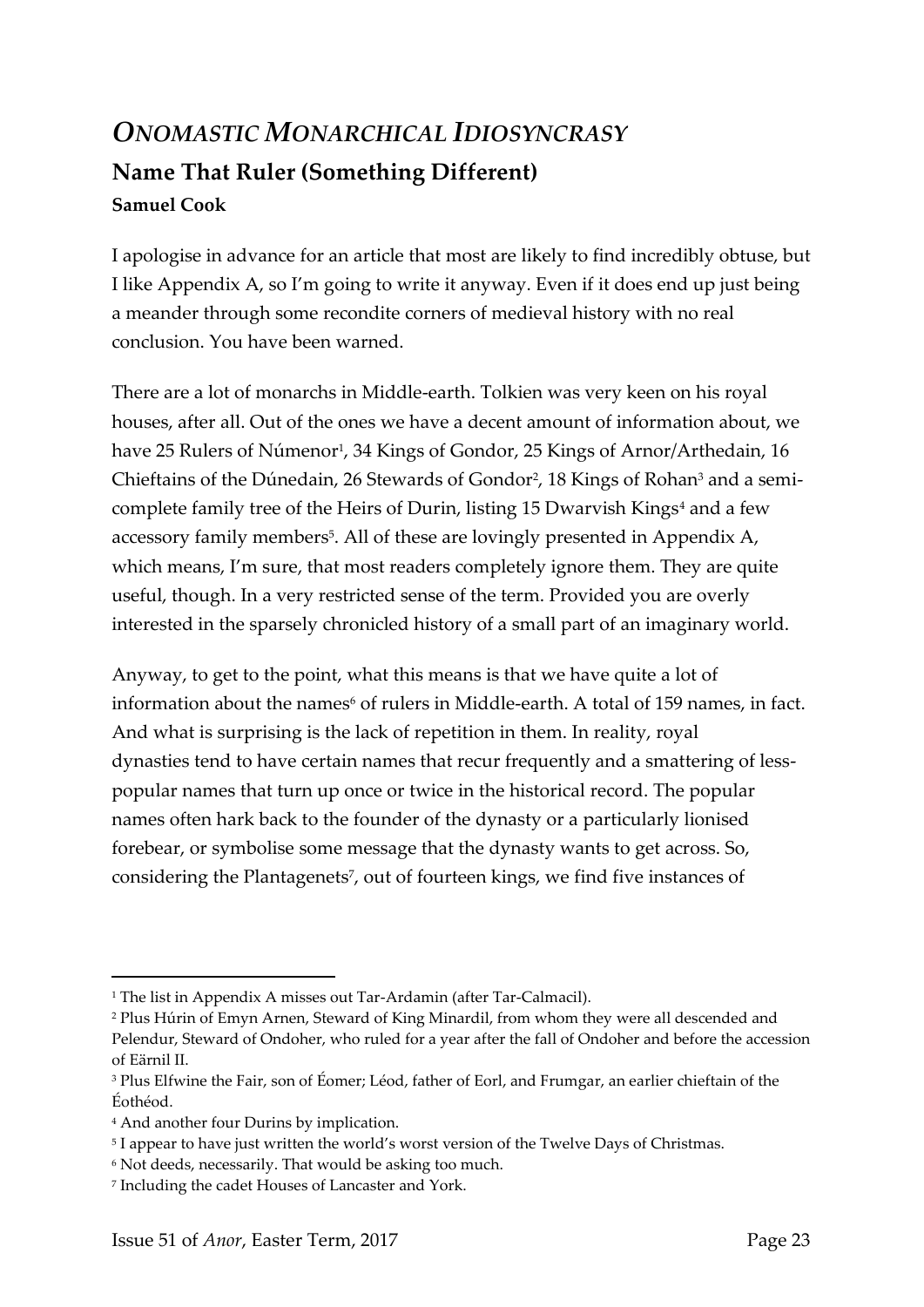'Henry'<sup>1</sup>, the name of the dynasty's founder and one of its greatest monarchs<sup>2</sup>, five Edwards, a name used to link the dynasty more firmly with the English and Arthurian past<sup>3</sup>, and three Richards, the first being the idolised Lionheart and the other two named predominantly in his image. The remaining monarch is, of course, the popularly hated John, after whom, unsurprisingly, no later rulers were named.

A similar pattern is evident in France among the Capetians and their various cadet branches, who ruled France from 987 AD until the final overthrow of the monarchy in 1848<sup>4</sup> . Here, out of 37 monarchs, we find 13 called Louis, a name dating back to the early Carolingians<sup>5</sup>, the preceding ruling dynasty; 7 named Charles, a popular name ever since Charlemagne; 6 Philips, the first receiving the name from his Greek mother, which then made it an established family name, people thinking he'd done a decent job; and 4 with that pan-European royal name of Henry. The remaining seven comprise two Johns, two called Francis, one Hugh, one Robert and one Louis-Phillippe, which isn't so much a different name as two of the most popular ones concatenated.

And, to prove the point that this isn't just a Western European thing, out of the 36 Ottoman Sultans, 6 were called Mehmet, another 5 were called Murad, 4 were Mustafas, 3 each were Ahmed, Osman and Selim, and two each were Bayezid, Mahmud, Abdulhamid and Suleiman. The remaining four were Orhan, Ibrahim, Abdulmecid and Abdulaziz. I'll stop listing names of real rulers there, but I think the examples above make clear that royal dynasties tend to repeat the same names quite frequently. This is even the case where multiple dynasties rule the same state— England had another five Edwards and two Henries after the Plantagenets, for instance, and Byzantium managed eleven Constantines and eight Michaels and Johns across a millennium and twenty-four different families.

Let's compare this to Middle-earth: of the 25 rulers of Númenor, none of them have the same name. None. It's the same for Rohan. Gondor manages three repetitions

<sup>1</sup> Six, if we include Henry the Young King, the eldest son of Henry II, but he was never sole ruler, so I've left him out of the total as well.

<sup>2</sup> Henry II.

<sup>&</sup>lt;sup>3</sup> Primarily Edward the Confessor, but, more generally, to pre-Norman times when Arthur was supposed to be running around, being great.

<sup>4</sup> With a small break occasioned by the French Revolution and Napoleon.

<sup>&</sup>lt;sup>5</sup> The first Louis being the son of Charlemagne, who was popularly regarded as one of the greatest French monarchs. This is wrong on several levels, not least that he was as much German as French, insofar as either of those labels meant anything in the 8<sup>th</sup> and 9<sup>th</sup> centuries, and did some not very nice things.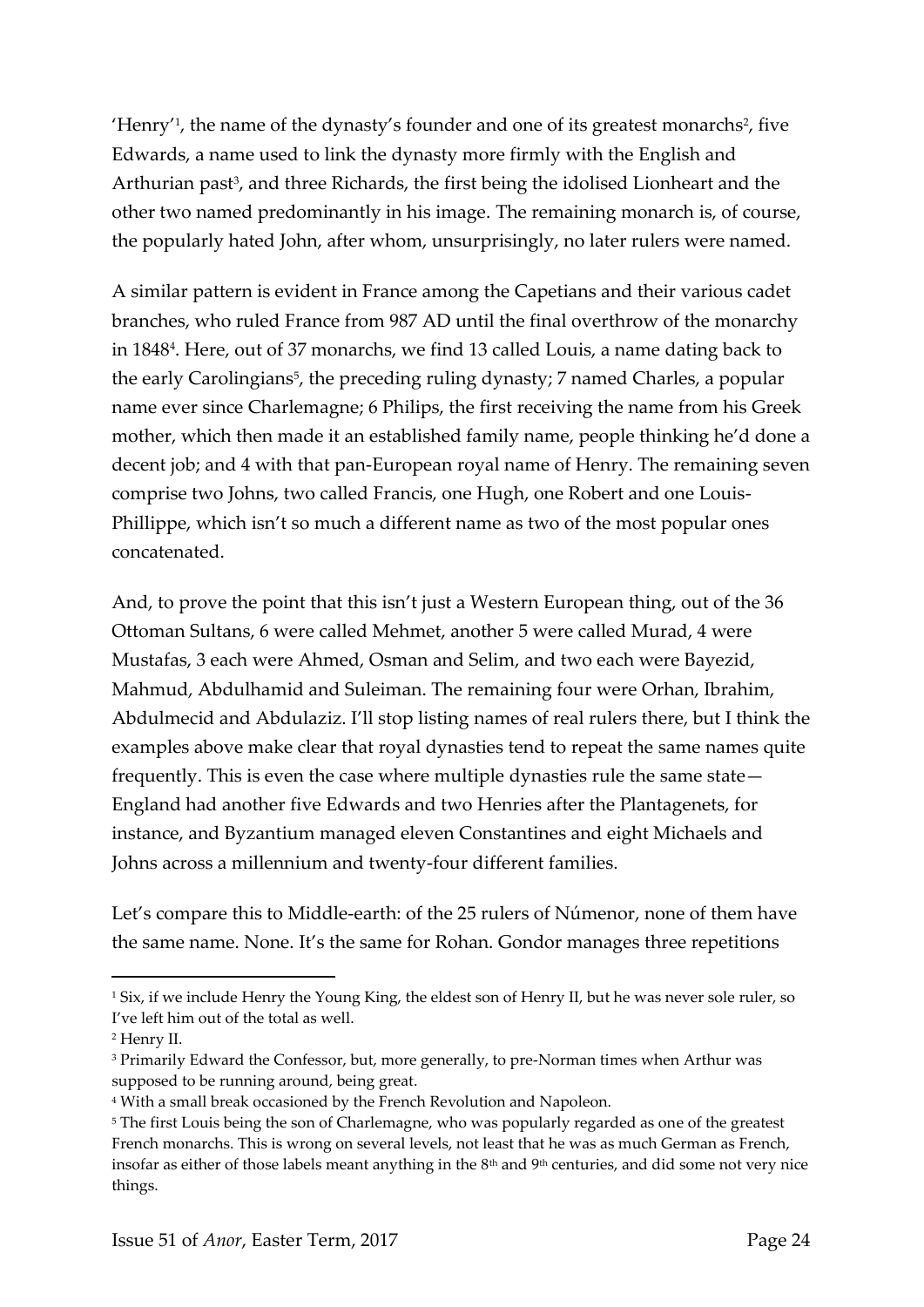over its 34 monarchs: two each of Narmacil, Eärnil and Atanatar<sup>1</sup>. The Stewards do much better, with five names repeated twice each: Húrin, Túrin, Belecthor, Denethor and Ecthelion. With Arnor, the situation is a little more complicated, because, in a sense, there are two separate dynasties: the Kings of Arnor (10) and the Kings of Arthedain (15). Even so, the kings of the united Arnor are all one-of-a-kind<sup>2</sup>, whilst the Kings of Arthedain struggle to two each of Argeleb and Arveleg. The Chieftains of the Dúnedain do a little better, but still poorly, with two each of Arahad, Arathorn and Aragorn. It seems the Kings of Men were very keen on being unique in at least one way. This is very odd, certainly among the Númenorean cultures, whose obsession with genealogy and antiquity might lead one to think that they would only ever be naming themselves after their illustrious forebears.

Before completely panning Tolkien's onomastic tendencies, though, there are maybe a couple of mitigating factors. For Númenor, the royal title of a ruler wasn't their actual name, but more of an epithet, based on their character, interests and so on. As the heir was usually well into their second or third century before they acceded, they had plenty of time to acquire a by-name. So, for instance, Tar-Meneldur (literally 'Lover of Heaven') gained his name from his passion for astronomy. His actual name was Irimon. His son, Tar-Aldarion (literally 'Son of Tree' or words to that effect), meanwhile, was so named for his concern for the forests of Númenor<sup>3</sup>. His given name was Anardil. Therefore, it's hardly a surprise that none of the rulers had the same name—if a name recurred, it would suggest that they were completely indistinguishable from a previous ruler, which would be rather surprising.

For Rohan, there is also perhaps a case to be made for the lack of repetition not being unusual. If you look at the names of Anglo-Saxon Kings of England, ten from

<sup>&</sup>lt;sup>1</sup> There are also two Romendacils and Hyarmendacils, but these are titles referring to a ruler's achievements rather than their actual names, so I'm leaving them out here. Gondor's geopolitical situation made it inevitable that several kings would be fighting Easterlings and Southrons, so having multiple kings calling themselves East-victor and South-victor isn't really surprising. It would be like being surprised that, if the fashion were the same in England, we ended up with several rulers called French-killer.

<sup>2</sup> Though some of their names are shared with Gondorian rulers. Both kingdoms were ruled by an Eldacar and a Tarondor. And Elendil and Isildur are counted as rulers of both kingdoms.

<sup>&</sup>lt;sup>3</sup> Admittedly, this was purely to ensure he had enough timber to build more ships, rather than some sort of ecological concern, but it's better than nothing.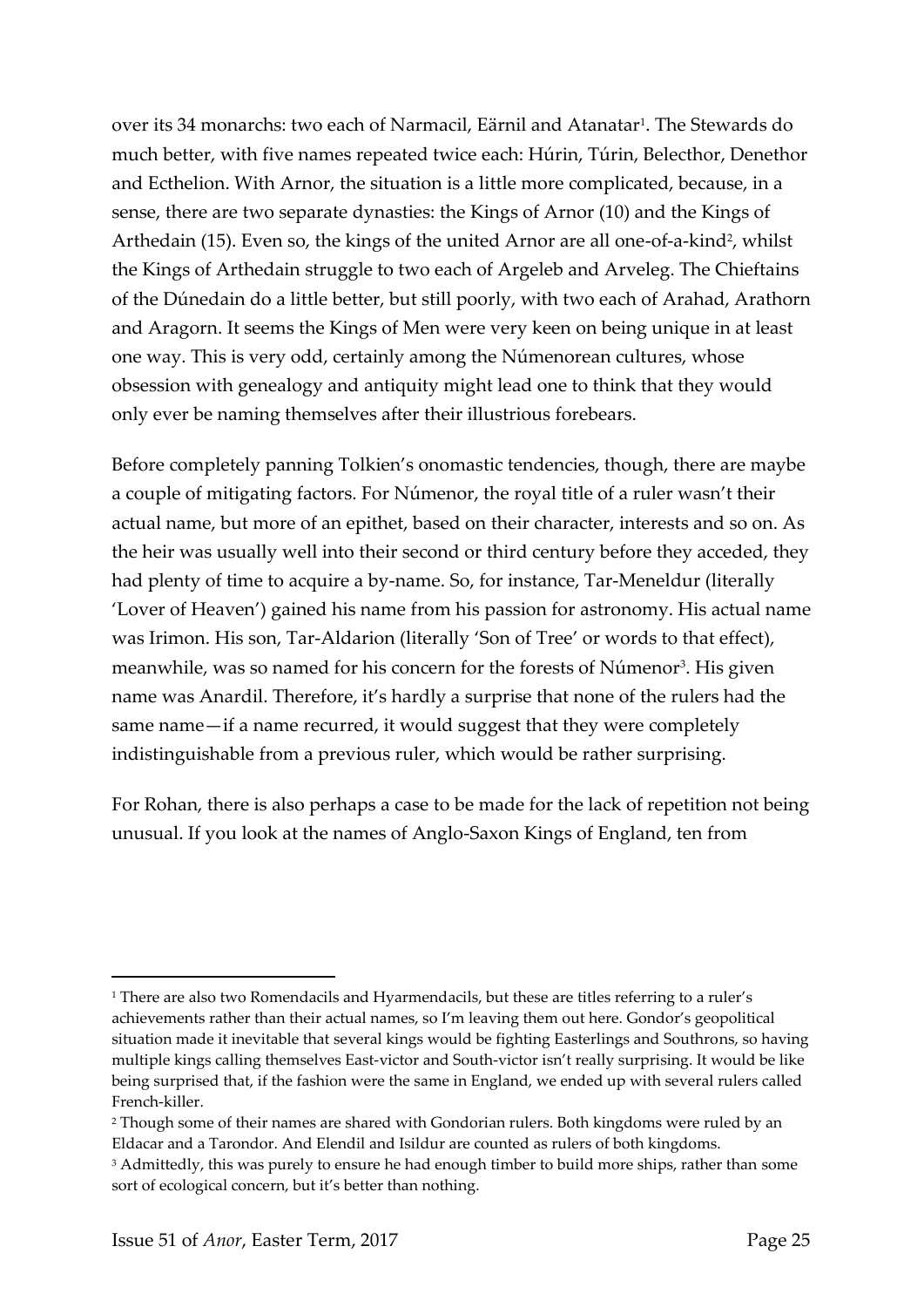$\ell$ Ethelstan $^{\rm 1}$  to Harold Godwineson $^{\rm 2}$ , who perhaps best represent a similar level of sophistication and naming practice, there are only two repetitions—one each of Edmund and Edward<sup>3</sup>. It is perhaps still surprising that the Rohirrim, with their greater number of named monarchs, never repeated any regnal names, but it can be argued that the more primitive Anglo-Saxon-style level of development they represented, versus the more medieval/early modern level seen in Arnor and Gondor, had less repetition in the names of rulers. Instead, name elements tended to be repeated between father and son, rather than the whole name—think Fréa to Fréawine to Goldwine, or Brytta to Walda to Folca to Folcwine to Fengel to Thengel to Théoden. In Anglo-Saxon England, we get the series Edmund to Eadred to Eadwig to Edgar to Edward, showing much the same thing.

The Stewards can also be forgiven their lower-than-would-be-expected repetitiveness: rather than naming themselves after their own dynasty, they tended to be named after heroes of the First Age, both Elves and Men. In total, 14 of the Stewards, i.e. slightly more than half, are named after someone illustrious who fought in the Wars of Beleriand: Denethor, Ecthelion, Orodreth, Túrin, Húrin, Turgon, Beren, Barahir, Hador and Dior. Interestingly, the Stewards seem to have been very scatter-gun in their approach: they chose both Elves and Men, people directly related to the Númenorean royal line and those who aren't, and major and minor figures<sup>4</sup>. One would perhaps have expected the Stewards to privilege the heroes of the Edain of the First Age and, perhaps, the Elves directly related to the royal line<sup>5</sup> . Perhaps, as the last outpost of Mannish Númenorean lore, they felt they had to do as much as possible to keep the memories of the First Age alive—though in that case, it is less obvious quite why the other 12 Stewards weren't named after similar figures. One can only assume there was also a need to reflect names more

<sup>1</sup> Æthelstan was the first person to claim the title of King of England, even if most people think it's his grandfather, Alfred the Great, who fulfilled that role. Alfred did a good job, but he only ever controlled the southern part of the country.

<sup>2</sup> There were some Danish rulers interspersed in this, including another Harold, but I'm ignoring them as being from a different dynasty and culture.

<sup>&</sup>lt;sup>3</sup> Æthelred the Unready was also Æthelred II, but Æthelred I was a much earlier King of Wessex, so I'm ignoring him here.

<sup>4</sup> Let's be honest: the original Denethor's main achievement, apart from bringing the Laiquendi to Beleriand, was getting killed in the First Battle. Not the most significant First-Age hero and certainly not from the point of view of Men—Denethor had been dead for a few centuries before Men even made it to Beleriand.

<sup>5</sup> I don't think they would have named themselves after Númenorean rulers—I feel that would have been felt as too close to *lèse-majesté* if it were the earlier rulers; and they would have wanted to forget the later ones and the fall of Númenor.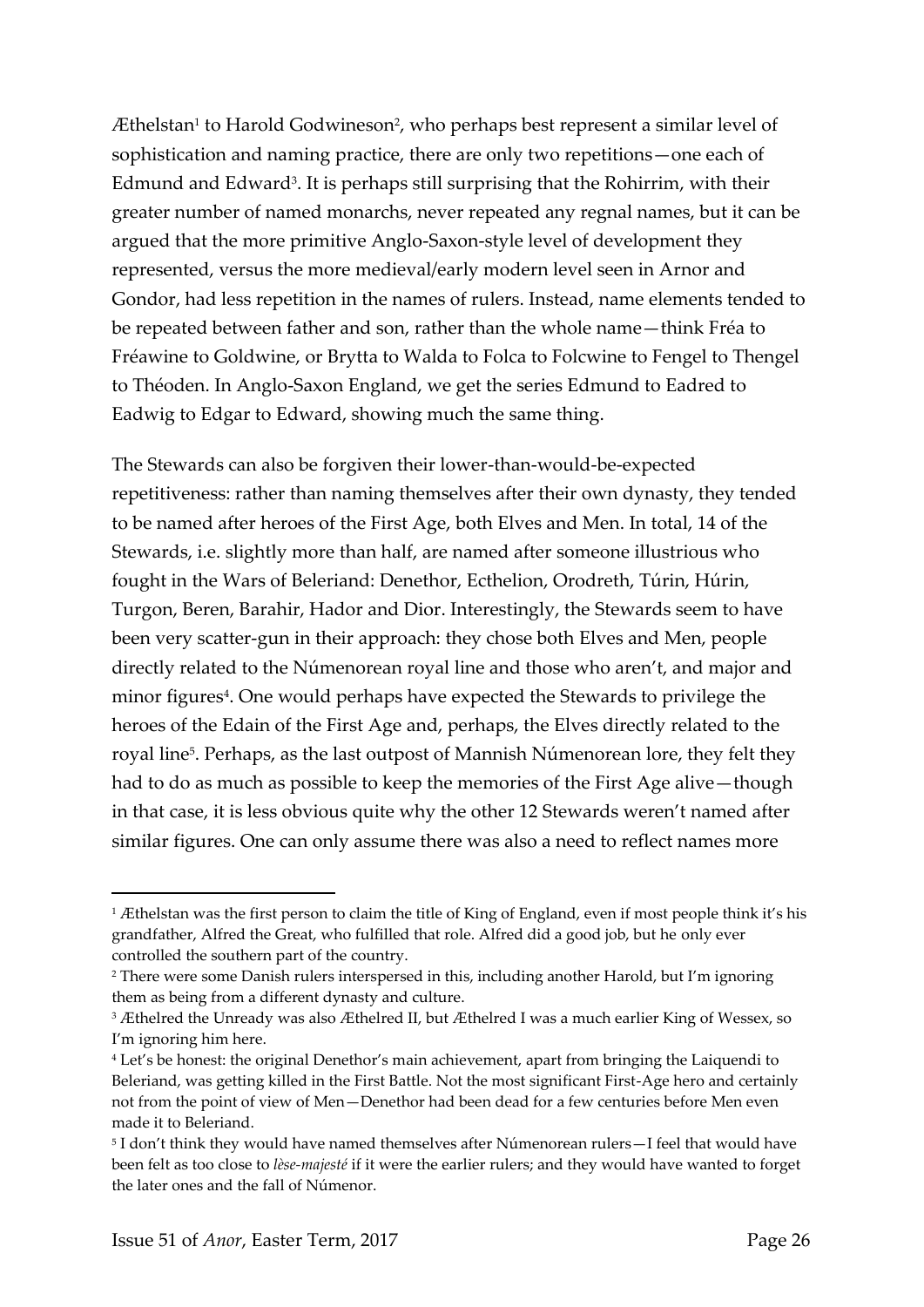common among Third Age Men, so that the populace at large didn't lose their identification with central authority.

However, for Gondor, Arnor and the Dúnedain, the same arguments cannot really be made. The names are nearly all the given names of those rulers<sup>1</sup>, they're not named after First Age heroes, and name-element repetition would a) not be expected and b) doesn't happen on a large scale<sup>2</sup>. Given the obsession of the Realms in Exile with the past, one feels that their rulers, as the later Stewards were, would be largely named after illustrious heroes of yore. This, however, is not the case. Why? There is no clear answer to this question. It perhaps relates to a continuation of Númenorean practice, where repetitions were avoided to ensure each ruler was remembered as an individual. Perhaps, it is an expression of pride—the Exiles were humbled after the Akallabêth, but pride was the way Númenor had fallen and was ever a weakness among Men<sup>3</sup> that could be exploited by the Shadow—the majority of rulers therefore wanted to differentiate themselves and their children from their own forebears, no matter how illustrious. The lesser and even more backwards-looking House of the Stewards, as Gondor declined, as discussed above, did then start the practice of taking names of First Age heroes, but the royal lines, even the nearly forgotten Heirs of Isildur, maintained a belief in their own exceptionalism that continued throughout the Third Age. Or, to put it more positively, they continued to believe that each ruler should be remembered and judged on their own merits, rather than trading on the name and achievements of others.

Moving away from Men, strangely, it's the Line of Durin that most closely resembles a real-world dynasty. Of the 19 listed or implied Kings, 7 are, of course, Durins, but there are also 3 Thorins and 2 each of Thráin and Dáin. So, 14 out of 19 known Heirs of Durin have non-unique names, with the most common name being that of the illustrious founder of the dynasty. This is exactly what tends to happen in the real world. Perhaps because, unlike Men, Dwarves had no Fall of Númenor to cloud their history—plenty of disasters, certainly, some of which could be said to be due to their own greed<sup>4</sup>, but nothing to compare with trying to attack Valinor whilst

<sup>&</sup>lt;sup>1</sup> Excepting Falastur and the aforementioned Romendacils and Hyarmendacils.

<sup>2</sup> Ignoring very common name endings such as -(n)dil and -(n)dur, which don't really count, and the Ar- prefix of the later kings of Arthedain and Chieftains of the Dúnedain.

<sup>3</sup> Think of Boromir—his pride can be argued to be the main driver of the sequence of events leading to his death at Parth Galen. Or, even more so, Denethor II—his pride directly led to his own selfimmolation.

<sup>4</sup> If they hadn't had as much gold, Smaug wouldn't have attacked Erebor, nor would the settlements in the Grey Mountains have attracted draconic envy. Similarly, if mithril hadn't been so coveted, the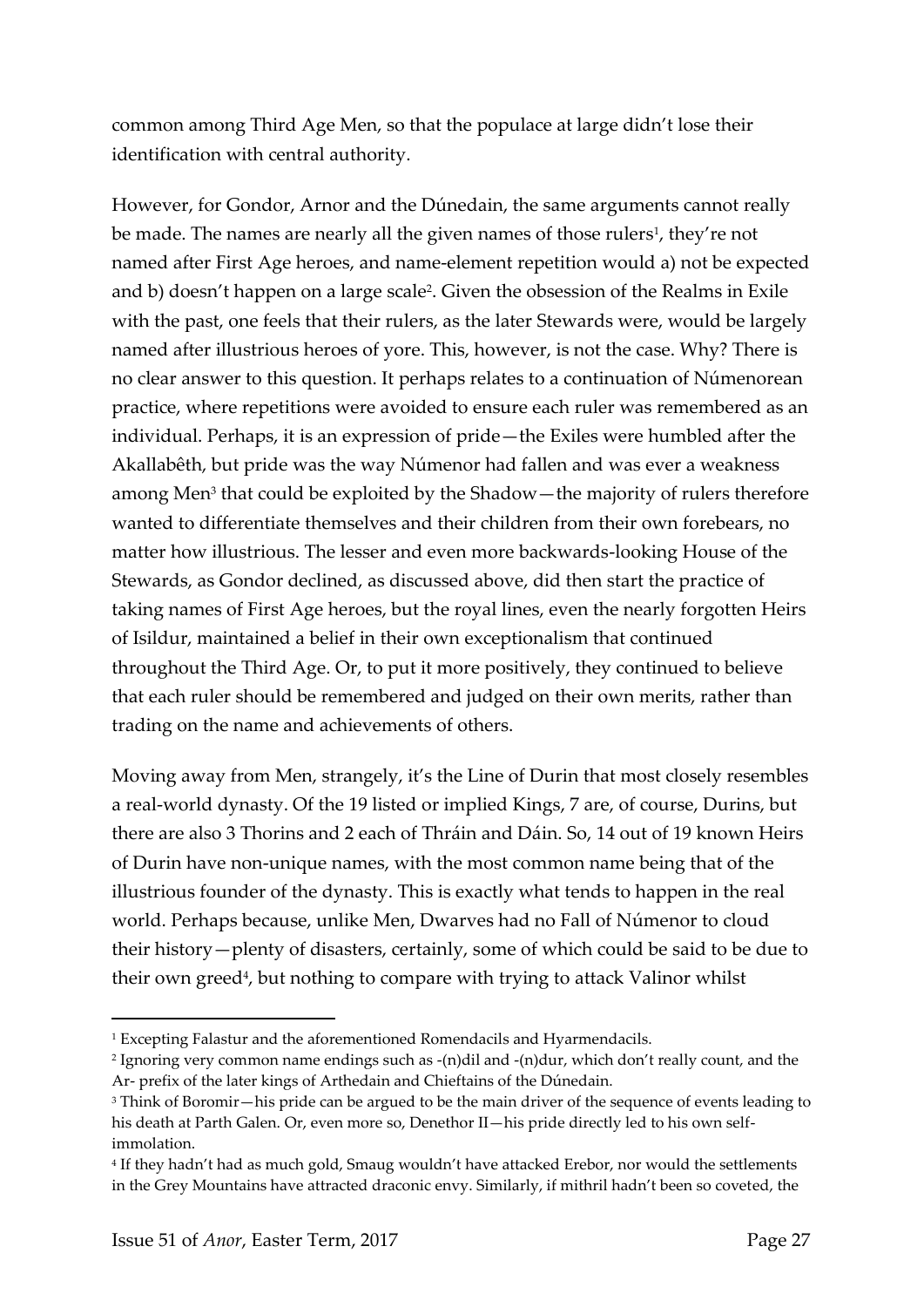bewitched by evil. Dwarves also believe that their ancestors are occasionally reborn amongst them—hence the seven Durins—so using the names of ancestors was always a part of their culture in a way it never seemed to be among Men. For Dwarves, being named after an illustrious forebear seems to be regarded as an honour, suggesting you were thought to have the potential to live up to that person's achievements<sup>1</sup>, rather than a negation of your individual exceptionalism and identity. There is also an important point to note, which is that the names we have for the Dwarves are not their true, inner names, but outer names they took or were given to them by other peoples in the area. For the kings, one imagines it was a case of 'took' rather than 'given', but the same reasons still stand—rulers wanted to honour their ancestors and gain honour themselves by identifying with a great ancestor. It also enabled a sense of continuity to be maintained, which, given the enforced peripatetism of the Dwarves, was one of the few ways this could be achieved. Without knowledge of the inner names of Dwarves, though, it is difficult to say how far the trends in outer names were reflective of actual Dwarvish culture.

To sum up, it is clear that the naming practices of most royal and ruling lines in Middle-earth is distinctly at variance with those recorded in human history. However, the differences between them and between Middle-earth and reality can explain these, in the main, though more information would be required to make a definite judgement as to which set of explanations is most valid.

Balrog might never have been woken. Dwarves were, to some extent, victims of their own success more than anything else.

<sup>&</sup>lt;sup>1</sup> Or might even *be* that person, given their attitudes to reincarnation.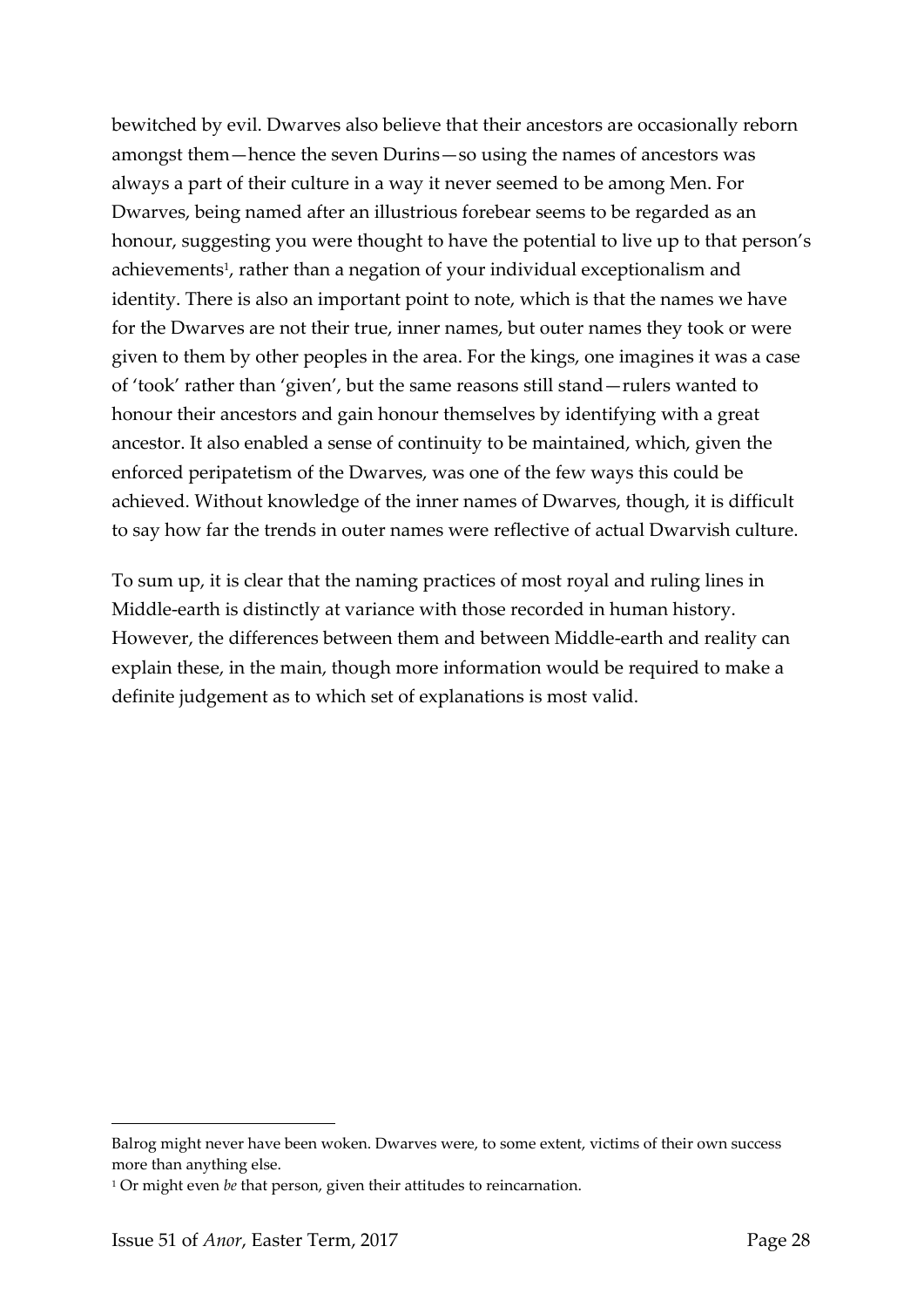## *THE DECALOGUE OF MANWË*

### **Samuel Cook**

As given to Men by Eagle airlift in Hildorien upon their awakening. It is not recorded whether the falling tablets of stone were noticed or even read, as the wonder of Arda was still strong upon the newly awakened race, and, for all they knew, falling rocks were a common occurrence. Given the later history of Men in Middle-earth, one suspects they weren't noticed. Except by the squirrel they crushed on landing, whose opinion is, unfortunately, irrelevant.

- 1. Thou shalt have no God but Eru.
- 2. Thou shalt not make for thyself any idol, nor bow down to it nor worship it, especially if it suggests that burning people is a good idea.
- 3. Thou shalt not misuse the name of Eru and anyone who does is a very naughty boy.
- 4. Thou shalt remember thy mortality be a gift from Eru and thou shalt accept it when it cometh; yea, thou shalt even embrace it willingly. \*
- 5. Respect the Valar unless thou wantest to be sunk.
- 6. Thou shalt not commit murder, unless it be of Orcs, in which case, go right ahead.
- 7. Thou shalt not commit adultery, though, seeing as no-one in this universe seems to get any anyway, this is unlikely to prove a problem.
- 8. Thou shalt not seek to steal the immortality of the Eldar or the Valar. Really. I mean it.
- 9. Thou shalt not betray thy lawful, divinely-ordained sovereign. What dost thou think this place is? An anarcho-syndicalist commune?
- 10. Thou shalt not be envious of your neighbour's daughters or shiny things. Especially if thy neighbour be called Fëanor or Thingol. Trust us on this.

\* Some exceptions may apply.

A small extra pebble was dropped a few days later, splatting a mouse, but also failing to be read by its intended audience.

11. Sorry about Morgoth. We're working on it, honestly. It might just take some time. Try to ignore him and don't trust any tall, black, spikey dudes. Use your common sense. Think that's all. Yavanna, did you want anything in here about not wantonly maiming *olvar* and *kelvar*? Ilmarë, why are you still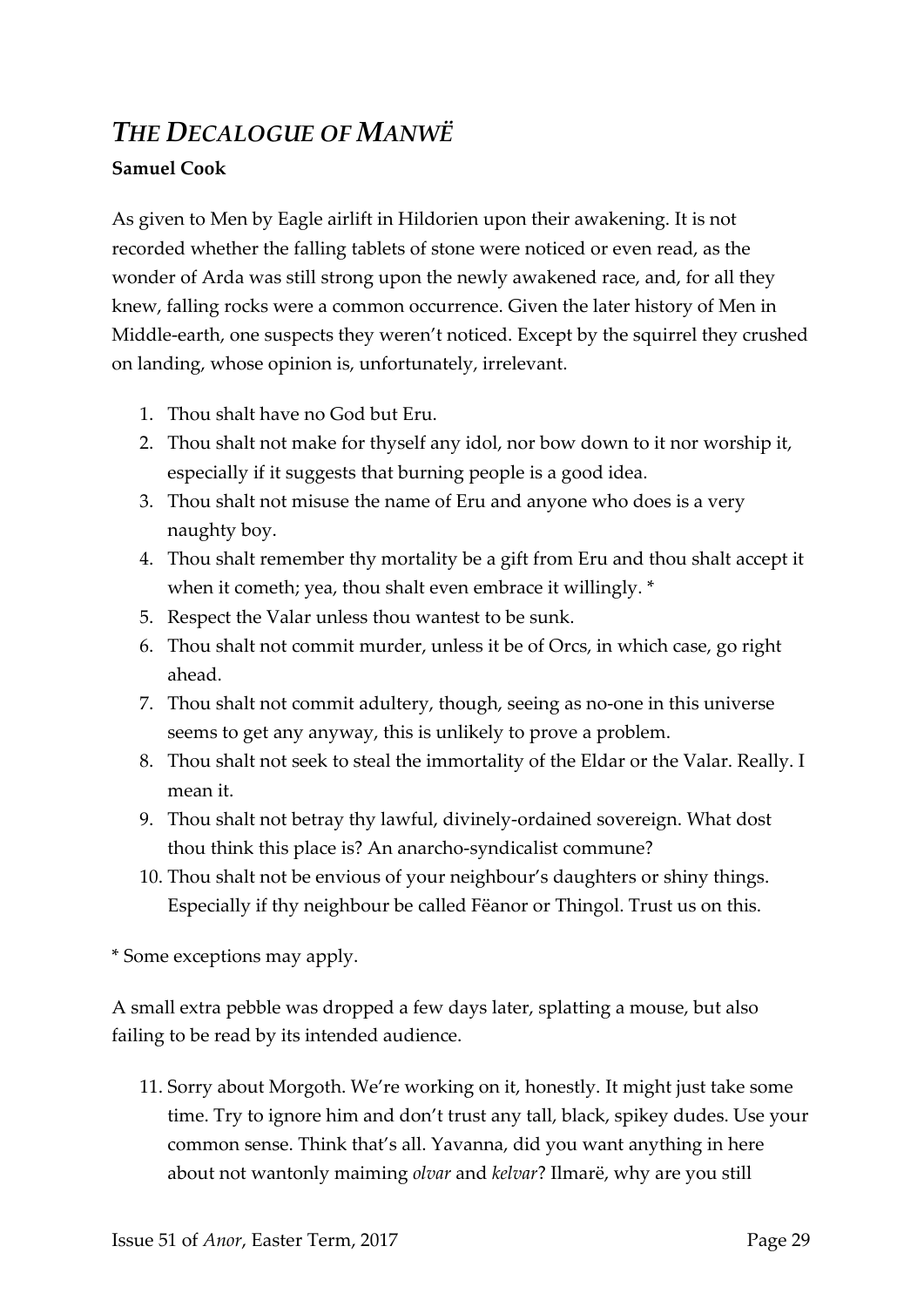writing this down? I know I told you to write everything do—no, not this either! Look, I'll wear this hat when I'm dictating. No, don't write this down! I know I'm wearing the hat, but that was just to show you! Varda, you need to train your handmaidens better, dear. Are you still writing? Oh, for goodness's sake, just give it here!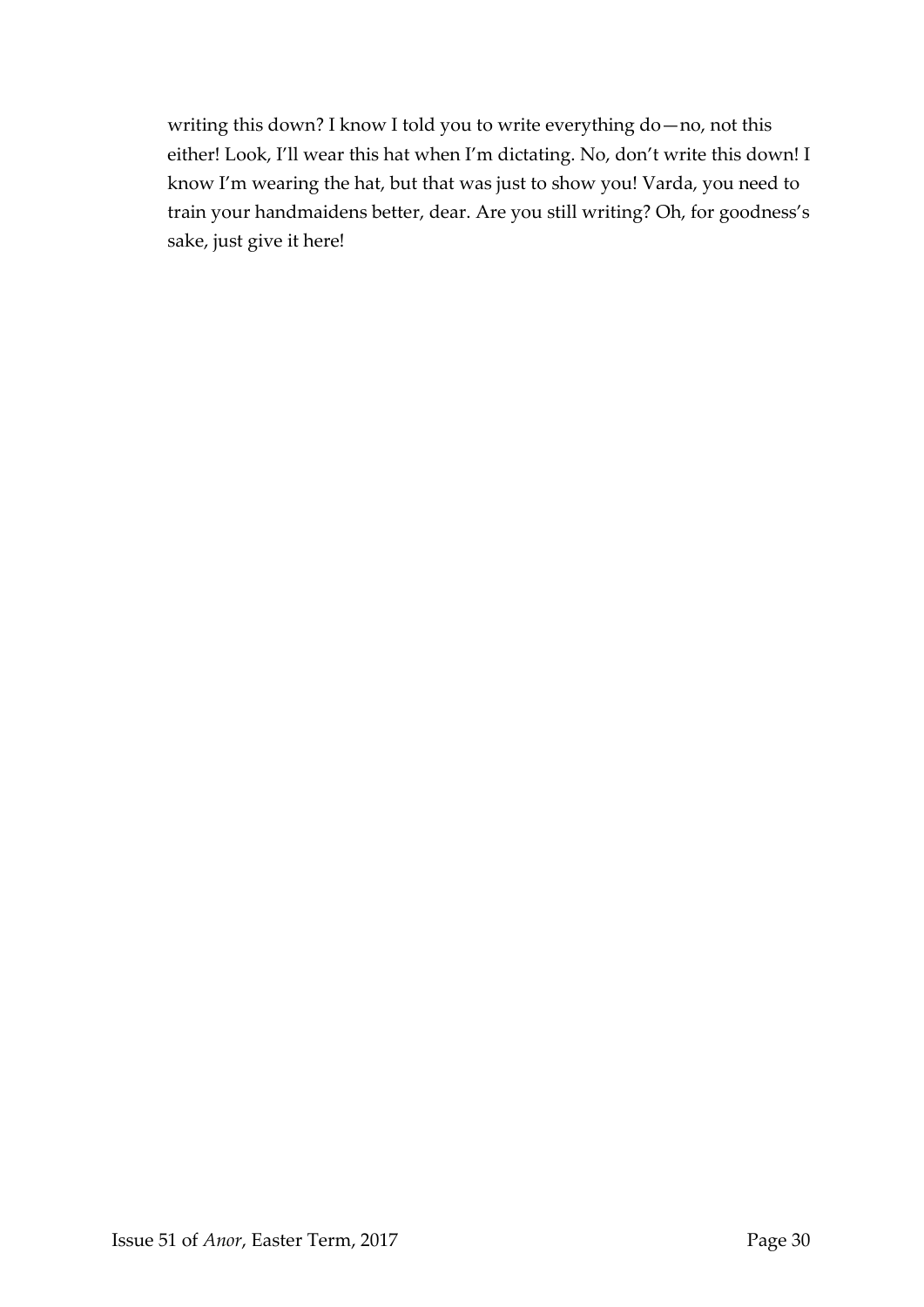## *THE SHIBBOLETH OF IGOR*

### **An Unexpected Cross-over**

### **Samuel Cook**

Before I start, I will only say that this is all Rachel's fault. Well, mainly. Somewhat. Partially. It's slightly my fault too. Especially the puns.

As is recorded in *The Shibboleth of Fëanor* (*The History of Middle-earth* XII), Fëanor was very keen on pronouncing original 'th' in Quenya as 'th' and not 's', as many of the Noldor were starting to do. This is therefore an example of what some of *The Silmarillion* should really have sounded like. I take, as my source, the section of *The Annals of Aman* (*The History of Middle-earth* X) entitled 'Of the Speech of Fëanor on Túna' from just before Fëanor starts speaking, which is virtually identical to *The Silmarillion* text for the same point, but with some added detail.

He claimed now the kingship of all the Noldor, since Finwë was dead, and he scorned the decrees of the Valar.

'Why, O my people,' he cried, 'why thould we longer therve thethe jealouth godth, who cannot keep uth, nor their own realm even, thecure from their enemy? And though he be now their foe, are not they and he of one kin? Vengeanthe callth me henthe, but even were it otherwithe, I would not dwell any longer in the thame land with the kin of my father's thlayer and the thief of my treasure. Yet I am not the only valiant in thith valiant people. And have ye not all lotht your king? And what elthe have ye not lotht, cooped here in a narrow land between the jealouth mountainth and the harvethtlethth Thea? Here onthe wath light, that the Valar begrudged to Middle-earth, but now dark levelth all. Thall we mourn here deedlethth for ever, a thadow-folk, mitht-haunting, dropping vain tearth in the thalt thanklethth Thea? Or thall we go home? In Cuiviénen thweet ran the waterth under unclouded thtarth, and wide landth lay about where a free folk might walk. There they lie thtill and await uth who in our folly forthook them. Come away! Let the cowardth keep thith thity. But by the blood of Finwë! unlethth I dote, if the cowardth only remain, then grathth will grow in the threetth. Nay, rot, mildew, and toadthtool.'

And, as for the Oath of Fëanor:

'Fair thall the end be,' he cried, 'though long and hard thall be the road! Thay farewell to bondage! But thay farewell altho to eathe! Thay farewell to the weak! Thay farewell to your treasureth—more thtill thall we make! Journey light. But bring with you your thordth! For we will go further than Tauroth, endure longer than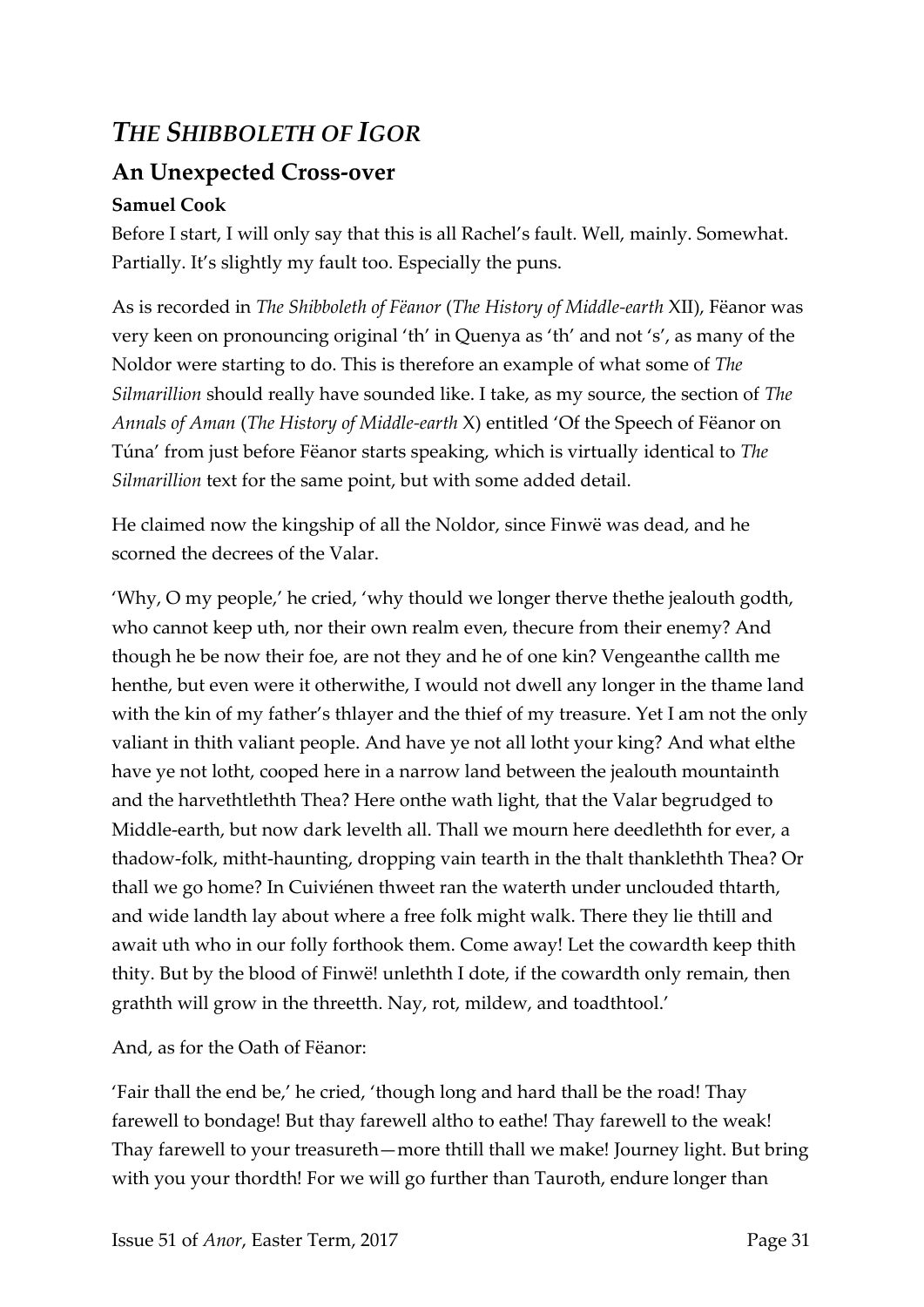Tulkath: we will never turn back from purthuit. After Morgoth to the endth of the Earth! War thall he have and hatred undying. But when we have conquered and have regained the Thilmarilth that he thtole, then behold! We, we alone, thall be the lordth of the unthullied Light, and mathterth of the blithth and the beauty of Arda! No other rathe thall outht uth!'

Then Fëanor swore a terrible oath. Straightway his seven sons<sup>1</sup> leaped to his side and each took the selfsame oath; and red as blood shone their drawn swords in the glare of the torches.

'Be he foe or friend, be he foul or clean, brood of Morgoth or bright Vala, Elda or Maia or Aftercomer, Man yet unborn upon Middle-earth, neither law, nor love, nor league of thordth, dread nor danger, not Doom itthelf, thall defend him from Fëanor, and Fëanor'th kin, whotho hideth or hoardeth, or in hand taketh, finding keepeth or afar cathteth a Thilmaril. Thith thwear we all: death we will deal him ere Day'th ending, woe unto world'th end! Our word hear thou, Eru Allfather! To the everlathting Darknethth doom uth if our deed faileth. On the holy mountain hear in witnethth and our vow remember, Manwë and Varda!'

From this, we can clearly see that Fëanor was, in origin, a Discworldian Igor<sup>2</sup>. We are certainly never told how many hearts he had. Or digits<sup>3</sup>. Or whether his famously bright eyes were, in fact, his.

Points in favour of this novel theory:

- Both Fëanor and Igors like tinkering with things
- Both lisp

<sup>&</sup>lt;sup>1</sup> Theven Thonth?

<sup>2</sup> It is perhaps worth saying that, if you're not at least vaguely familiar with the Igor characters created by Terry Pratchett, the rest of this article is going to be somewhat incomprehensible.

<sup>&</sup>lt;sup>3</sup> The Seven Thumbs of Fëanor? I'm not apologising for that. Ever.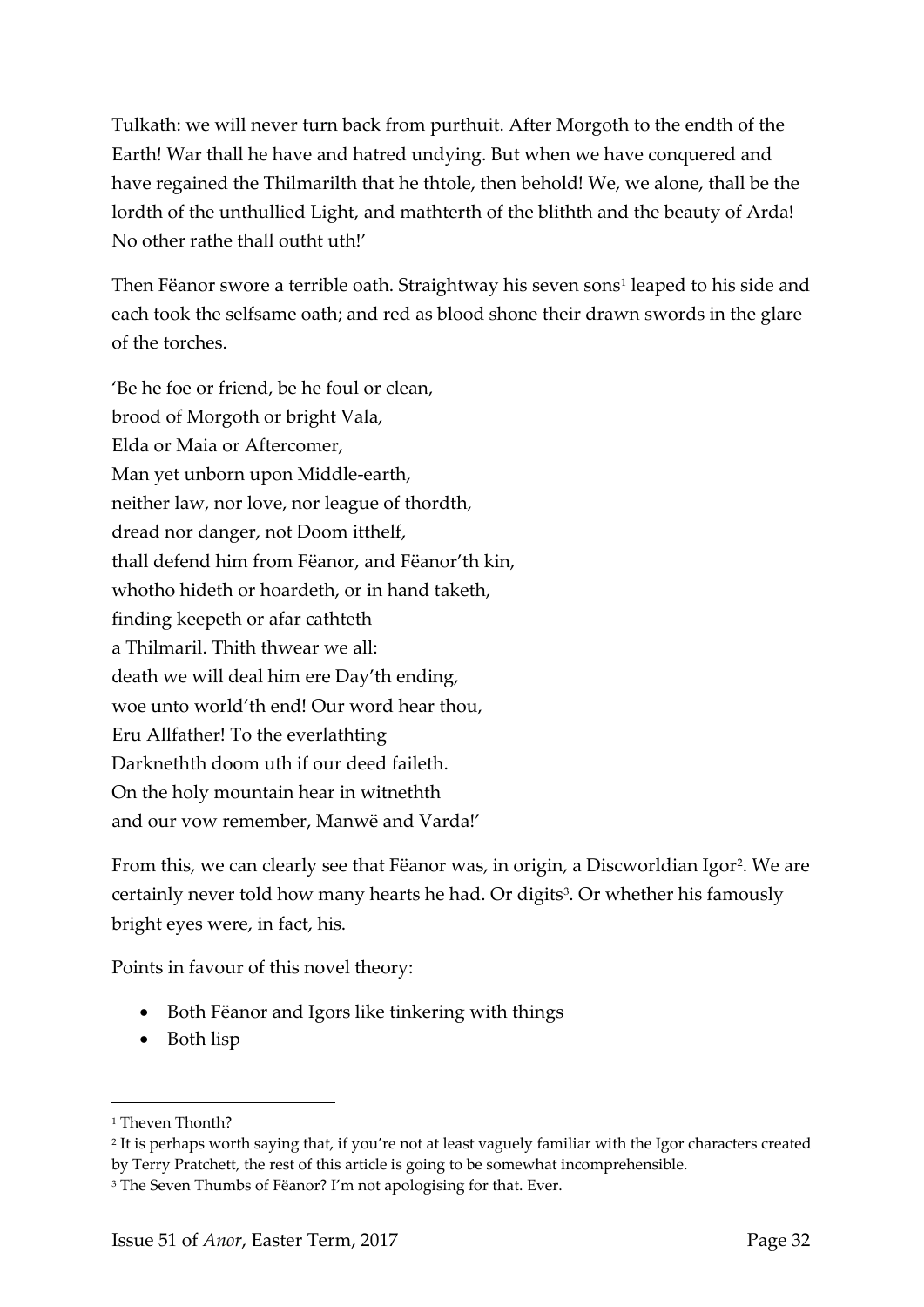Points against:

- One is in Middle-earth; the others are in Discworld
- One is an Elf; the others are (probably) Men
- Fëanor likes smithwork, mechanisms and linguistic things; Igors like biology and lightning
- Igors are inherently servile; Fëanor very much isn't
- Fëanor's sons and parents appear to be normal Elves<sup>1</sup>, not weird Igor-Elf hybrids
- Several thousand pages of Tolkien and Pratchett's writing

So, as I was saying, Fëanor is clearly an Igor. This apparent improbability can be explained as follows:

- The Igors, just like any other extended family, must have their black sheep. Therefore, the existence of at least one Igor that didn't go in for the scars, squishy things, servility and obvious extra digits, but was instead tall, Elf-like, domineering and interested in Engineering and all such things is not improbable
- This deviant Igor was presumably left alone/locked in the loft to get on with what were, from his family's point of view, his strange pursuits
- He designed and successfully built a time machine
- As time machines are wont to do, this went wrong when he tried to use it
- This disintegrated his original body, but his spirit, through frantic prayer, was rehoused in the nearest available dimension, as were Rincewind and Twoflower in *The Colour of Magic*; this was made permanent due to the loss of his Discworld body
- This happened to be in the newly conceived son of Finwe and Míriel, with Ilúvatar's connivance. Therefore, 'Fëanor' had an Elvish *hröa*, but an Igorian *fëa*<sup>2</sup> , but Ilúvatar made it work because Blind Io asked nicely
- Therefore, from a biological point of view, he was Elvish, so his sons were apparently normal Elves
- The interdimensional disaster and his subsequent salvation only convinced him he was destined for greatness and had been right all along, making him even more unbearable
- He never quite got rid of the lisping, though
- Upon his death, the fundamental incompatibility between *hröa* and *fëa* was revealed, hence why his body spontaneously self-combusted

<sup>1</sup> Insofar as any member of the House of Fëanor or Finwë can be said to be 'normal'.

<sup>2</sup> Or body and spirit to give them their closest English translations.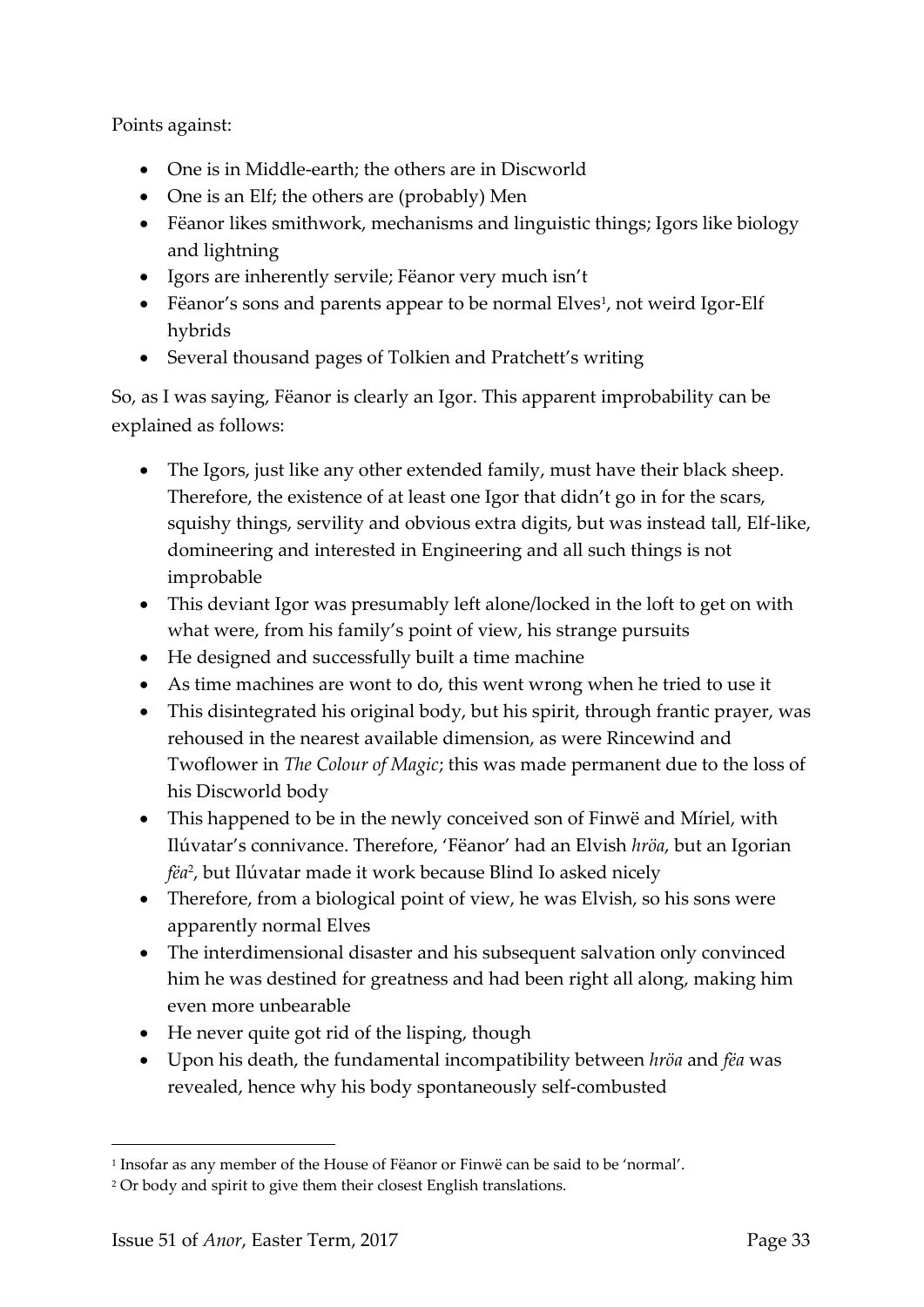This unforeseen alteration to the Music of the Ainur explains why Manwë seemed totally unable to effectively deal with Fëanor—he wasn't supposed to have happened like this, but to have been the greatest and nicest of the Noldor with a lovely *fëa* lined up. The Valar just had no effective back-up plan for such a radical shift. It may also elucidate the origins of the Orcs, Dragons and various other spawn of Morgoth: clearly, the initial disaster, which manifested in Discworld as a gratuitous existence failure for several large buildings and several Igors, led to one Igor being dumped in Utumno several Ages earlier in time. There, being hauled before the ultimate Dark Lord, he happily agreed to serve Morgoth, who let him do whatever sort of weird biological experiments he wanted and provided constant lightning, as long as he got the occasional (race of) minion(s) out of it. Given the Igorish proclivity and facility with biology, this means the Orcs could have been created from almost *anything*<sup>1</sup> .

It is therefore incontrovertible that Fëanor was an Igor—it is perfectly rationally explicable within the internal logics of both worlds, and explains several things about his character, as well as one or two other thorny issues in the legendarium. For my next trick, I shall prove that Tom Bombadil is really the Dragon Reborn, or Azor Ahai, or both; that black is white and will get run over on the next zebra crossing.

<sup>&</sup>lt;sup>1</sup> Or, indeed, several anythings.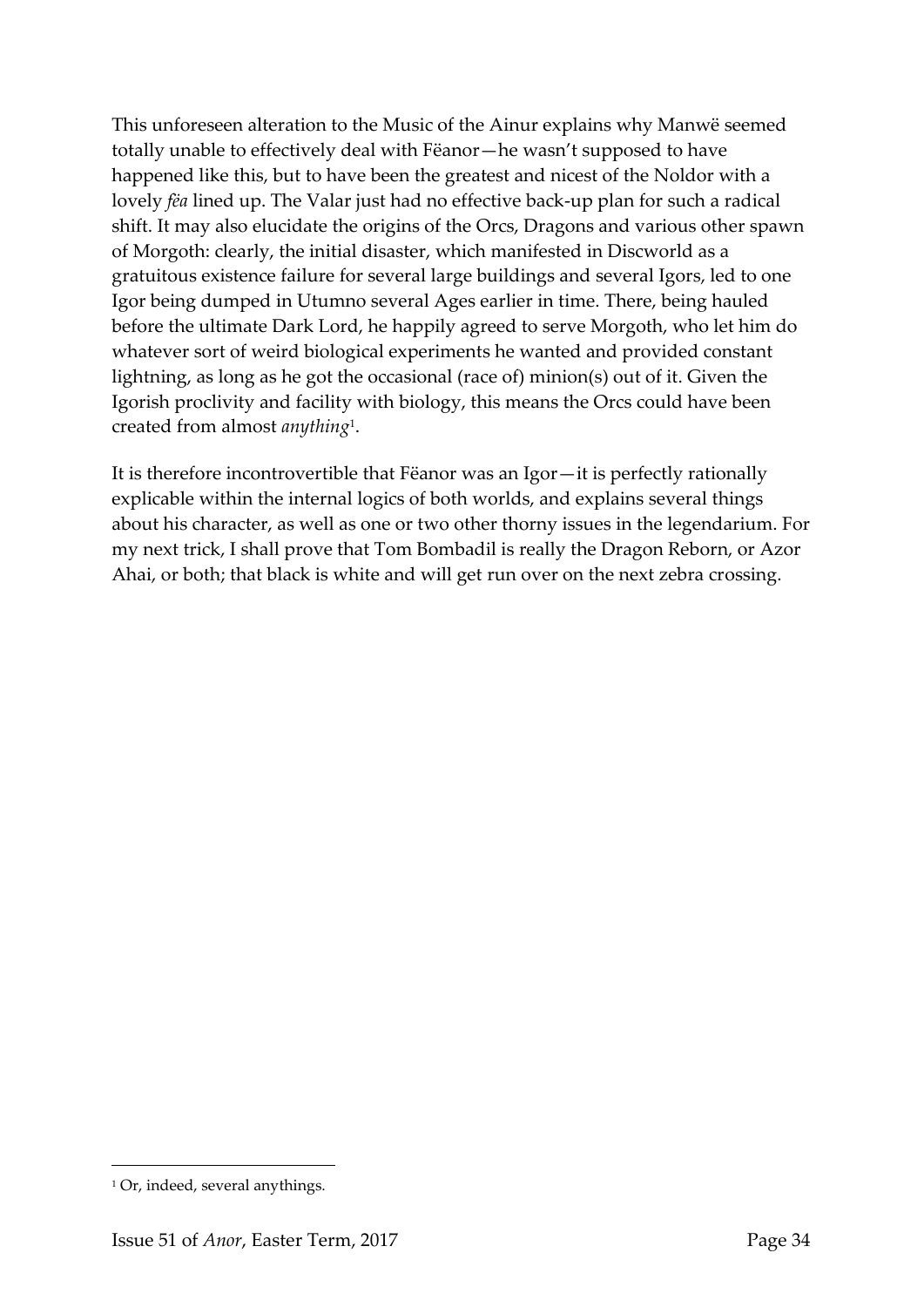### *THENGELS* **James Baillie**

*Editor's Note: Modified from "Angels" by Robbie Williams, and to that tune.*

- I sit and wait As Thengel contemplates his fate And does he know His realm will fill with woe When he's grey and old? 'Cause I have been told Of creations in Saruman's stronghold, But when our enemies have fled, From stallions that we raised and bred, And I see the dawn is red I'm loving Thengel instead
- For through it all the riders bring protection Riding out in all directions, Going to right some wrongs. And down the Rauros falls Where e'er my steed may take me The Uruk-hai won't break me When they come to call; he won't forsake me I'm loving Thengel instead
- When the Mark was weak He and Steelsheen, for the throne did seek, I look above To the Golden Hall that he's master of And as the muster grows I hear a horn that blows, And the dawn is red I'm loving Thengel instead

For through it all the riders bring protection Riding out in all directions,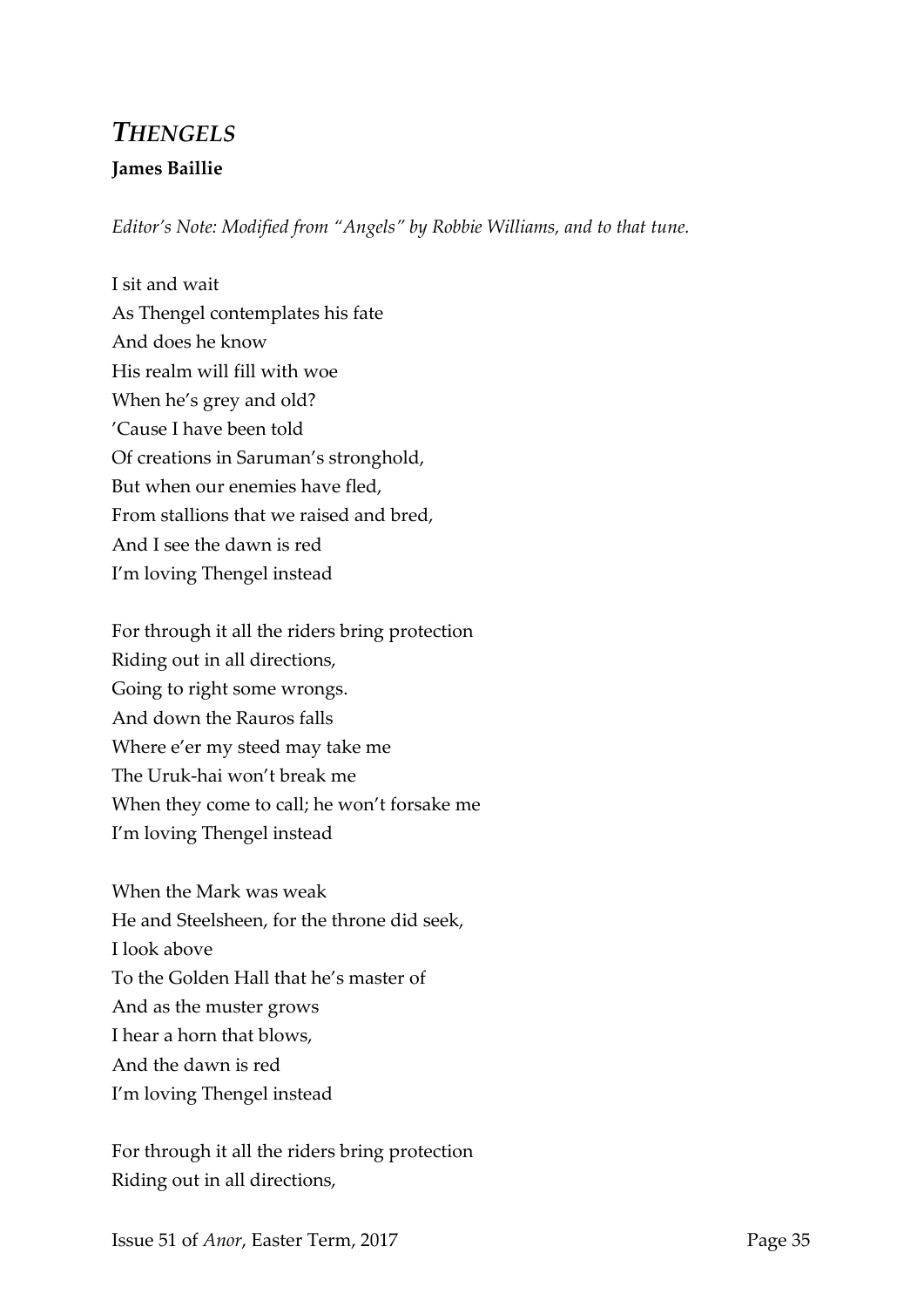Going to right some wrongs. And down the Rauros falls Where e'er my steed may take me The Uruk-hai won't break me When they come to call; he won't forsake me I'm loving Thengel instead

For through it all the riders bring protection Riding out in all directions, Going to right some wrongs. And down the Rauros falls Where e'er my steed may take me The Uruk-hai won't break me When they come to call; he won't forsake me I'm loving Thengel instead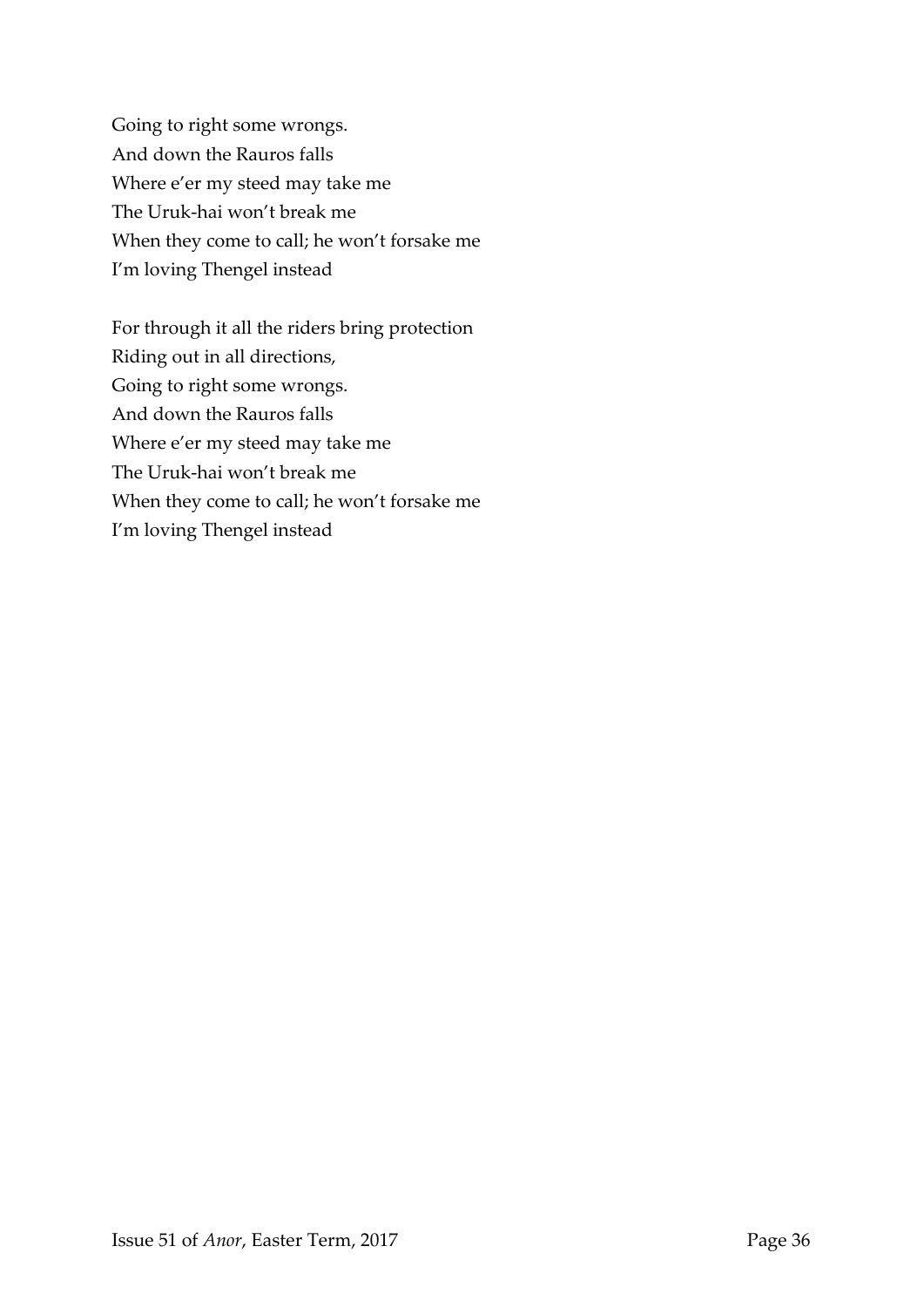## *POETRY FROM EAGLE DEBATES*

### **Various members of the Society**

*Editor's Note: Most terms, the Society holds an Eagle Debate. According to this format, a question is chosen (e.g. "Which of Tolkien's characters is the best wizard?"), each participant picks a character or group of characters who they believe to be the answer, and several rounds are held wherein one participant is eliminated—or, to put it more colourfully, thrown off the eagle—every round, with the winner being the last person standing. Typically, these debates are rather silly; for the aforementioned wizards debate, one of the rounds was a job interview for a wizardly teaching position. We have a tradition of holding a poetry contest as one of the rounds. Some of the poems from Eagle Debates of the 2016-17 academic year are shown here.*

#### "Most annoying character"

### **Eleanor Smith (for Túrin Turambar)**

*Author's Note: I have used a Welsh poetic metre called* englyn milwr*, which requires threeline stanzas with end-rhyme, and lines of seven syllables each (although of course these don't really count as* englynion milwr*, being in English).*

My nickname is Mormegil; I use my black sword to kill; Beleg lies dead, bloody, still.

My nickname is Mormegil; I claim not to have free will; Loved ones left alive: *nihil*.

My nickname is Mormegil; Finduilas's cry was shrill When she called me, that went ill.

My nickname is Mormegil; I killed Morgoth's Orcs until Glaurung came, with evil will.

My nickname is Mormegil; I've racked up a mighty bill Of blood-debts upon this hill.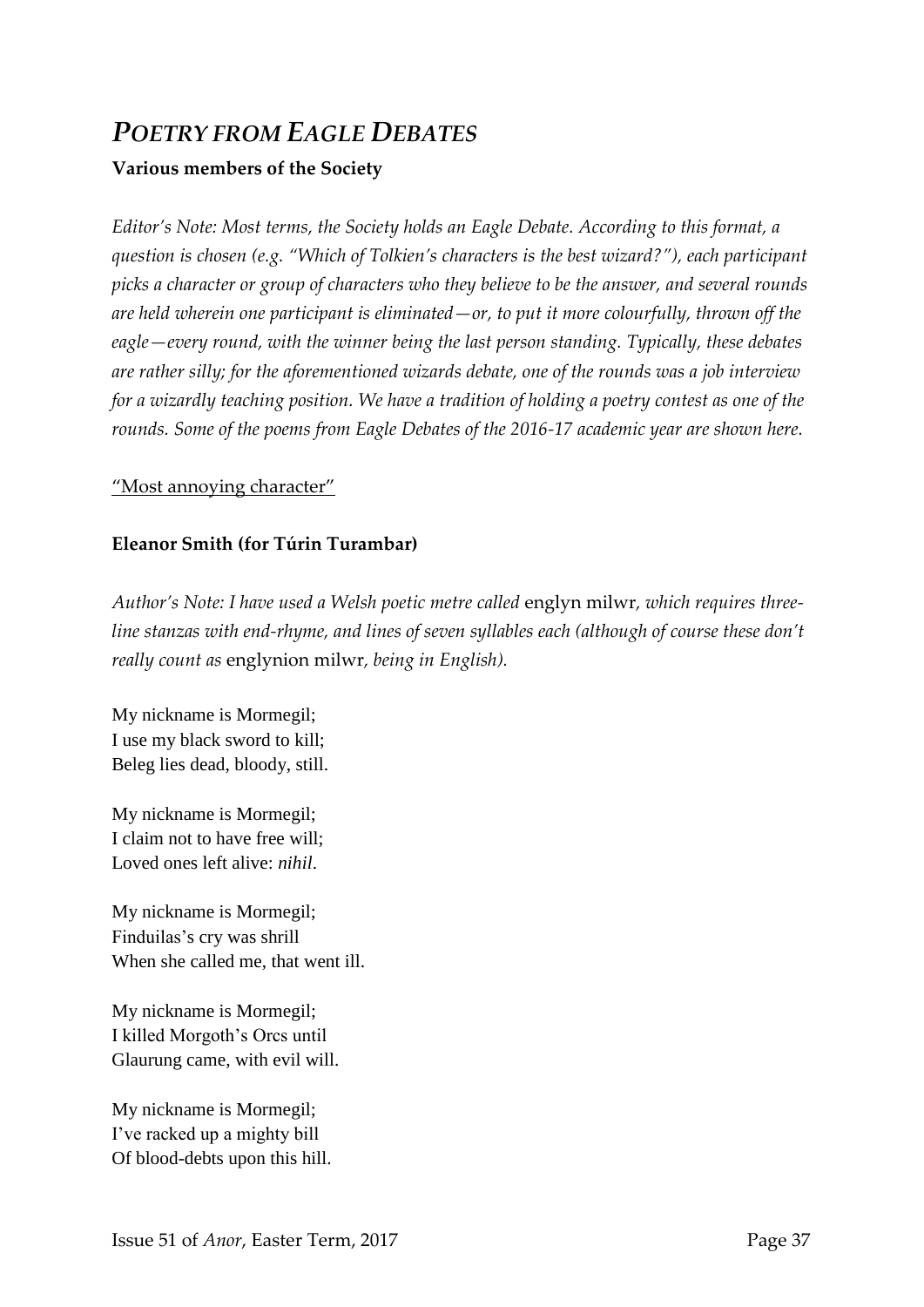My nickname is Mormegil; My sword never has its fill; All my choices will go ill.

#### **Samuel Karlin (for Manwë Súlimo)**

Mine are the arms to which Eä was entrusted Mine is the strength that should guard you all Mine is the arse that does sit on Taniquetil Hap'ly enthroned, yet I care not at all.

I care for Elves but not anyone other. Men, Dwarves and Ents? Let them die in hate. Morgoth takes over? Meh. I'll let them suffer. I just like Vanyar to tell me I'm great.

Pretty boys praising me, that's what I'm liking. Sitting with Varda my beautiful bride. Responsibility? Duty? Compassion? Screw it. All I care about is my pride.

#### **Samuel Cook (for Gandalf the Grey)**

*Editor's Note: To the meter of Legolas's "To the Sea" from The Return of the King.* 

Istari, Istari, the Grey is annoying; Hot air he's spouting, and his brow is furrowing. West, west away, his masters are laughing Poor Men, poor Men, you must bear his mocking His condescension to you people is beyond belief So so smug, so so smug, to all he is but a grief For he claims to know all, but dispenses little He will all of you forever belittle. He will ride away when he's most needed; He will scorn you greatly if he's not heeded; Be warned, peoples of Middle-earth, Gandalf is most annoying; Why else do you think we are him to you a-sending?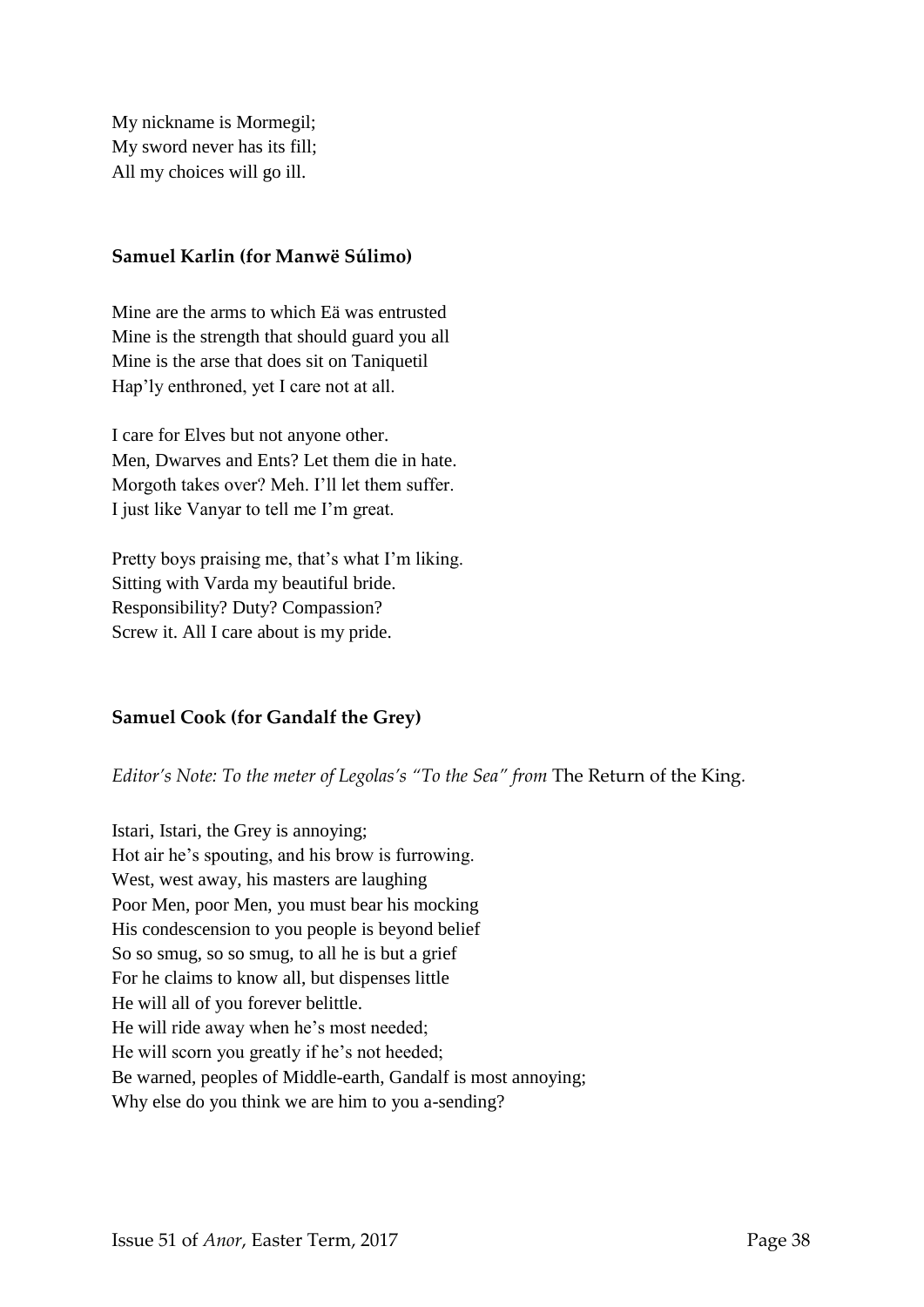#### "Best couple"

#### **Eleanor Smith (for Legolas and Gimli)**

*Author's Note: I have tried to make these sound something like the characters, so Gimli's poem is octosyllabic, like the Song of Durin, and Legolas's poem is fairly careless with the metre, like his Song of the Sea.*

#### *Gimli*

In Kheled-zâram once of old The stars made all the water bright; In mountain darkness deep and cold, They filled old Durin's heart with light.

I saw the caverns of Helm's Deep, The living stone, the lake of glass; I saw the crystal halls that sleep Beneath the peak; but let them pass.

I saw him in the open air, The sight of him could banish fear: The mountain's night was in his hair, And in his eyes the starry mere.

#### *Legolas*

Fair is the wind in the trees singing and sighing, Fair is the wave on the shore and the white gull flying, Fair is the sunlight's glow as it sinks in the West, But fairest of all is the sight of the one I love best.

Fair is the bright elanor on the green sward, Fair is the clear water rushing through the ford, Fair are the autumn leaves, the forest is fair, But fairer still the colour of flame in his hair.

Fair was the light of the Trees in days gone by, Fair are the stars of the evening drawing nigh, Fair is the Sea that calls me to its shore, But fairest and best is he: I ask no more.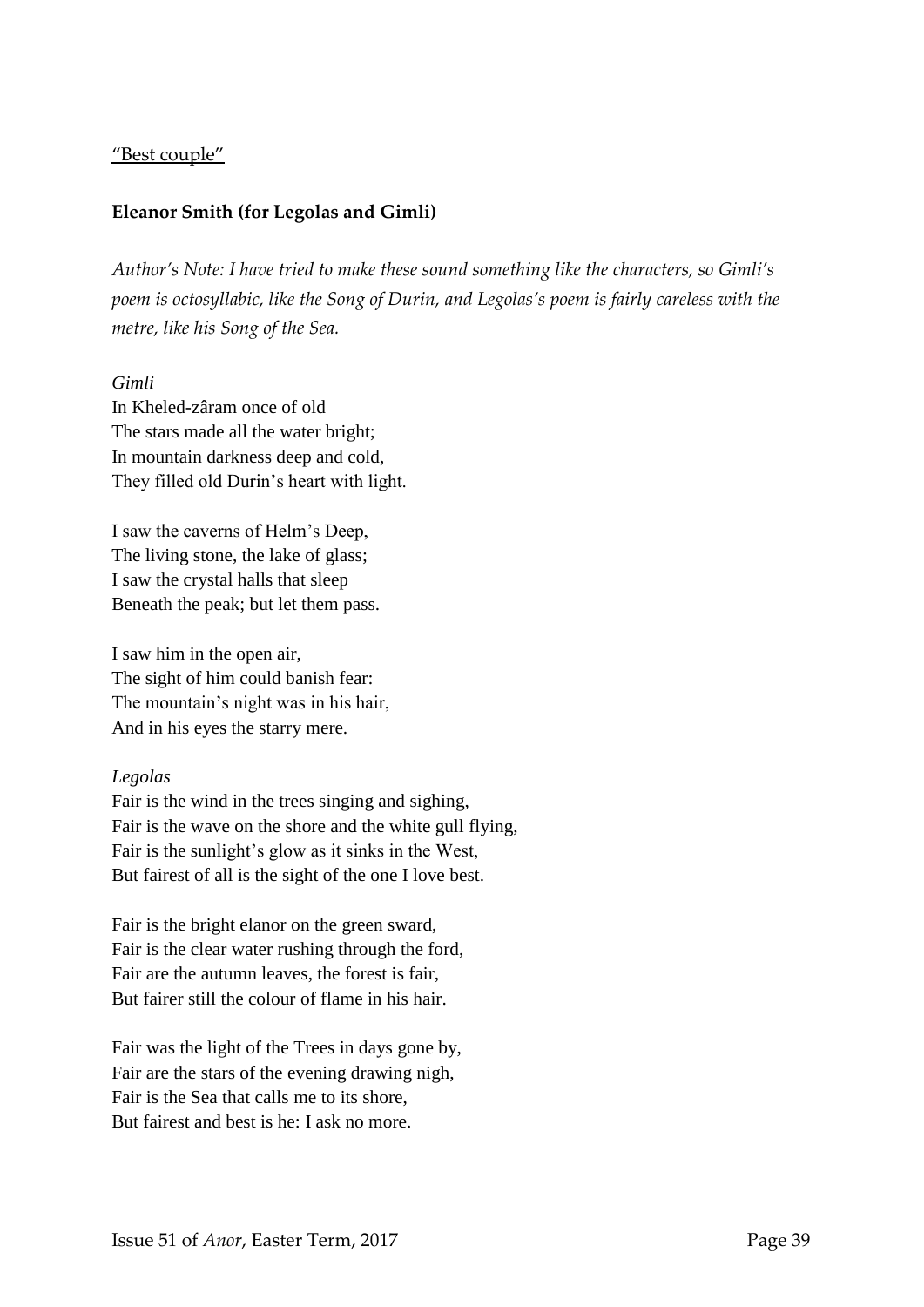#### **Cici Carey-Stuart (for Celeborn and Galadriel)**

*Editor's Note: Based on "Sixteen Going on Seventeen" from* The Sound of Music*.*

You wait, young Sinda, on an empty stage For rings to keep the light on Your world, young Sinda, is a fragile place That Noldor want to fight on

You are Teleri going on Sinda, Mortals will fall in line Eager young men and Dwarves and fast Ents Will ply you with trees so fine

Totally unprepared are you To stand up to their pleas Naïve and sweet and kind are you To beings we outlive with ease

You need someone more beautiful and terrible Advising your life choices too I'm a Noldo and a ring-bearer I will do everything for you

#### **Choong Ling Liew-Cain (for various couples)**

There once was a pony called Bill whose life was truly a thrill. His friends suddenly left him for six months bereft and then Sam returned, loving him still.

My precious, my love, is a ring, And to precious sometimes we sing. With Hobbits we riddled, Filthy Hobbitses fiddled, Nasty Hobbits took ring with the sting.

There once was a Ringwraith named Steve whose companions all wished he'd leave. So close to the Ring, But could see not a thing, And killed all friends in fir'y cleave.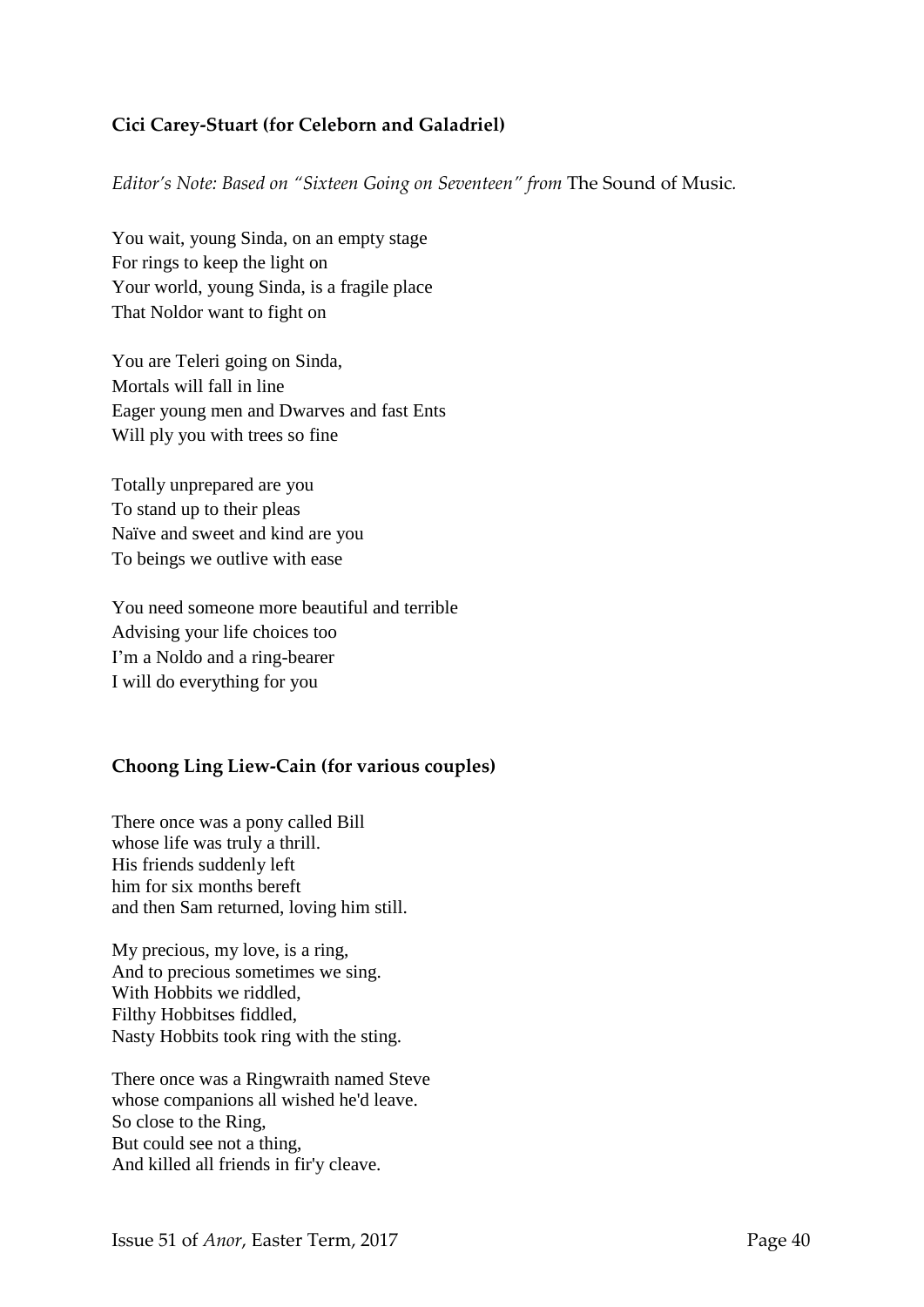There once was a hobbit named Frodo, the unfortunate orphan of Drogo. He went on a quest which turned out for the best, but Bagginses then joined the dodo.

#### **Brigid Ehrmantraut (for Beren and Lúthien)**

*Author's Note: In the style of a Shakespearean sonnet.*

Lúthien Tinúviel—fair maid upon the green, Sweet nightingale, sweeter evening's song, Elven princess, pale elven queen, Eternal youth, forever young.

Beren—son of man with fleeting life, Whose years will quickly take to wing; Too long must you endure such strife, As poets in after times shall sing.

Together Silmarils to steal and deeds to dare, Great wolves to fight and Morgoth's wrath To brave, despite all Arda's terror; To Mandos's halls we make our path.

Immortality's gift once given, Death proved the dearer living.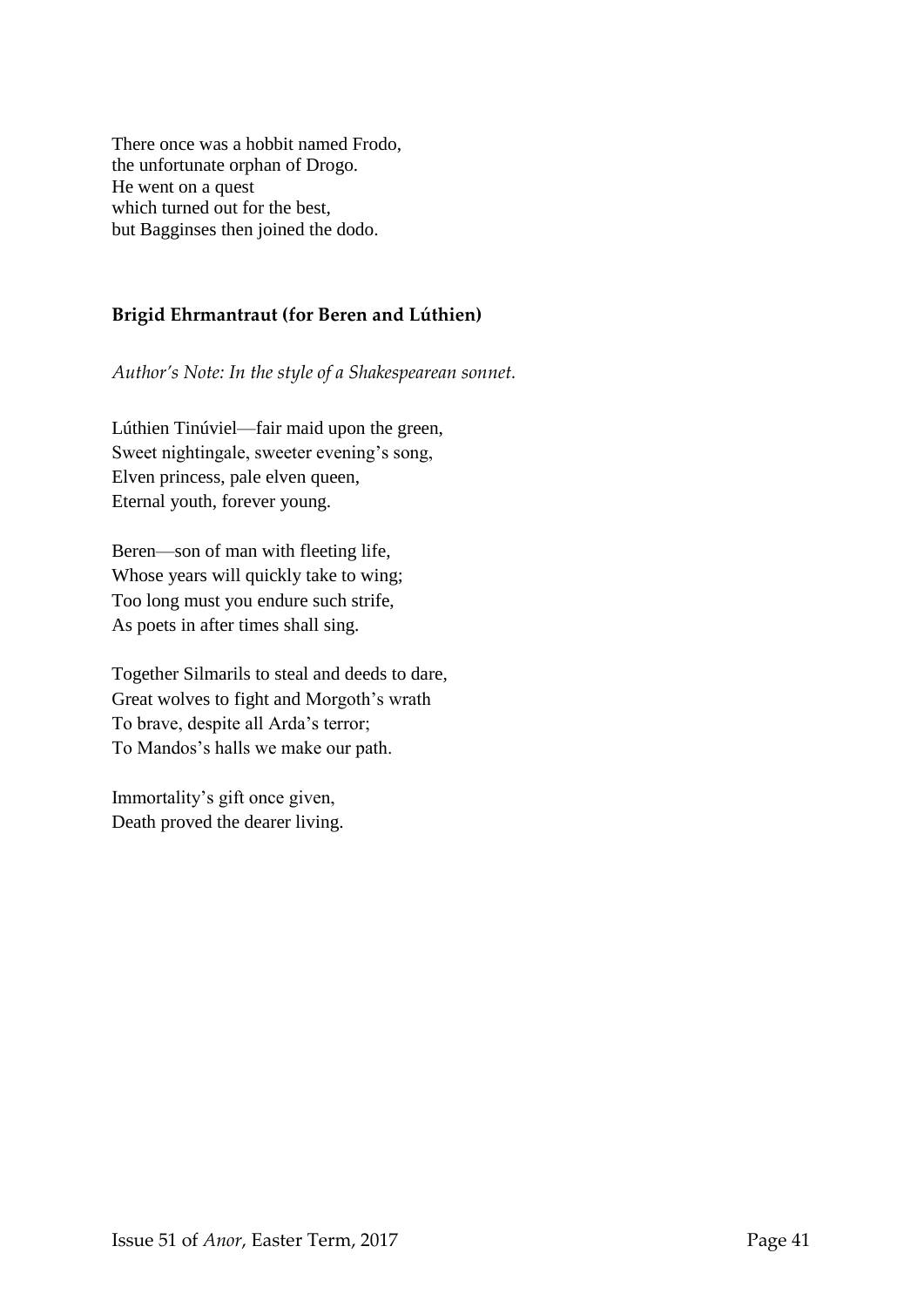## *CONSEQUENCES*

### **Various members of the Society**

Aragorn during his rebellious punk phase met a distraught relative of Boromor in a pocket dimension inside a Silmaril inside Carcharoth.

Aragorn said, "Well, I don't know what you think you're doing here, but some of us are *trying* to plot to assassinate the King of Númenor."

The relative of Boromor replied, "Aragorn, Aragorn, wherefore art thou Aragorn?"

And valiant was their battle, but their foe was too many and too great, and once again the Tripos defeated all in its path.

As a result, aliens burst out of everyone's chests and things got messy.

Every character ever played by Sean Bean met Hera, Greek goddess of marriage, cows, *et cetera*, in the Angband Family Fun Park.

The Sean Bean characters said, "Didn't know any of your kind lived here. What you doing? \*\*\*\*\*\*\* immigrants."

Hera replied: "Same to you."

They went fishing and accidentally caught a Silmaril.

As a result, the days were blackened, and sunscreen got a lot cheaper.

The Eye of Argon met Carcharoth in Gondolin.

The Eye of Argon said: "Where is the horse? Where is the rider? Where is the horn that was blowing?"

Carcharoth replied, "How dare you take that tone with me? I'm practically a Disney princess."

They did unspeakable things.

As a result, Túrin was reborn and the world committed collective mass suicide.